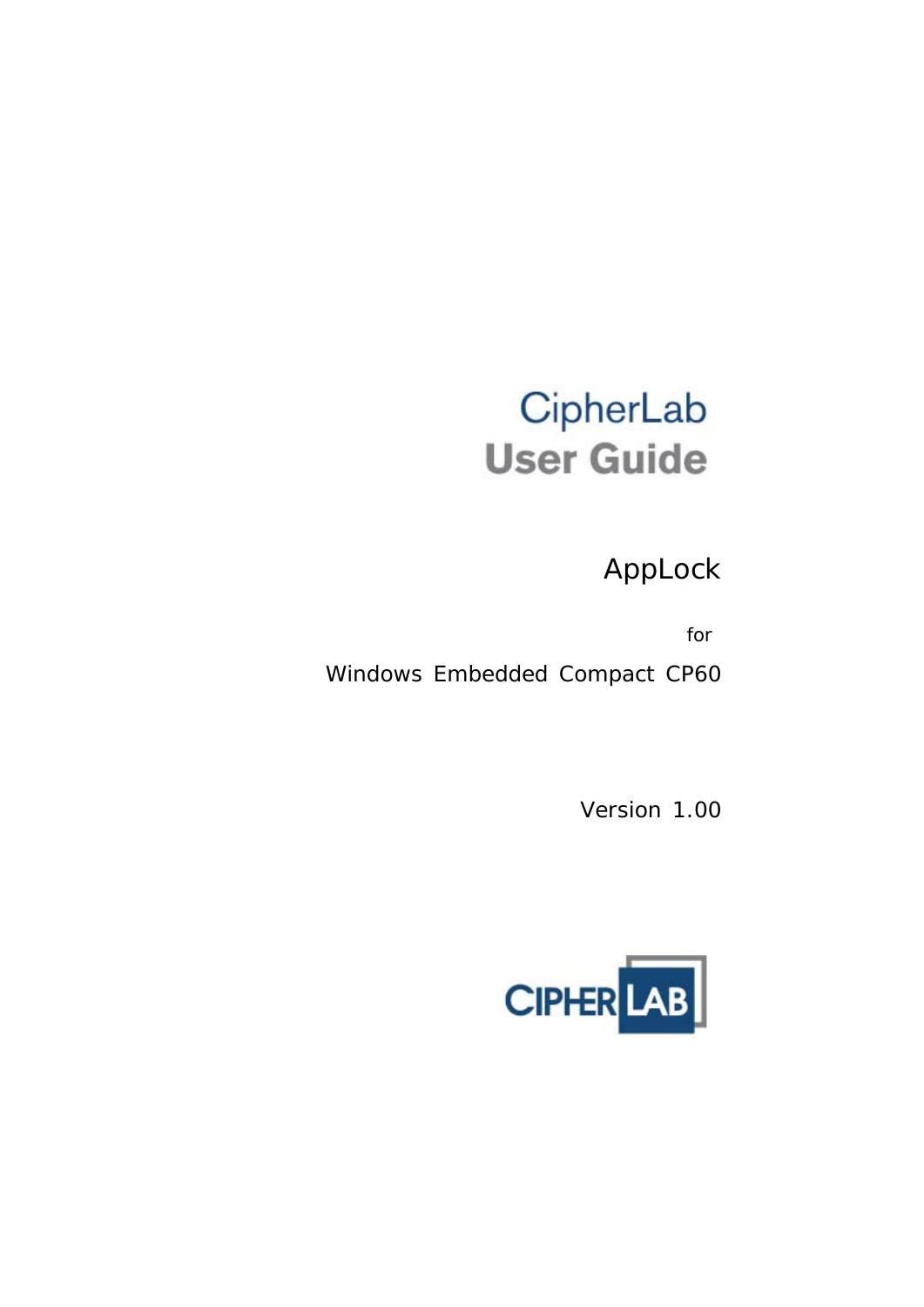Copyright © 2013 CIPHERLAB CO., LTD. All rights reserved

The software contains proprietary information of CIPHERLAB CO., LTD.; it is provided under a license agreement containing restrictions on use and disclosure and is also protected by copyright law. Reverse engineering of the software is prohibited.

Due to continued product development this information may change without notice. The information and intellectual property contained herein is confidential between CIPHERLAB and the client and remains the exclusive property of CIPHERLAB CO., LTD. If having any problems in the documentation, please report them to us in writing. CIPHERLAB does not warrant that this document is error-free.

No part of this publication may be reproduced, stored in a retrieval system, or transmitted in any form or by any means, electronic, mechanical, photocopying, recording or otherwise without the prior written permission of CIPHERLAB CO., LTD.

For product consultancy and technical support, please contact the local sales representative. Also, visit our web site for more information.

The CipherLab logo is a registered trademark of CIPHERLAB CO., LTD.

All brand, product and service, and trademark names are the property of their registered owners.

The editorial use of these names is for identification as well as to the benefit of the owners, with no intention of infringement.

> **CIPHERLAB CO., LTD.** Website: http://www.cipherlab.com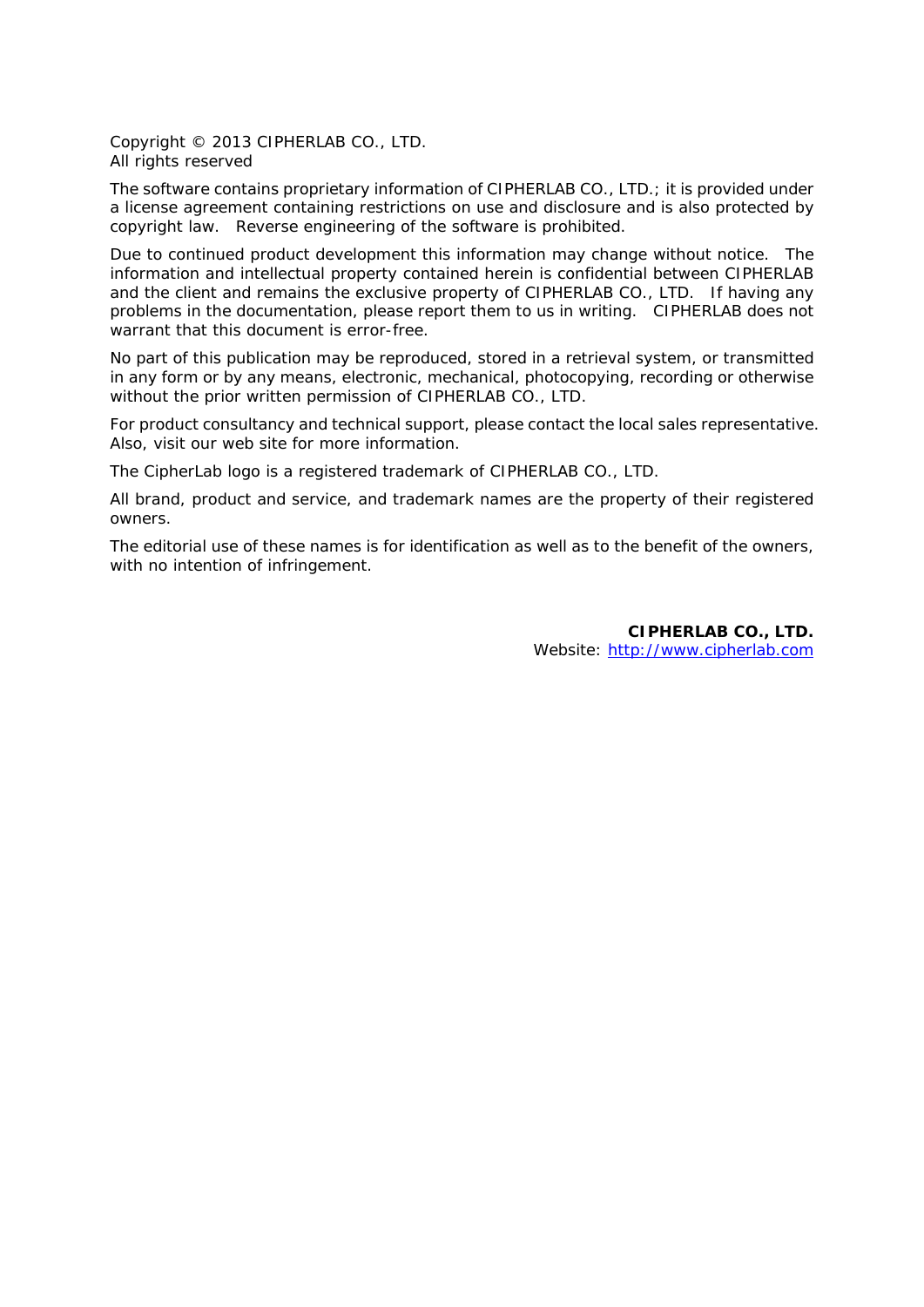# **RELEASE NOTES**

| <b>Version</b> Date |              | <b>Notes</b>                                            |  |  |
|---------------------|--------------|---------------------------------------------------------|--|--|
| 1.00                | Oct 25, 2013 | Initial Release: Supports Windows Embedded Compact CP60 |  |  |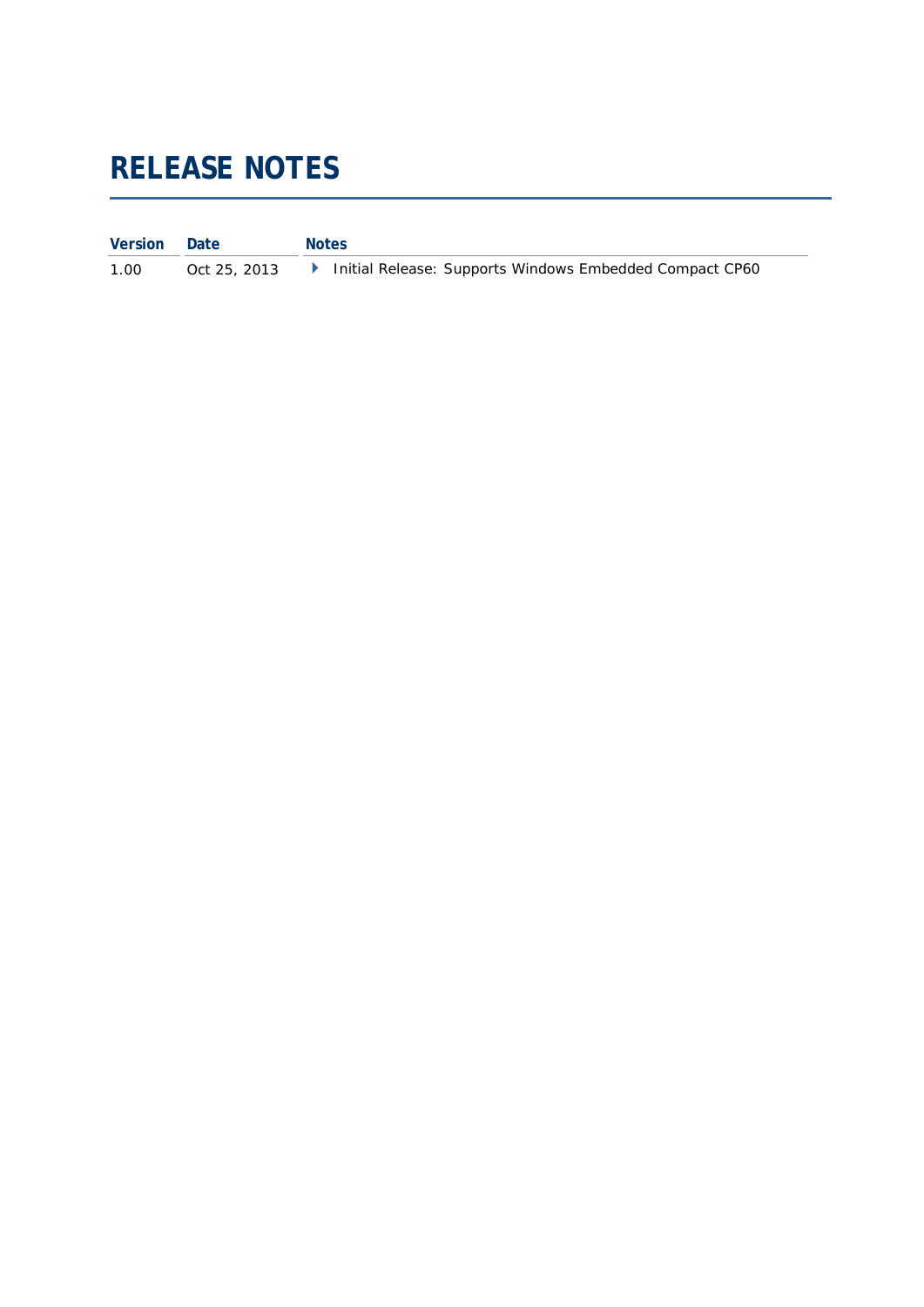## **CONTENTS**

| 1.1.               |  |
|--------------------|--|
| 1.1.1.             |  |
| 1.1.2.             |  |
| 1.2.               |  |
| 1.3.               |  |
|                    |  |
|                    |  |
| 2.1.               |  |
| 2.2.               |  |
| 2.2.1.             |  |
| 2.3.               |  |
| 2.4.               |  |
| 2.4.1.             |  |
| 2.4.2.             |  |
| 2.4.3.             |  |
| 2.5.               |  |
| 2.6.               |  |
| 2.7.               |  |
| 2.7.1.             |  |
| 2.7.2.             |  |
| 2.7.3.<br>2.7.4.   |  |
|                    |  |
| 2.8.               |  |
| 2.9.               |  |
| 2.10.              |  |
| 2.10.1.<br>2.10.2. |  |
| 2.10.3.            |  |
| 2.11.              |  |
| 2.12.              |  |
| 2.13.              |  |
|                    |  |
|                    |  |
| 3.1.               |  |
| 3.2.               |  |
| 3.2.1.             |  |
| 3.2.2.             |  |
| 3.3.               |  |
| 3.4.               |  |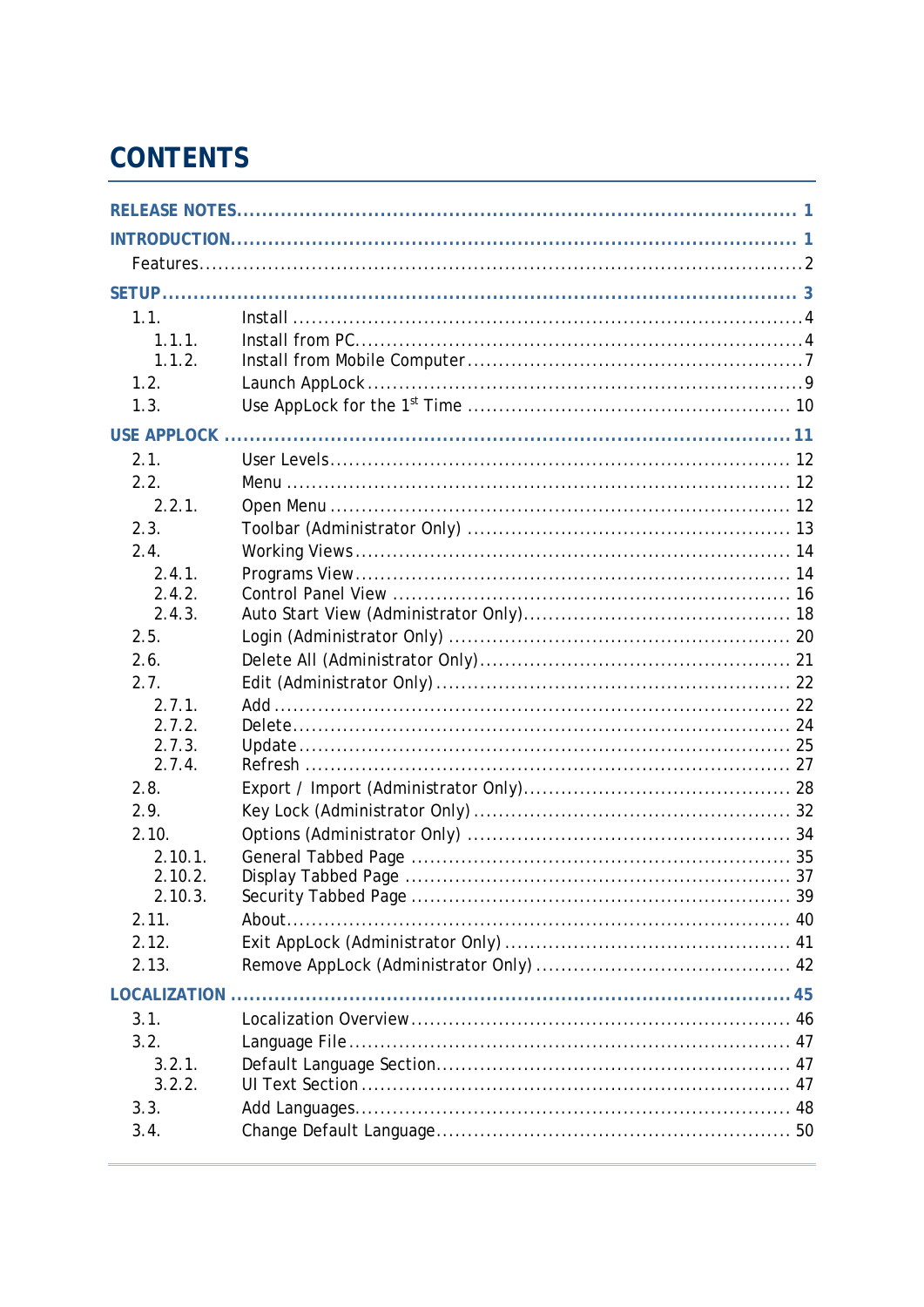## **INTRODUCTION**

Developed for Windows Embedded Compact 6.0, AppLock controls the interface provided to users. It dominates over the O.S. and limits the system resources made available to users. Properly tuned, AppLock gives way to ordinary working applications while locking out those that are not so productive.

If you have a collection of mobile computers, you can apply a uniform user environment to the entire group without the need of great time and effort. This can be done easily by reduplicating a copy of master settings to your entire set of mobile computers. A language file is also editable for localization to provide multi-language support.

This manual covers installation and usage of AppLock. We recommend that you read this document thoroughly before starting, and keep a copy of this manual at hand for quick reference.

Thank you for choosing CipherLab products!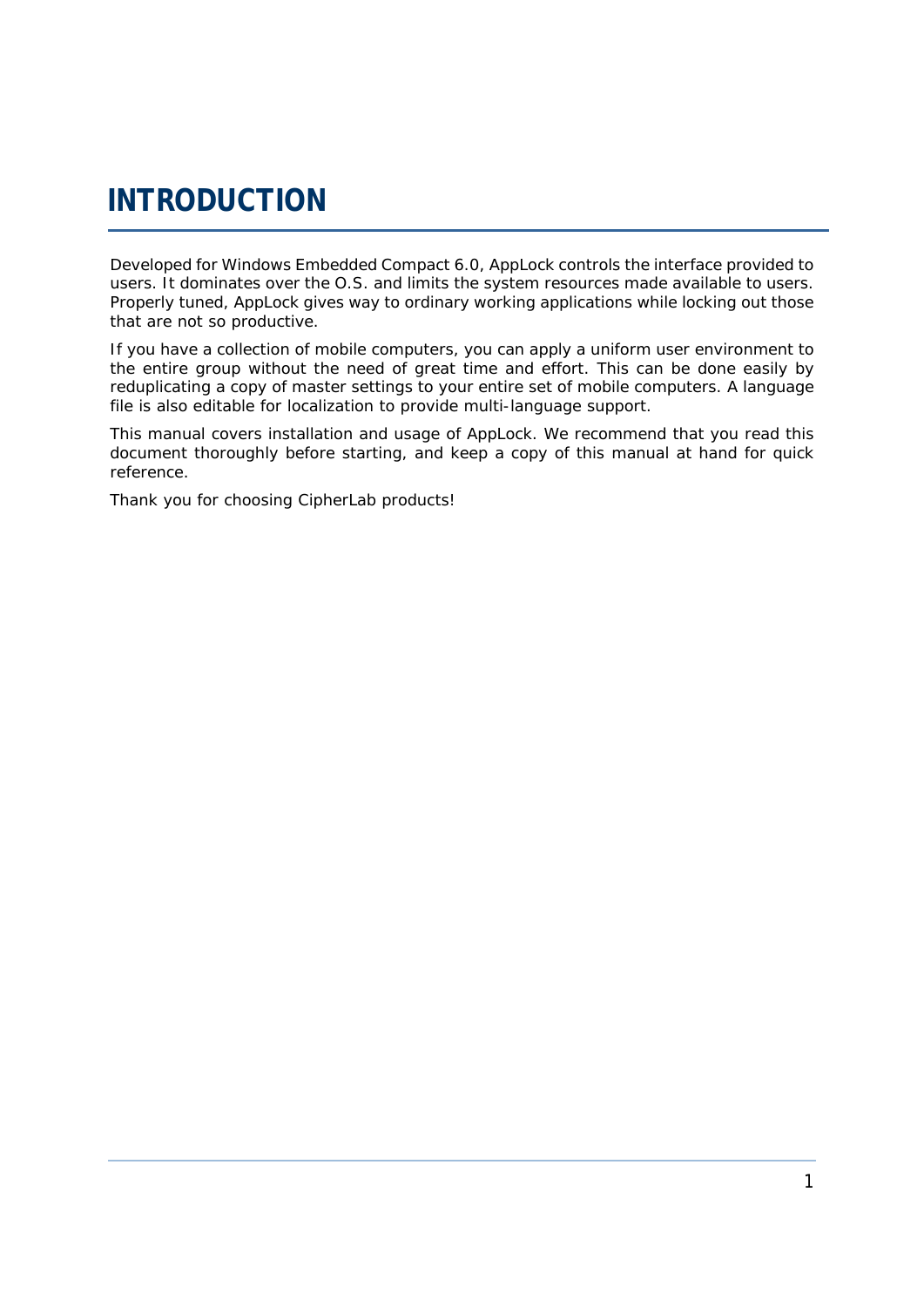### **FEATURES**

- Supports CipherLab Windows Embedded Compact 6.0 computers
- ▶ Full control over system services
- **I** Limits the accesses to crucial system settings
- ▶ Locks out unproductive applications
- Auto-launched productive applications upon system startup
- Superuser account for administration of operating system
- Supports importing and exporting settings to separate configuration files
- Key lock function prevents triggering undesired activities by accidentally pressing keys
- ▶ Localization support
- Allows showing/hiding the Start menu and taskbar of the operating system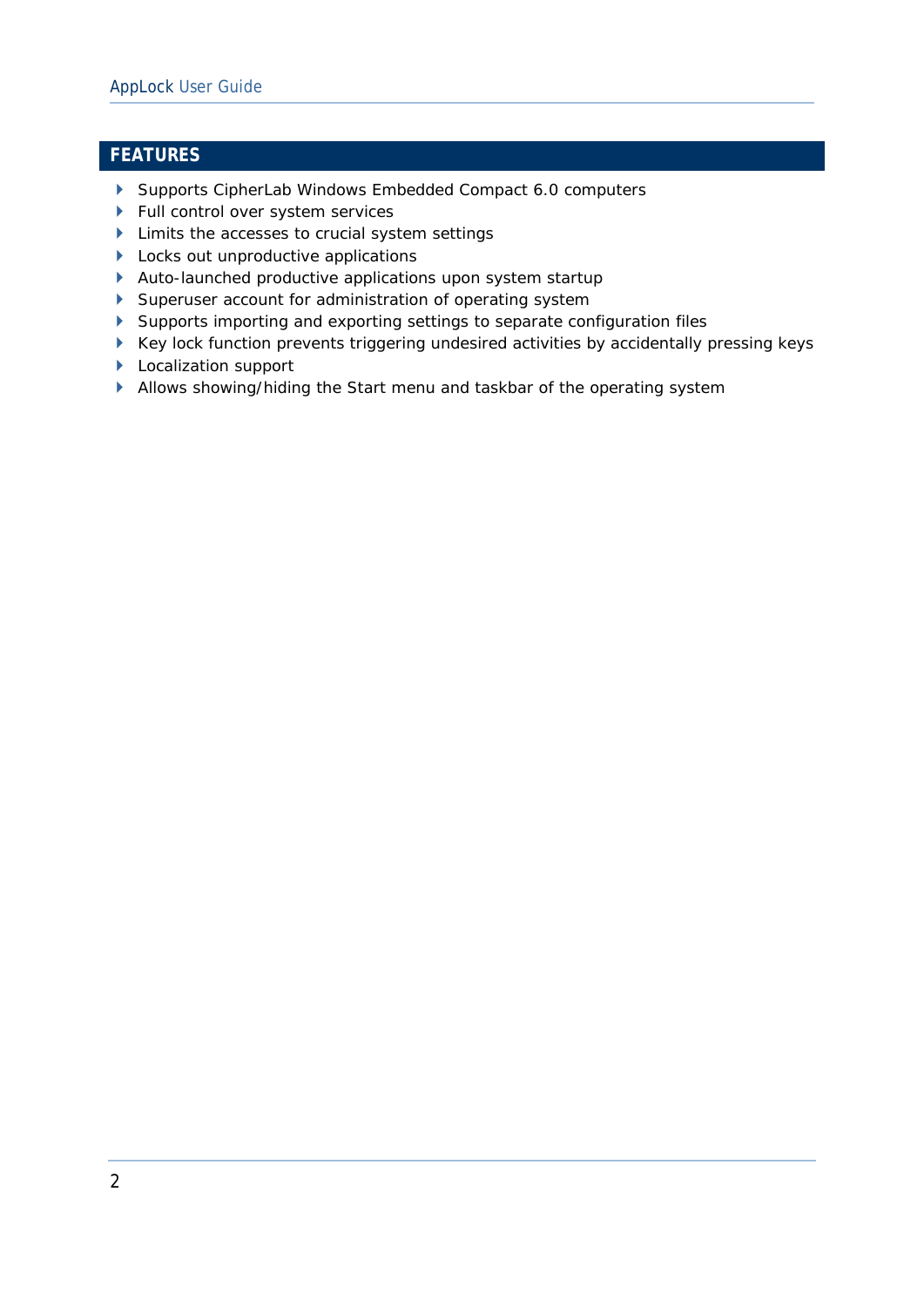# **Chapter 1**

## **SETUP**

This chapter guides to the setup of AppLock, which is a simple task that takes just a few clicks to activate the installer and go through the installation.

This chapter also covers the 1<sup>st</sup> launch of the application and the preparation steps to take before everyday usage.

#### **IN THIS CHAPTER**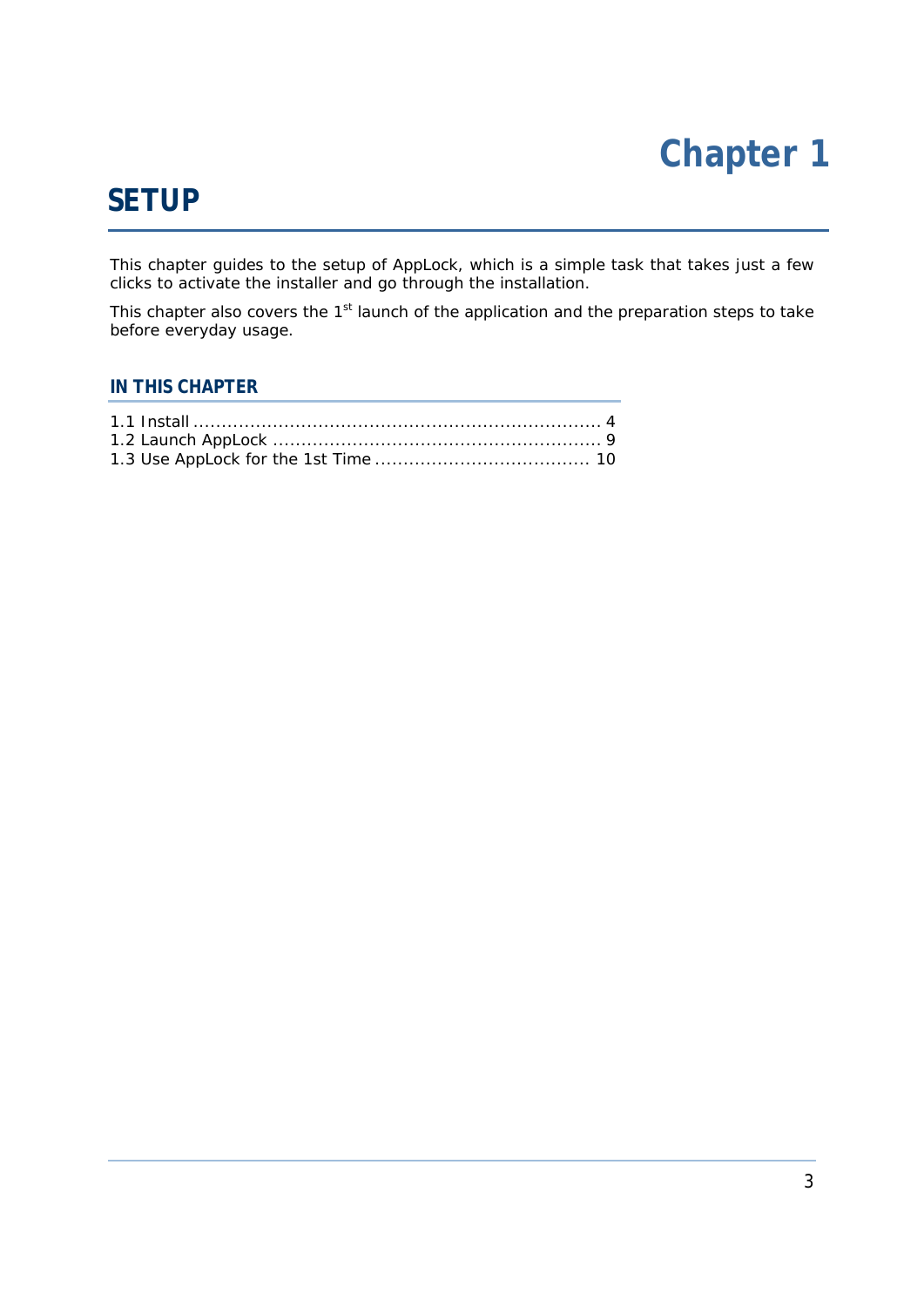## **1.1. INSTALL**

AppLock is presented in a compressed archive that yields two installation files, an .exe and .cab file. Installation can be completed with two approaches.

Each installation file is able to launch AppLock independently. Users can handle the setup either on the mobile computer or from the comfort of their Windows-based PC.

The two approaches are explicated in the following.

#### **1.1.1. INSTALL FROM PC**

Installation from PC relies on USB connection as well as sync partnership between the PC and mobile computer via ActiveSync.

To install AppLock from your PC:

- 1) Set up USB connection between PC and mobile computer.
- 2) Run ActiveSync on PC.
- 3) Establish sync partnership between two computers.

For details about sync partnership between two computers, see the Reference Manual of the mobile computer.

4) On PC, run the executable file AppLock\_X.XXXX.exe. (X specifies the version).

Installation wizard opens. Click **Next** to proceed.

| AppLock                                                                                         |        |
|-------------------------------------------------------------------------------------------------|--------|
| CipherLab Mobile Computer installation<br>AppLock will be installed on your Mobile Computer now |        |
| Welcome to install AppLock<br>To contiune, press next.                                          |        |
| Nest ><br>< <u>B</u> ack                                                                        | Cancel |

5) You are led to a **License Agreement** window. Select **I accept the terms in the license agreement.** Click **Finish** to proceed.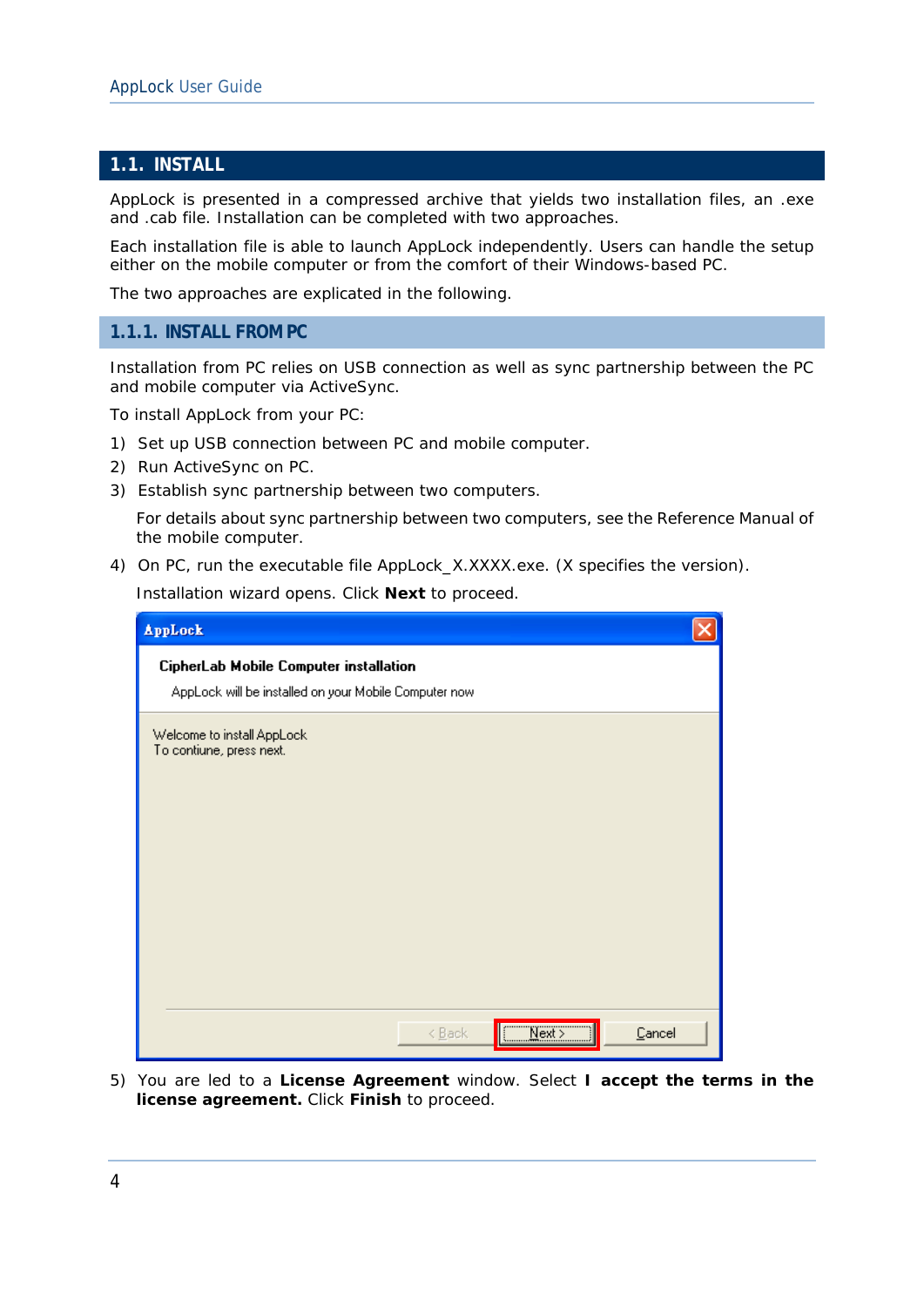| AppLock                                                                                                                                                                                                                                                                                                                                                                                                                                                                                                                                                                                                                                                                                                                                    |  |  |  |  |
|--------------------------------------------------------------------------------------------------------------------------------------------------------------------------------------------------------------------------------------------------------------------------------------------------------------------------------------------------------------------------------------------------------------------------------------------------------------------------------------------------------------------------------------------------------------------------------------------------------------------------------------------------------------------------------------------------------------------------------------------|--|--|--|--|
| License Agreement                                                                                                                                                                                                                                                                                                                                                                                                                                                                                                                                                                                                                                                                                                                          |  |  |  |  |
| Please read the following license agreement carefully.                                                                                                                                                                                                                                                                                                                                                                                                                                                                                                                                                                                                                                                                                     |  |  |  |  |
| USER LICENSE AGREEMENT FOR CIPHERLAB SOFTWARE<br>IMPORTANT-This CipherLab User License Agreement is a legal agreement between you (either<br>an individual or a single entity) and CipherLab Co. Ltd. for the CipherLab SOFTWARE identified<br>above, which includes computer software and associated media and printed materials, and may<br>include [online] or electronic documentation (SOFTWARE). By installing, copying, or otherwise<br>using the SOFTWARE, you agree to be bound by the terms of this User License Agreement.<br>SOFTWARE LICENSE<br>The SOFTWARE is protected by copyright laws and international copyright treaties, as well as<br>other intellectual property laws and treaties.<br>GRANT OF LICENSE<br>$1_{-}$ |  |  |  |  |
| decept the terms in the license agreement<br>C I do not accept the terms in the license agreement                                                                                                                                                                                                                                                                                                                                                                                                                                                                                                                                                                                                                                          |  |  |  |  |
| Finish<br>< Back<br>Cancel                                                                                                                                                                                                                                                                                                                                                                                                                                                                                                                                                                                                                                                                                                                 |  |  |  |  |

6) An inquiry box shows confirming whether to install AppLock to the default directory. Click **Yes** to confirm.

The wizard then starts to offload AppLock to the synced mobile computer.

| <b>Installing Applications</b> |  |  |  |  |
|--------------------------------|--|--|--|--|
| Installing CipherLab AppLock   |  |  |  |  |
| .                              |  |  |  |  |
| Cancel                         |  |  |  |  |

7) Once offload finishes, a dialog opens prompting you to check on the mobile computer. Click **OK**

| <b>Application Downloading Complete</b>                                                                        |  |
|----------------------------------------------------------------------------------------------------------------|--|
| Please check your mobile device screen to see if additional steps are necessary to complete this installation. |  |
|                                                                                                                |  |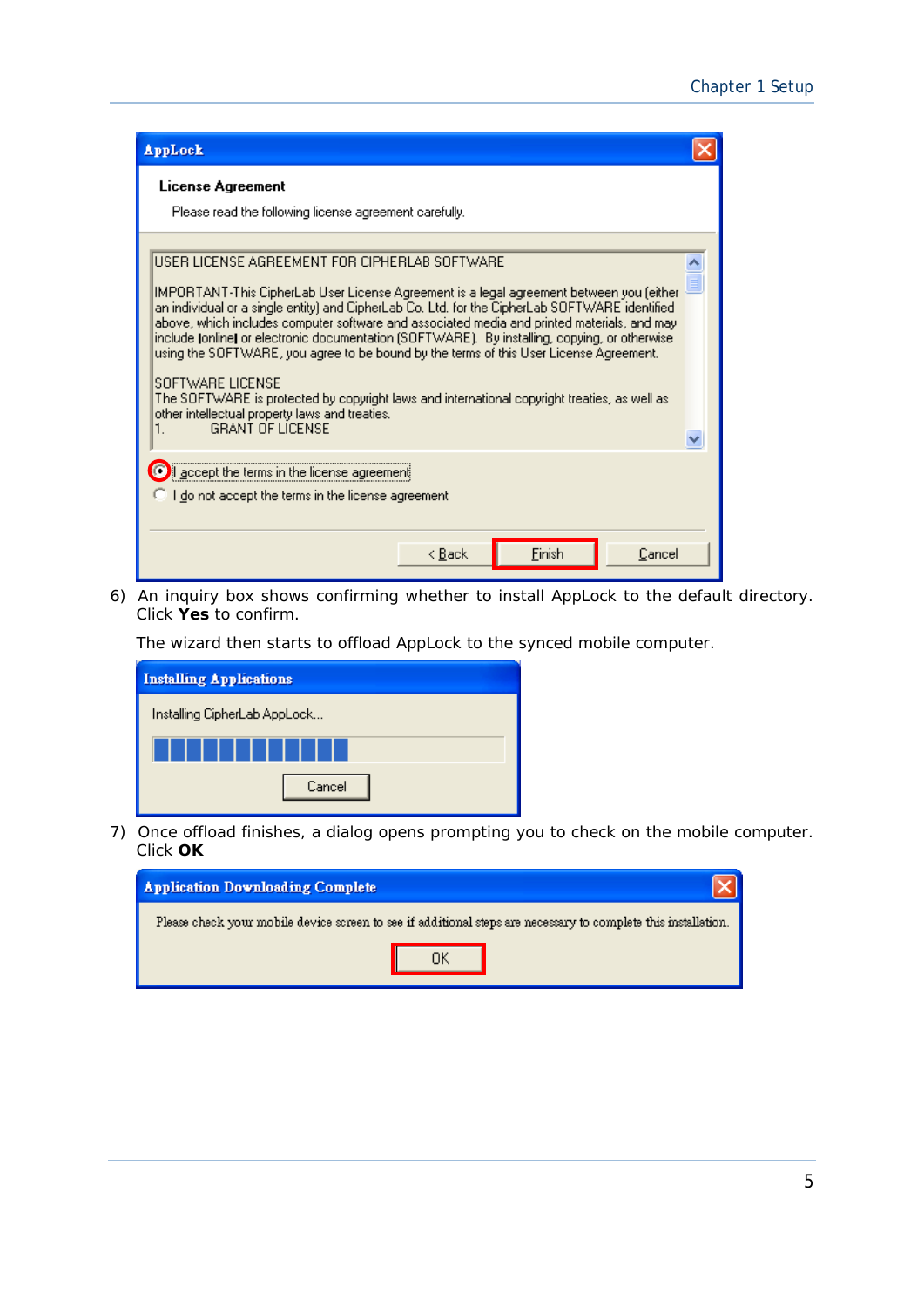8) Check the mobile computer, which shows a dialog indicating installation is in progress.



The installation is completed in a few seconds. Once through, an icon for AppLock will be added to the Programs menu under **Start** | **Programs**.



9) Proceed to launch the application as described in **Launch AppLock**.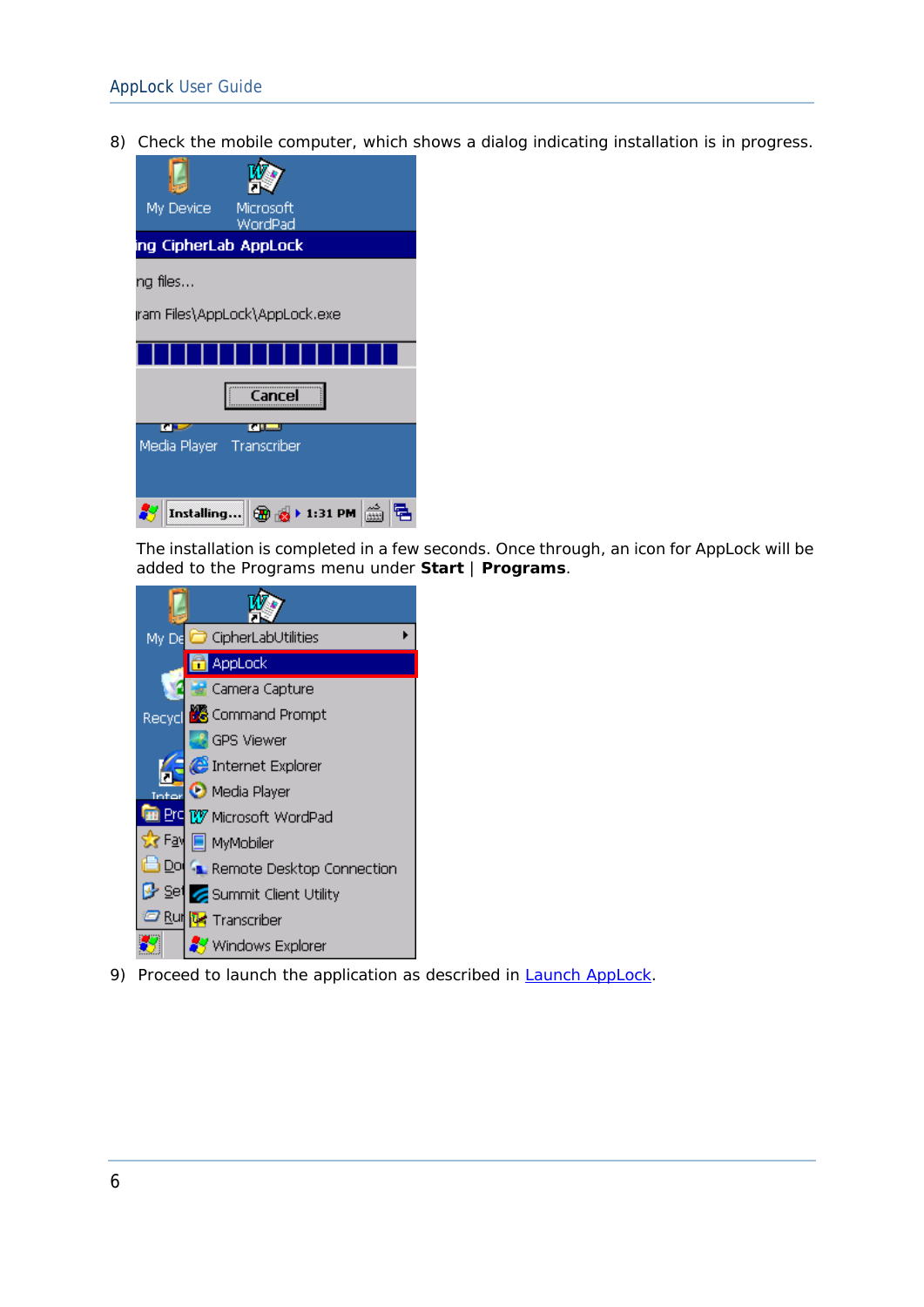#### **1.1.2. INSTALL FROM MOBILE COMPUTER**

Installation from the mobile computer relies on the .cab file extracted from the compressed archive. The mobile computer needs a copy of this .cab file in its storage (either internal or external storage will do).

To install from mobile computer:

- 1) Copy AppLock\_X.XXXX.cab (X for the version) to the mobile computer, either internal or external storage.
- 2) On the mobile computer, open **My Device** (File explorer).
- 3) Browse to the .cab file.
- 4) Double-tap the .cab file.

Installer starts. A screen opens prompting you to choose the location to install AppLock. Browse to the desired location and tap **OK** on the title bar of the dialog box.

| File<br>Edit View<br>Go                                                                                                        |      |  |  |  |
|--------------------------------------------------------------------------------------------------------------------------------|------|--|--|--|
| al I col x rel <del>or</del>                                                                                                   |      |  |  |  |
| 田齢<br>$ \mathsf{OK} $<br>Install CipherLa                                                                                      |      |  |  |  |
| Nerogram Files                                                                                                                 |      |  |  |  |
| AutoRun_0.0.1.3<br>BacklightSettingNet_1.0.0.4<br>BacklightSettingNet_1.0.0.5<br>CameraCaptureCab<br>ComPortMappingNet_1.0.0.2 |      |  |  |  |
| Name: AppLock                                                                                                                  |      |  |  |  |
| Type:                                                                                                                          |      |  |  |  |
| UpdateMCU                                                                                                                      | 13.5 |  |  |  |
|                                                                                                                                |      |  |  |  |
| Installing 134<br>1:49 PM                                                                                                      |      |  |  |  |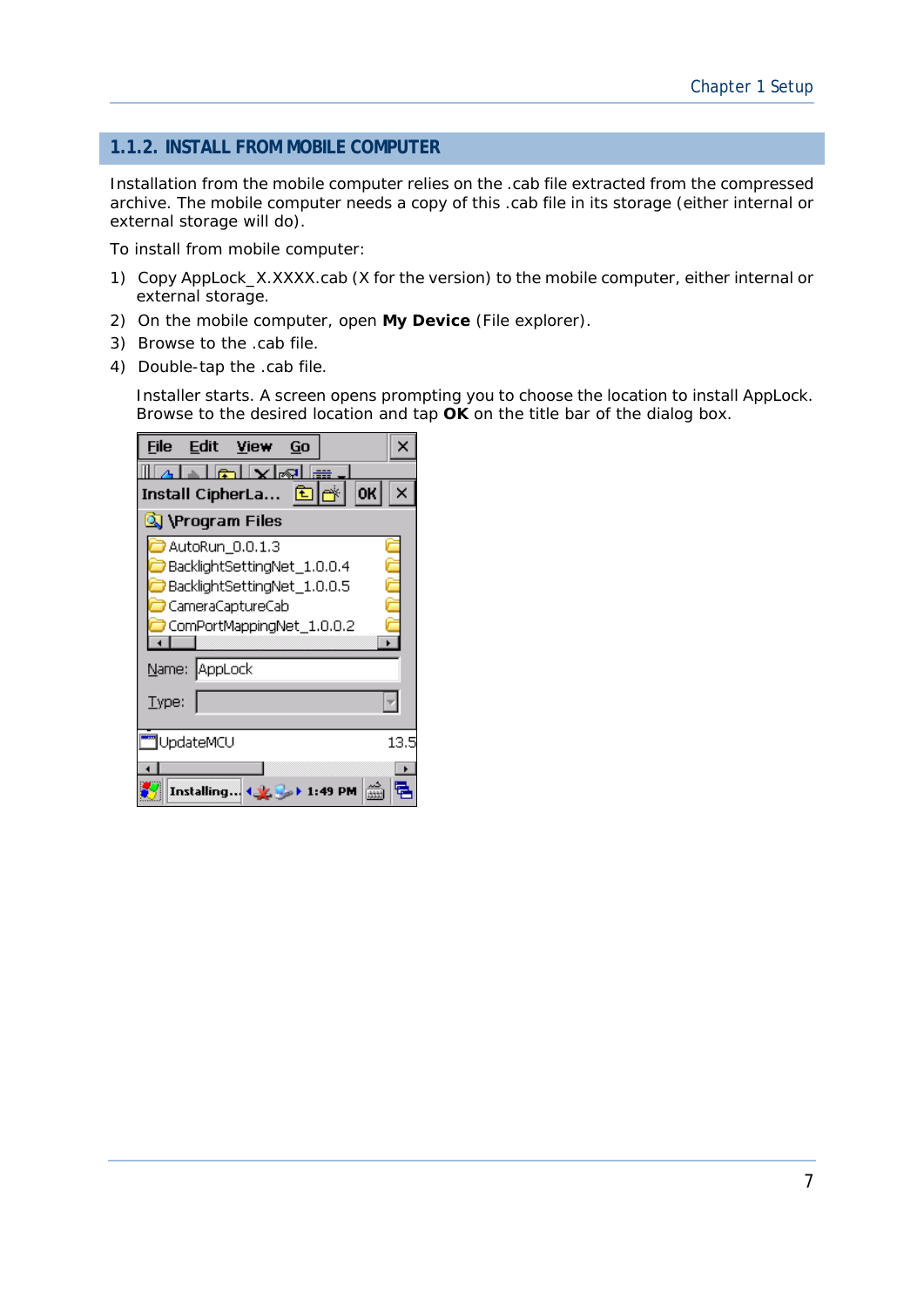5) A dialog opens indicating the installation is in progress.

| File Edit View<br>Go                                                                                                                                                                                                                                    |      |
|---------------------------------------------------------------------------------------------------------------------------------------------------------------------------------------------------------------------------------------------------------|------|
| $\begin{array}{c c c c c c} \hline \multicolumn{1}{c }{\mathbb{E}} & \multicolumn{1}{c }{\mathbb{X}} & \multicolumn{1}{c }{\mathbb{E}} & \multicolumn{1}{c }{\mathbb{I}} & \multicolumn{1}{c }{\mathbb{I}} \end{array} \end{array} \label{eq:Ex1}$<br>ା |      |
| Name                                                                                                                                                                                                                                                    |      |
| ing CipherLab AppLock                                                                                                                                                                                                                                   |      |
| ng files                                                                                                                                                                                                                                                |      |
|                                                                                                                                                                                                                                                         |      |
| ram Files\AppLock\AppLock.exe                                                                                                                                                                                                                           |      |
|                                                                                                                                                                                                                                                         |      |
|                                                                                                                                                                                                                                                         |      |
| Cancel                                                                                                                                                                                                                                                  |      |
| ाञ्जानाम<br>ਸਰਾ                                                                                                                                                                                                                                         | ᡂ    |
| ostOffice_1.0.0.1                                                                                                                                                                                                                                       | 440  |
| <b>demography</b>                                                                                                                                                                                                                                       | 13.5 |
|                                                                                                                                                                                                                                                         |      |
| Installing 4. 2 → 1:51 PM                                                                                                                                                                                                                               |      |

The installation is completed in a few seconds. Once through, an icon for AppLock will be added to the Programs menu under **Start** | **Programs**.

| $My$ De $\bigcirc$ CipherLabUtilities          |
|------------------------------------------------|
| <b>PappLock</b>                                |
| <b>E</b> Camera Capture                        |
| Recycl <b>of</b> Command Prompt                |
| <b>GPS Viewer</b>                              |
| <b>C</b> Internet Explorer                     |
| Media Player                                   |
| <b>PIG RY Microsoft WordPad</b>                |
| Fay I MyMobiler                                |
| Dol <sup>(2</sup> 1) Remote Desktop Connection |
| Set Summit Client Utility                      |
| <b>Bull De</b> Transcriber                     |
| Windows Explorer                               |

6) Proceed to launch the application as described in Launch AppLock.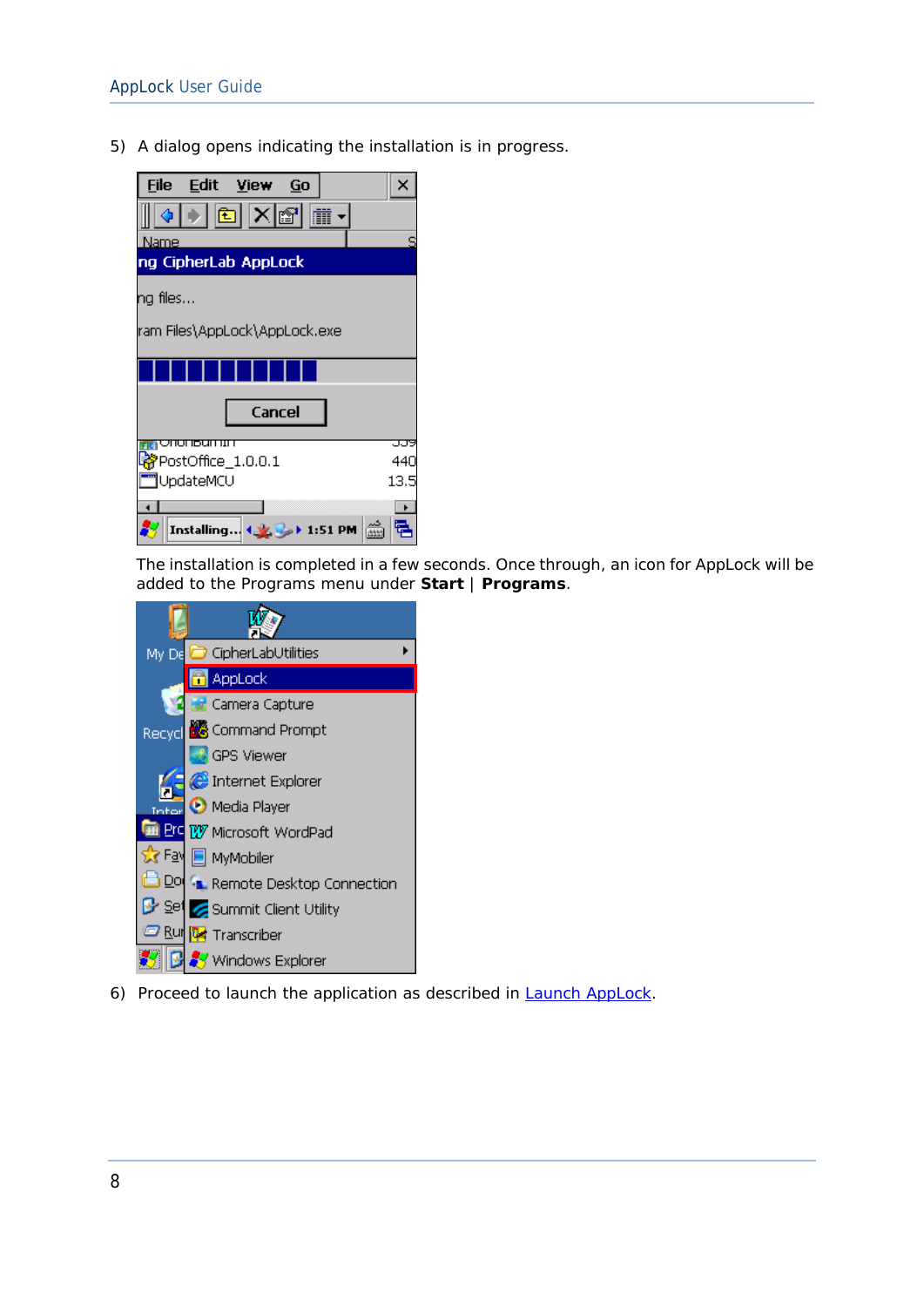## **1.2. LAUNCH APPLOCK**

Finished with installation, proceed to launch AppLock:

1) Tap **Start** | **Programs** to open the Programs menu.





AppLock opens to show the **Programs** view.

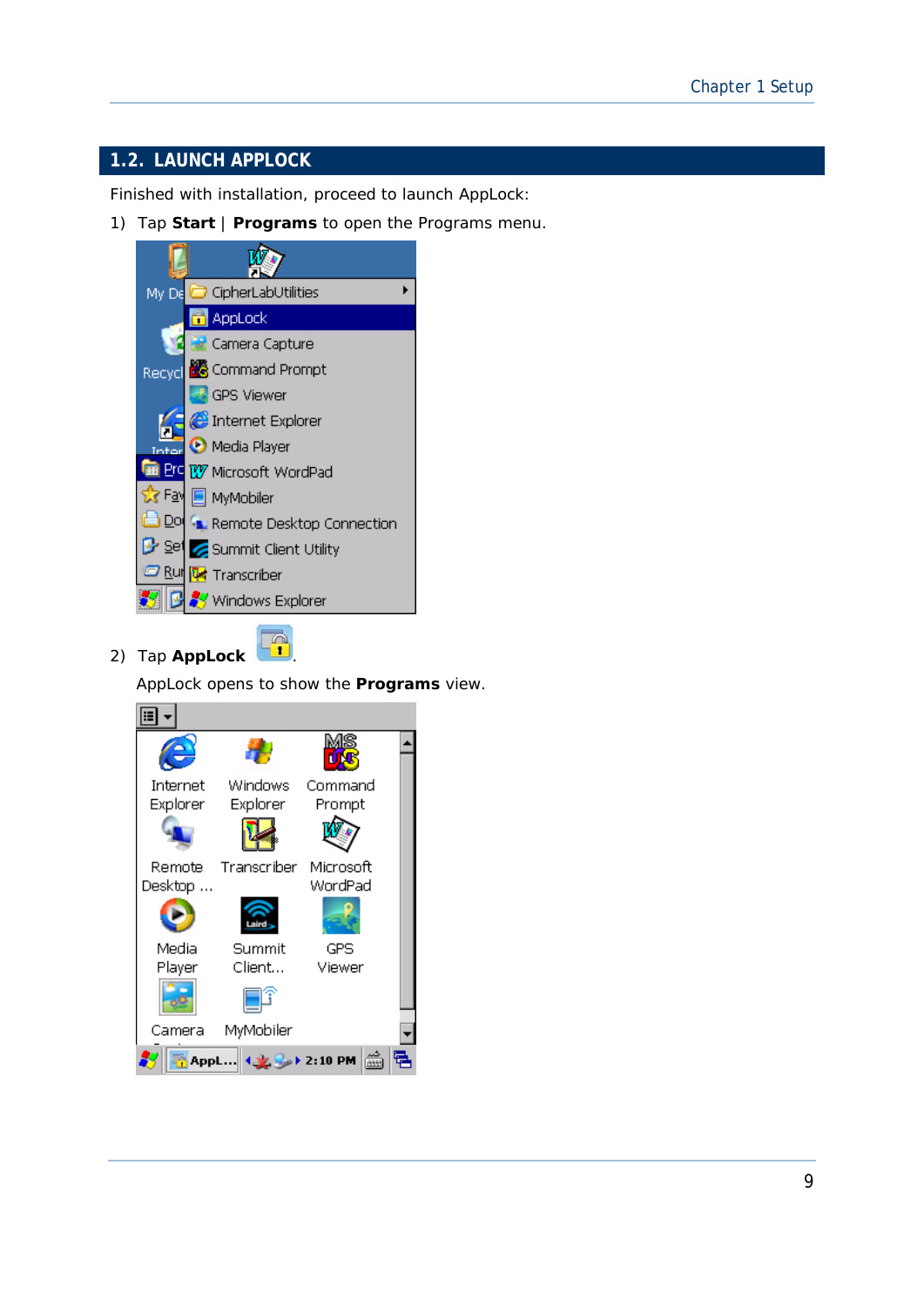## **1.3. USE APPLOCK FOR THE 1ST TIME**

AppLock applies User Levels that sets limits to AppLock's advanced functions. See User Levels for more details.

Launched for the 1<sup>st</sup> time, AppLock doesn't have an administrator account (the highest user level) yet. The full functionality is open to everyone who operates it as long as you "provisionally" log in to AppLock.

"Provisionally" log in to AppLock to set up administrative control:

- 1) Launch the application as described in Launch AppLock.
- 2) Tap the menu button  $\boxed{=}$  on the top left corner of the screen.

AppLock menu opens.

3) Tap **Login**.

**Login** screen opens.

| Login                | IMIS<br>L KI                                             |
|----------------------|----------------------------------------------------------|
| Logout<br>Delete All | ⊯ows<br>Command                                          |
| Edit<br>Þ            | Prompt<br>brer                                           |
| <b>✔</b> Programs    |                                                          |
| Control panel        | triber<br>Microsoft<br>WordPad                           |
| Auto start<br>Export |                                                          |
| Import               | hmit<br>GPS<br>Viewer<br>าt.                             |
| Key lock             |                                                          |
| Options              |                                                          |
| About                | bbiler                                                   |
| Exit                 | ا <del>ئن</del> ش∥<br>$\blacktriangleright$ 2:44 PM<br>阜 |
|                      |                                                          |

4) Tap  $\blacksquare$  in the upper left corner to access full functionality of AppLock.

After tapping  $\blacktriangleright$ , full functionality becomes |圓~|+|面|ノ|∂| available, and a toolbar appears at the top of the screen. The most essential matter at the moment is to enhance user levels by setting up an administrator account. See Security Tabbed Page for details on creating an administrator account.

Note: Tapping  $\boxed{\mathsf{X}}$  enables only limited functionality of AppLock.

| $\overline{\textsf{x}}$ |                       |  |            |  |
|-------------------------|-----------------------|--|------------|--|
| User login              |                       |  |            |  |
| Name                    |                       |  |            |  |
| Password                |                       |  |            |  |
|                         |                       |  |            |  |
|                         |                       |  |            |  |
|                         |                       |  |            |  |
|                         |                       |  |            |  |
|                         |                       |  |            |  |
|                         |                       |  |            |  |
|                         |                       |  |            |  |
|                         |                       |  |            |  |
| <b>Login</b>            | $\rightarrow$ 2:44 PM |  | خم<br>نفشا |  |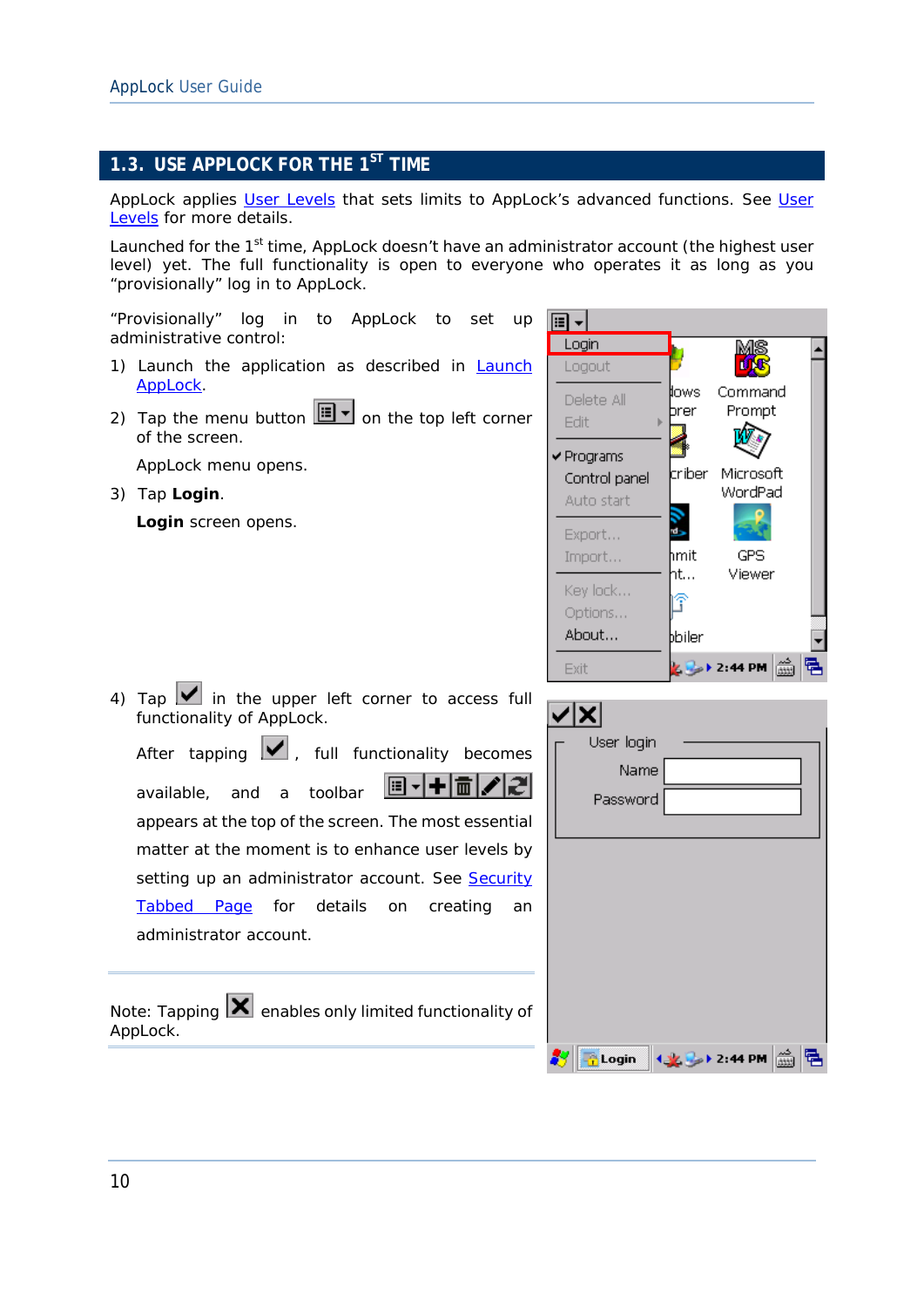# **Chapter 2**

# **USE APPLOCK**

This chapter will walk you through the application's menu, toolbar and main working views. A few sections are also included to describe the user levels. Also discussed are the preference settings that control how AppLock acts each time it is used.

#### **IN THIS CHAPTER**

| 2.12 Exit AppLock (Administrator Only)  41   |  |
|----------------------------------------------|--|
| 2.13 Remove AppLock (Administrator Only)  42 |  |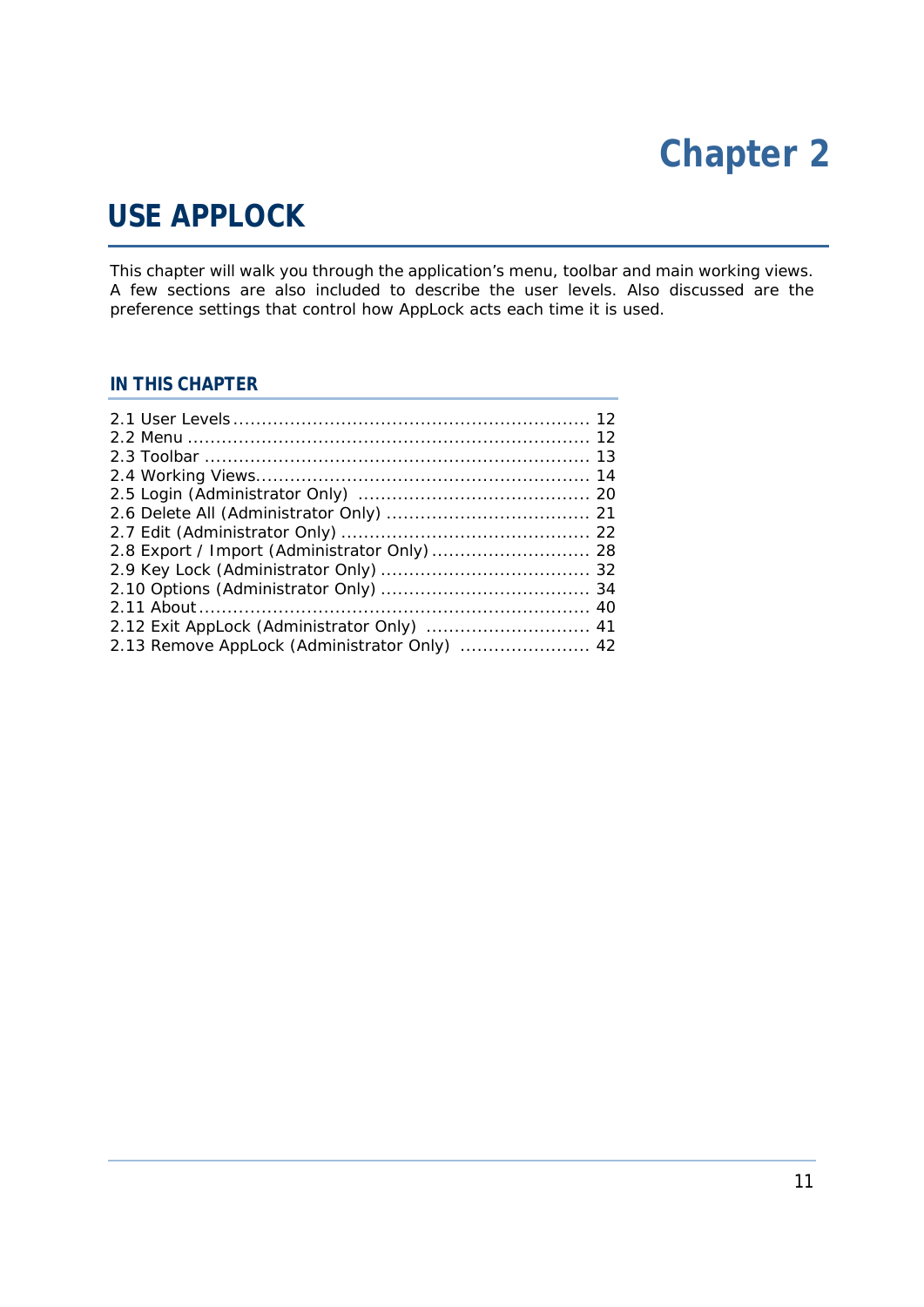## **2.1. USER LEVELS**

AppLock's "User Levels" allows using the mobile computer in 2 levels:

**User** An ordinary user who uses the operating system for day-to-day tasks. He/she is normally blocked from adjusting certain system settings and relatively unproductive applications.

Administrator A superuser account with administrative privileges over the operating system. An administrator (most of all) doesn't use the operating system for daily tasks but manages it and prepares it for ordinary users. The administrator is able to tailor which application and which system setting is available to users.

Such user levels are implemented through menu completeness, which relies on login/logout, which is detailed in the following section Menu.

#### **2.2. MENU**

Same as most software products, AppLock features a command menu to receive instructions and thus take actions.

However menu availability to administrator and users are different:

- **User level**: Before logging in AppLock, AppLock provides users with a pared-down menu. Users can only switch between two working views, change the input method and view version information. –
- **Administrator level**: After logging in AppLock, AppLock provides the administrator with a completely functional menu plus a toolbar. The administrator has full access and full control of system services.

Menu items are respectively detailed in Working Views, Login (Administrator Only), Edit (Administrator Only), Key Lock (Administrator Only) and Options (Administrator Only).

#### **2.2.1. OPEN MENU**

To open the AppLock menu:

- 1) Launch the application as described in **Launch AppLock**.
- 2) Tap the menu button  $\boxed{1}$   $\boxed{1}$  on the toolbar.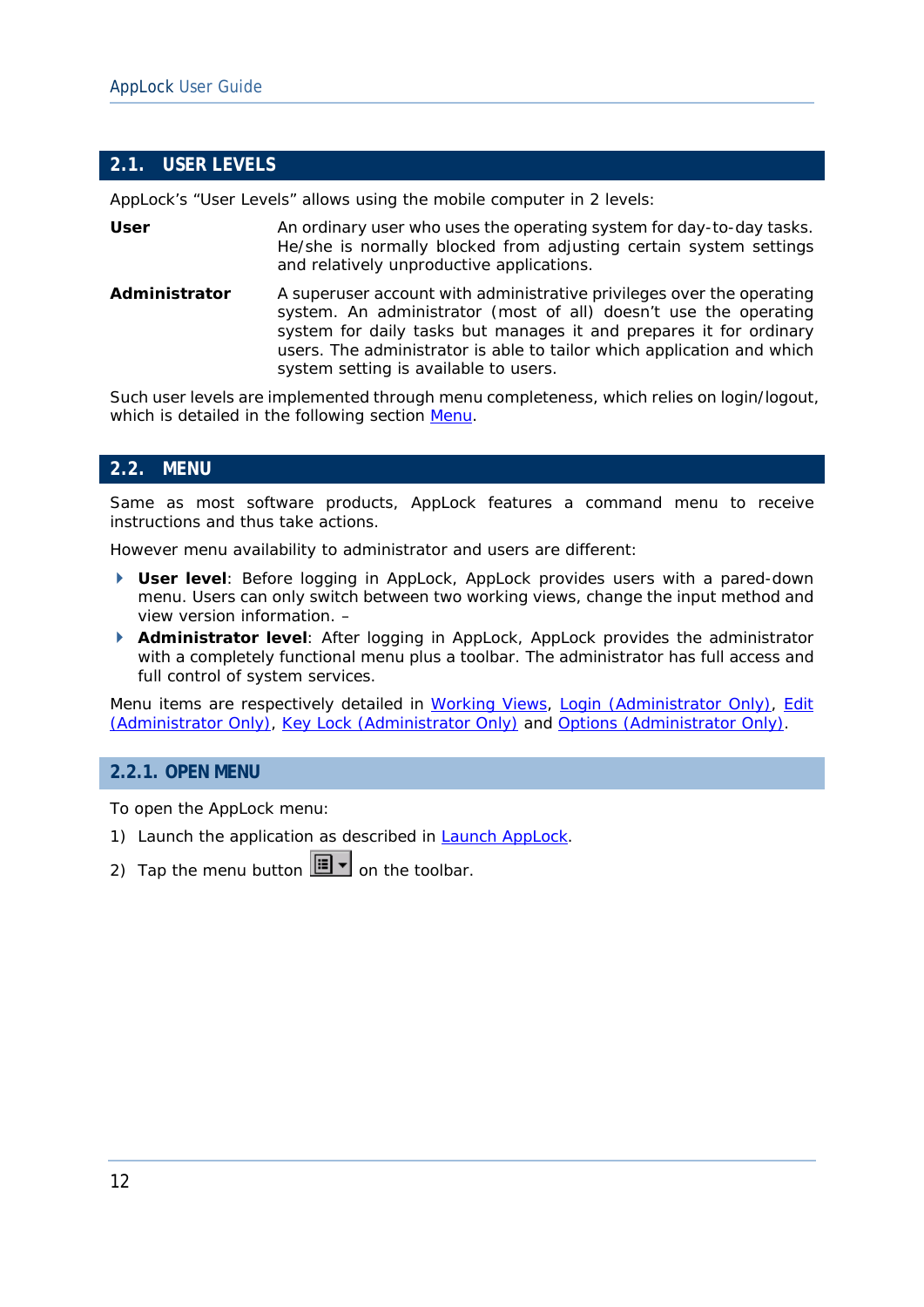圓▼ Login MS<br>LOS Logout ⊯ows Command Delete All Prompt brer Edit  $\widehat{W_{ij}}$ **v** Programs criber Microsoft Control panel WordPad Auto start ď, Export... hmit GPS Import... ht. . . Viewer Key lock... í Options... About... bbiler KG ▶ 2:47 PM લ Exit



## **2.3. TOOLBAR (ADMINISTRATOR ONLY)**

If you are logged in as an administrator, AppLock also features a toolbar at the top bearing a few onscreen buttons to quick-launch some actions.

|              | _______                                                                                                                                                                                                                                  |
|--------------|------------------------------------------------------------------------------------------------------------------------------------------------------------------------------------------------------------------------------------------|
| <b>Icons</b> | <b>Description</b>                                                                                                                                                                                                                       |
| 固            | Opens AppLock menu so instructions can be given to AppLock to cause actions.<br>See also Menu.                                                                                                                                           |
| Ŧ            | - Adds an application onto <b>Programs</b> view.<br>- Adds a system setting onto <b>Control panel</b> view.<br>- Adds an application or a system setting onto Auto start view.<br>See also Add.                                          |
| 霝            | - Removes the selected application from <b>Programs</b> view.<br>- Removes the selected system setting from Control panel view.<br>- Removes the selected application or system setting from <b>Auto start</b> view.<br>See also Delete. |
|              | - Edits the application selected in <b>Programs</b> view.<br>- Edits the system setting selected in <b>Control panel</b> view.<br>- Edits the application or a system setting selected in Auto start view.<br>See also Update.           |
|              | Restores Programs view and Control panel view to default state.<br>See also Refresh.                                                                                                                                                     |

 $\overline{19}$  -  $\pm$   $\overline{10}$  / 2  $\bullet$ - Toolbar

Menu presented to users – pared down Menu presented to administrator – intact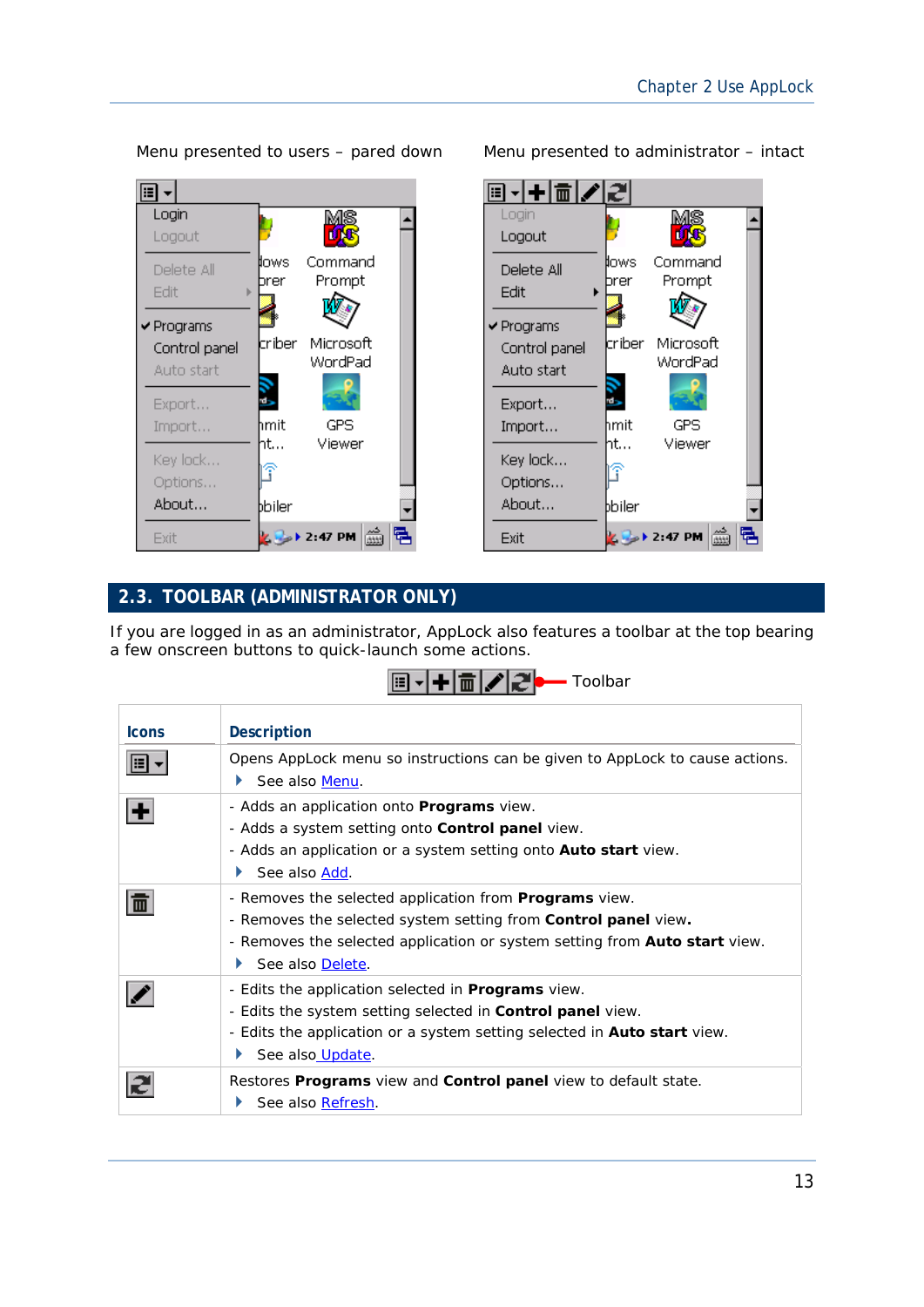## **2.4. WORKING VIEWS**

AppLock has three screens for its core working area: **Program** view, **Control panel** view and **Auto start** view. AppLock relies on them to deliver its key performance.

**Program** view and **Control panel** view are the basic interfaces on which users operate the mobile computer. **Programs** view lists applications available for usage, and **Control** panel view lists system settings.

**Program** view and **Control panel** view are accessible to both users and the administrator, but only the administrator is able to make changes. **Auto start** view is only viewable and editable for the administrator.

#### **2.4.1. PROGRAMS VIEW**

**Programs** view delivers available applications to users. For administrator, it adds application(s), removes/edits a selected application, or restores **Programs** view to default state.

#### **OPEN PROGRAMS VIEW**

To open **Programs** view:

- 1) Tap the menu button  $\boxed{1}$  v on the toolbar.
- 2) Tap **Programs**.

**Programs** view opens in context with directory **My Device\Windows\Programs**, where **Programs** view imports applications from by default. When it opens, it shows the applications allowed and hides those not allowed to users (depending on the change(s) you have made to the default settings).

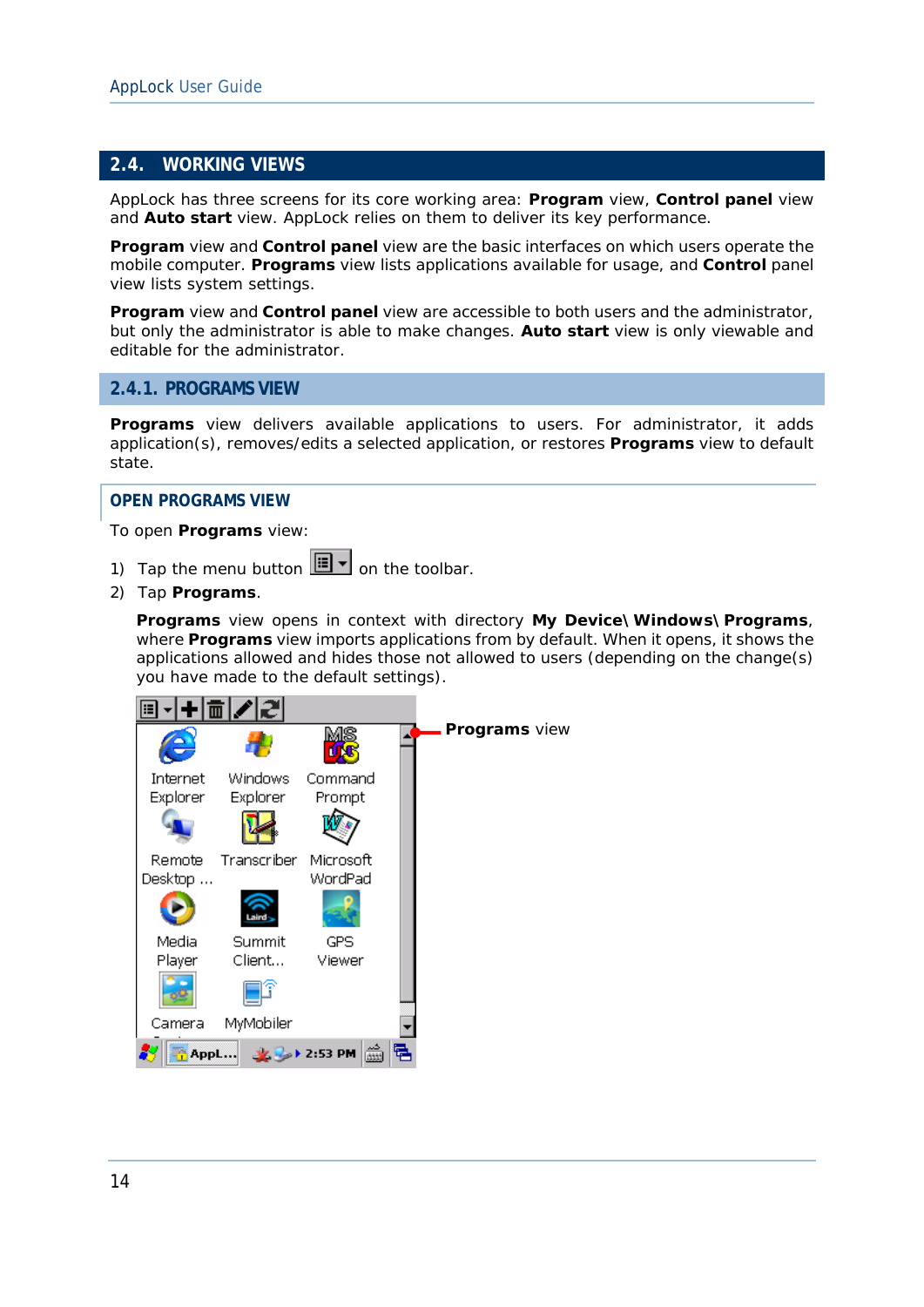Note: When "Show Programs and Control panel in one screen" is enabled under **Menu**

 | **Options…** | **Display** tabbed page, both **Programs** view and **Control panel** view will appear in the application window. See **Show Programs and Control panel in one screen** for more details.

#### **ACTIONS TO CHANGE (ADMINISTRATOR ONLY)**

Actions to change **Programs** view are:

- Changing the directory to import applications from. See **General Tabbed Page** for details.
- Adding application(s) to **Programs** view. Supported are applications of .EXE, .BAT and .CAB formats. See Add for details.
- Removing an application selected in **Programs** view. See **Delete** for details.
- Editing an application selected in **Programs** view. See Update for details.
- Restoring **Programs** view to default state. See Refresh for details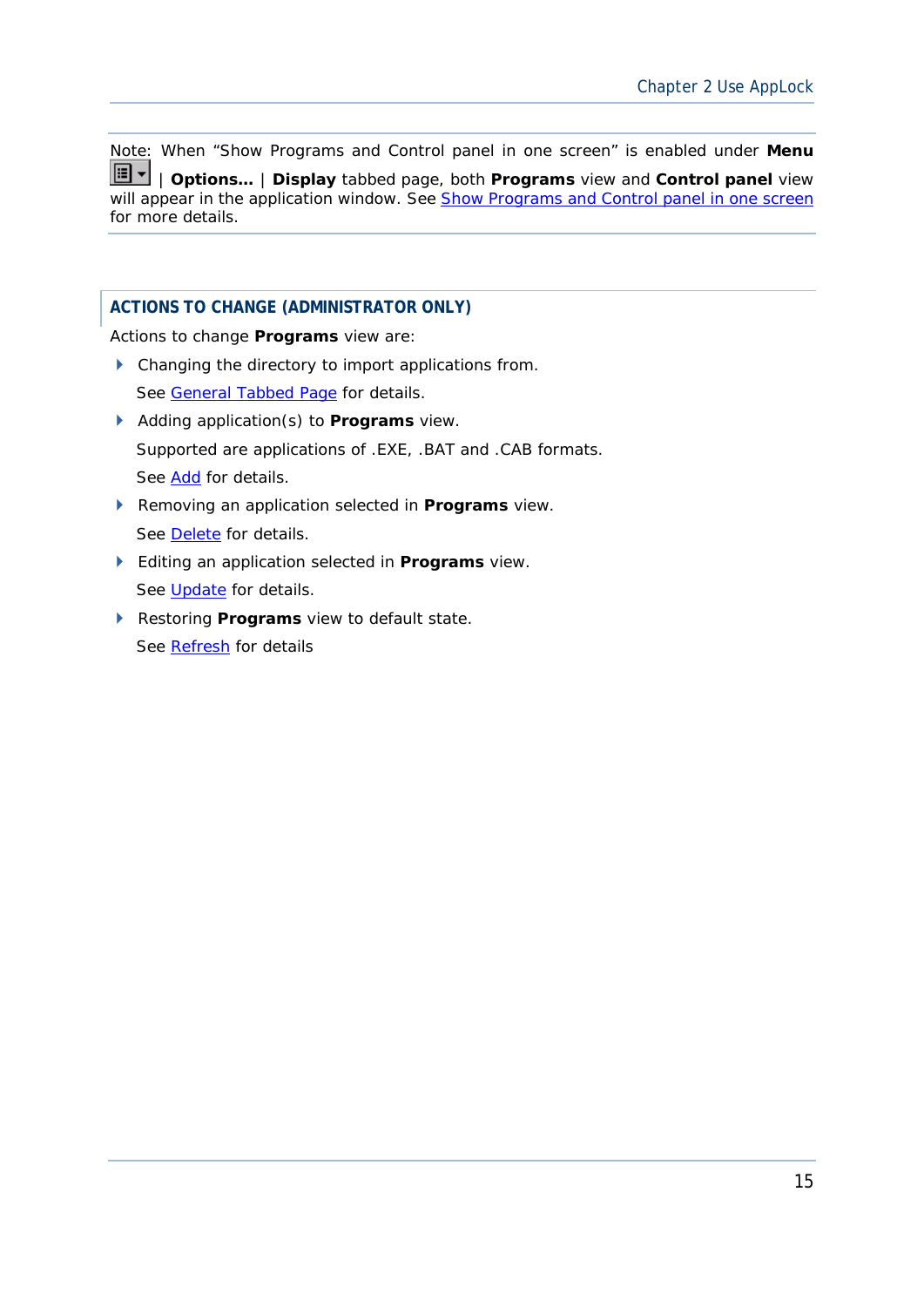## **2.4.2. CONTROL PANEL VIEW**

**Control panel** is where the system settings are. **Control panel** view delivers system settings that are available to users. For administrator, this view can be used to add system setting(s), remove/edit a system setting selected, or restore **Control panel** view to default state.

**OPEN CONTROL PANEL VIEW** 

To open Control panel view:

- 1) Tap menu button  $\boxed{1}$   $\bullet$  on the toolbar.
- 2) Tap **Control panel**.

**Control panel** view opens importing system settings in the OS. It shows the system settings allowed and hides those not allowed to users.



Note: When "Show Programs and Control panel in one screen" is enabled under **Menu** ▐§▎邪

 | **Options…** | **Display** tabbed page, both **Programs** view and **Control panel** view will appear in the application window. See Show Programs and Control panel in one screen for more details.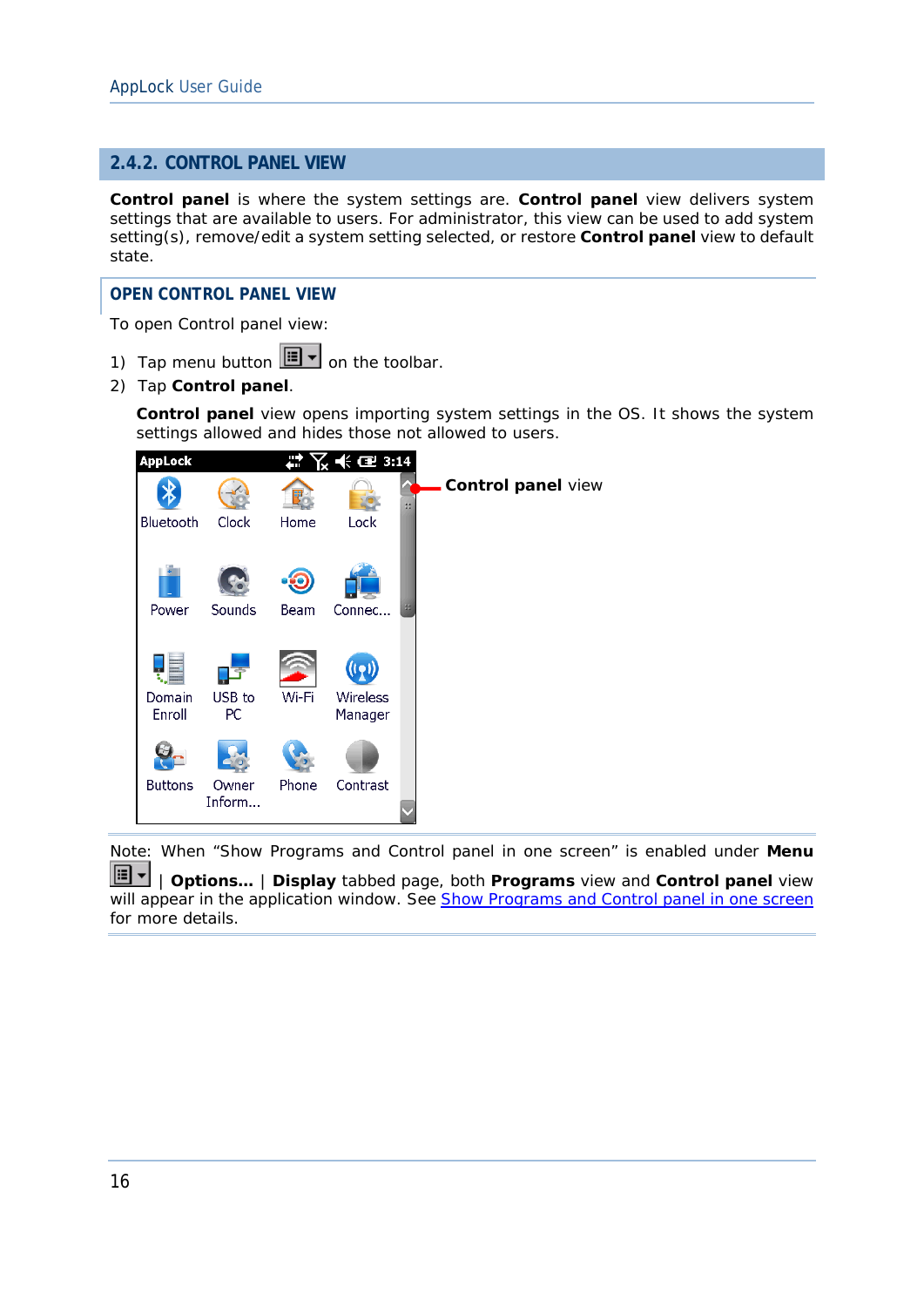#### **ACTIONS TO CHANGE (ADMINISTRATOR ONLY)**

The actions to change **Control panel** view are:

- Adding one or more system setting(s) to **Control panel** view. Supported are settings of .EXE, .BAT and .CAB format See Add for details.
- Removing a system setting selected in **Control panel** view. See **Delete** for details.
- Editing a system setting selected in **Control panel** view. See Update for details.
- Restoring **Control panel** view to default state. See Refresh for details.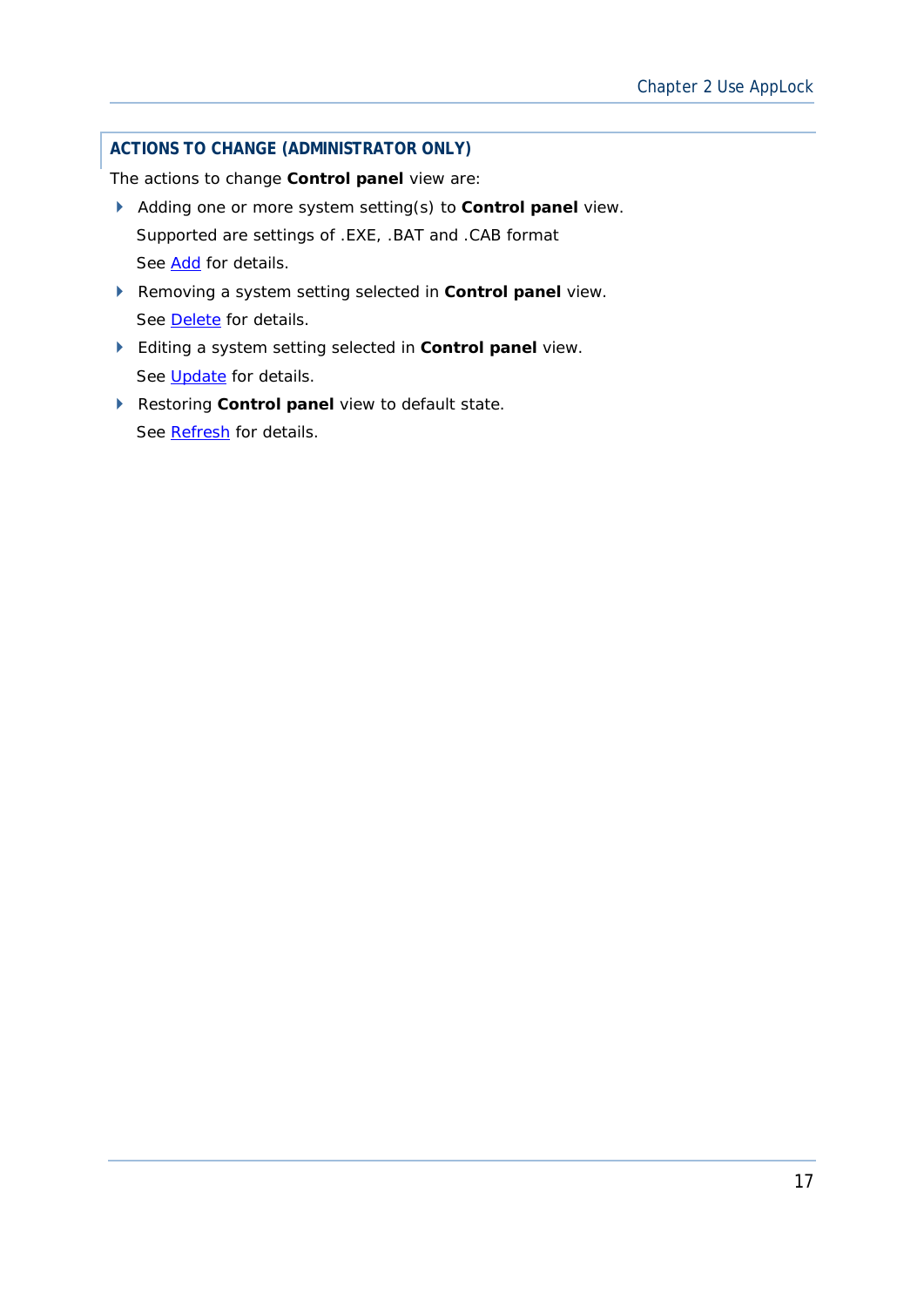#### **2.4.3. AUTO START VIEW (ADMINISTRATOR ONLY)**

**Auto start** view is available to the administrator only. It delivers the applications and system settings set to auto-launch the next time AppLock is launched. The view also features adding, removing or editing a selected application or system setting.

#### **OPEN AUTO START VIEW**

To open **Auto start** view:

- 1) Tap menu button  $\boxed{1}$   $\bullet$  on the toolbar.
- 2) Tap **Auto start**.

**Auto start** view opens in context with its settings and also the settings of **Programs** view and **Control panel** view, and shows the application(s) and/or system setting(s) set to auto-launch when AppLock is opened. In default state, it opens showing a blank view. Edit it to suit your needs as described in Actions to Change.



After applications or system settings are added to this page, the next time AppLock is launched on the mobile computer, the system will jump directly to the desired application(s) or settings(s). When the specified application(s) or settings(s) are closed, the mobile computer will then proceed to show AppLock on its screen.

#### **ACTIONS TO CHANGE**

Actions to change **Auto start** view are:

Adding application(s) or system setting(s) to **Auto start** view.

Supported are applications and settings of .EXE, .BAT and .CAB format.

See Add for details.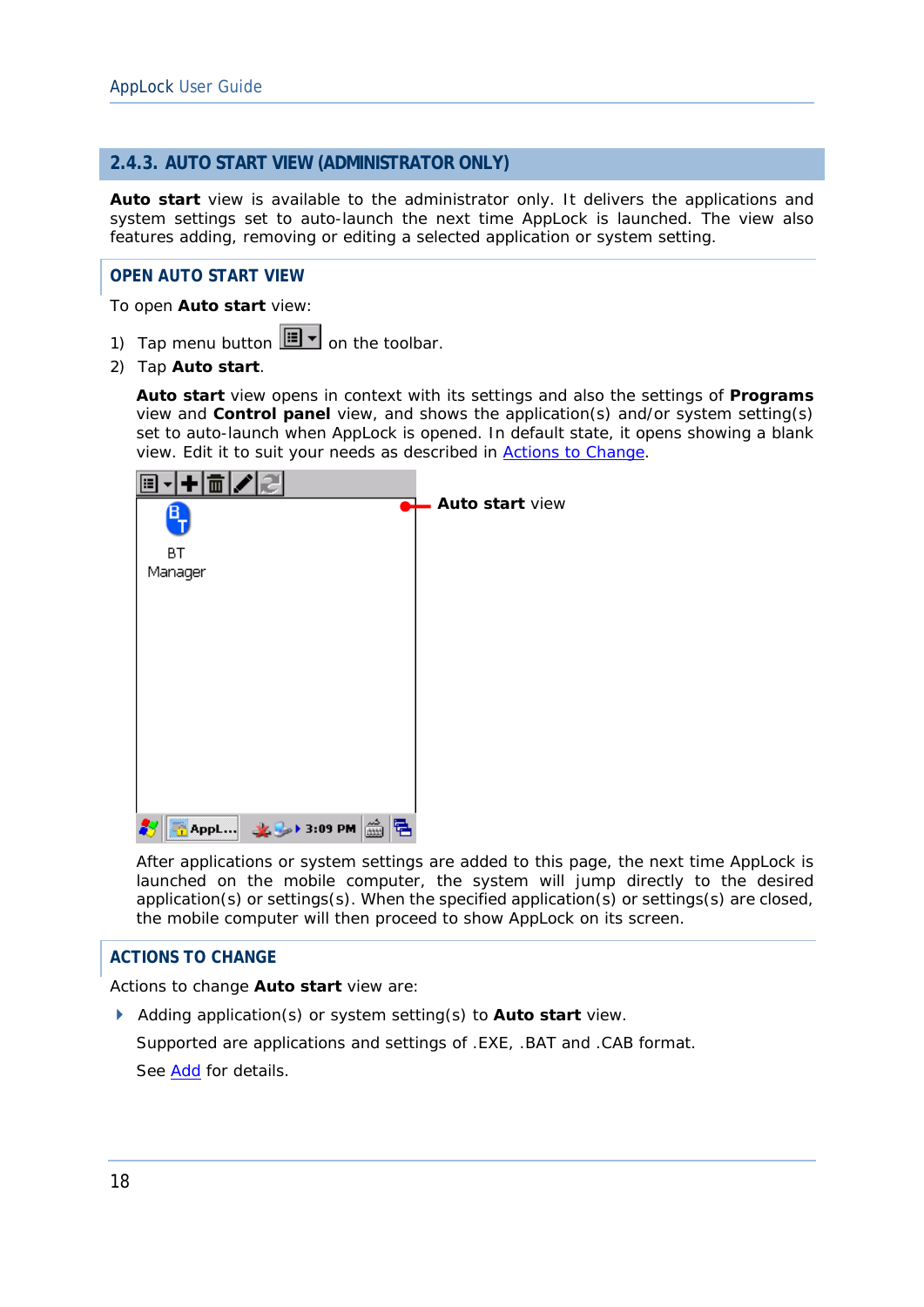- Removing an application or a system setting selected on **Auto start** view. See **Delete** for details.
- Editing an application or a system setting selected on **Auto start** view. See **Update** for details.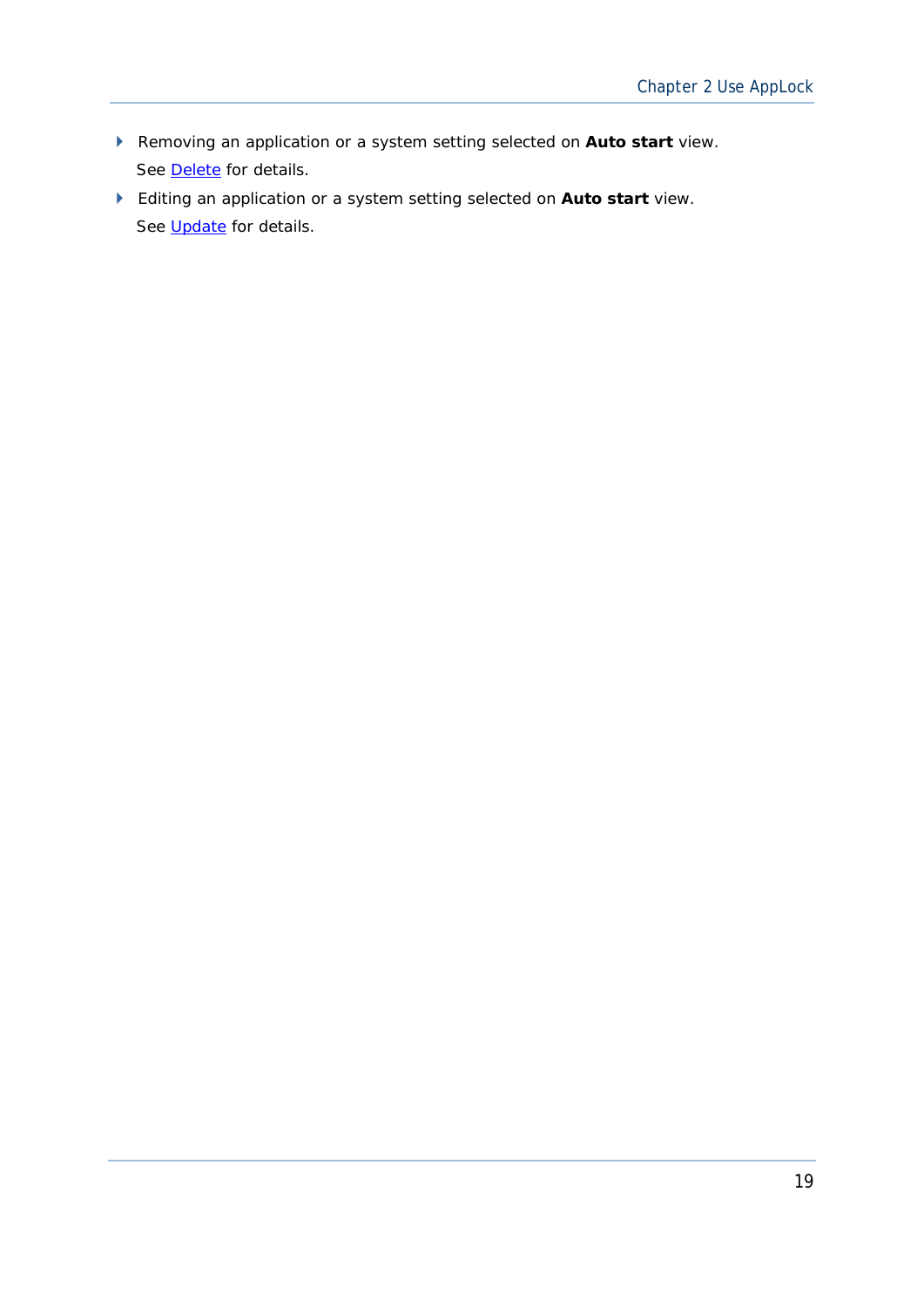## **2.5. LOGIN (ADMINISTRATOR ONLY)**

Log in to AppLock to obtain administrative access of the operating system, and manage and prepare system services for multiple users. An administrator is able to determine which applications and system settings are accessible to ordinary users.

#### **OPEN LOGIN PAGE**

To open **Login** page:

- 1) Tap menu button  $\boxed{\blacksquare}$   $\blacktriangleright$  on the toolbar.
- 2) Tap **Login**.

| -- J -- - ·  |           |   |            |
|--------------|-----------|---|------------|
|              |           |   |            |
| User login   |           |   | Login page |
| Name         |           |   |            |
| Password     |           |   |            |
|              |           |   |            |
|              |           |   |            |
|              |           |   |            |
|              |           |   |            |
|              |           |   |            |
|              |           |   |            |
|              |           |   |            |
|              |           |   |            |
|              |           |   |            |
| <b>Login</b> | 1 3:36 PM | 睡 |            |

- 3) Enter login name and password. Both are case insensitive. Maximum 20 characters allowed.
- 4) Tap  $\blacktriangleright$  on the toolbar.

If login name and password are correct, you are logged in. Upon logging in, each menu and toolbar become fully available for use. To set up an administrator account, see Security Tabbed Page for details.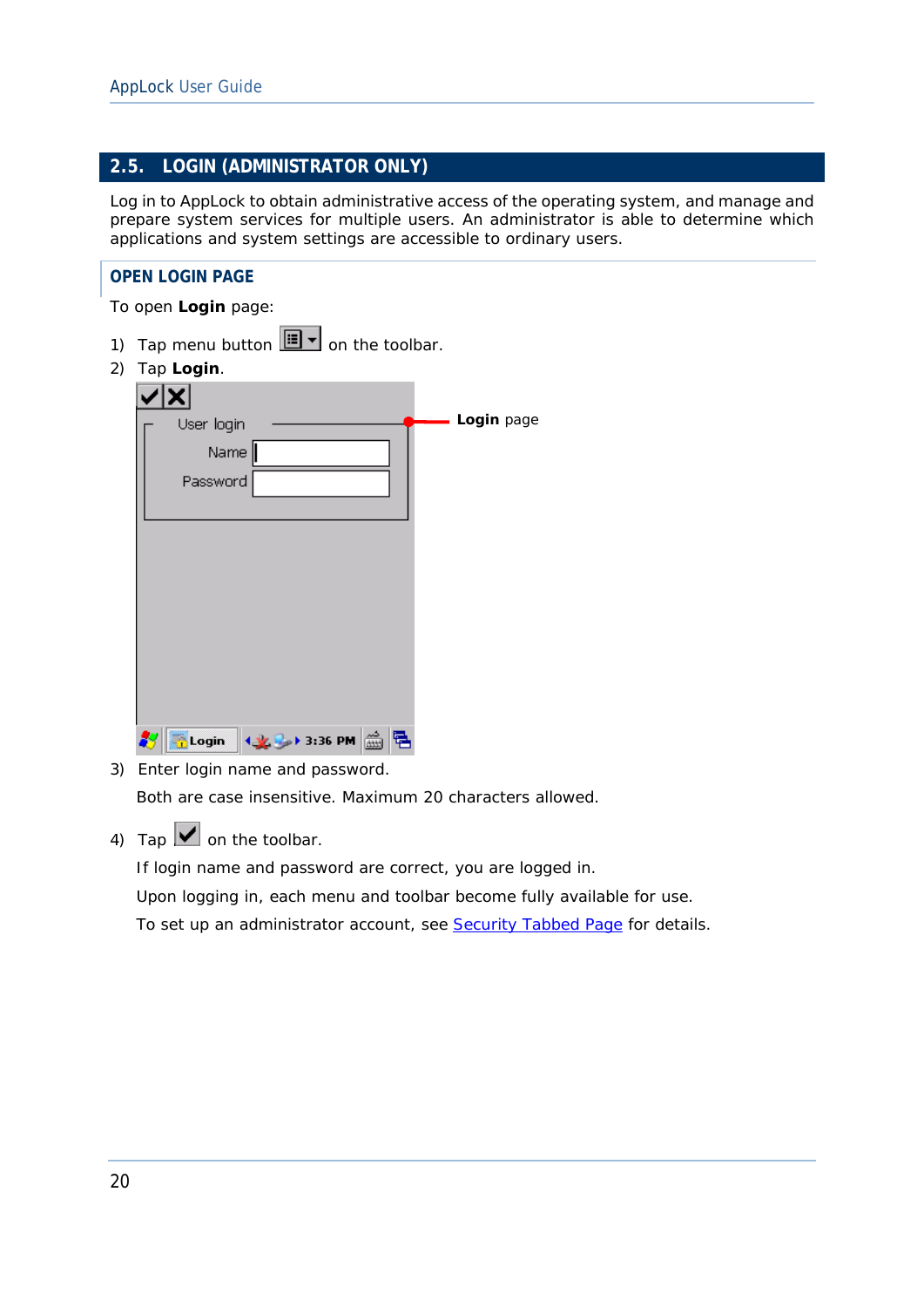## **2.6. DELETE ALL (ADMINISTRATOR ONLY)**

**Delete all** is an administrator-only menu item that can be used to delete all items on the working view which is active at the moment. This includes either **Programs** view, **Control panel** view or **Auto start** view.

To delete all icons on the active working view:

1) Tap menu button  $\boxed{\blacksquare \blacktriangledown}$  on the toolbar.

Menu opens.

2) Tap **Delete All** in the AppLock menu.

All items on the active working view are deleted.

This function only applies to the active working view. For instance, if **Programs** view is displayed at the moment, then items on **Control panel** view will remain untouched

Note: For **Programs** view and **Control panel** view, all default items can be restored by tapping the Refresh button **c** on the toolbar. See Refresh for more details. Items on Auto start view however will need to be added manually as illustrated in Add.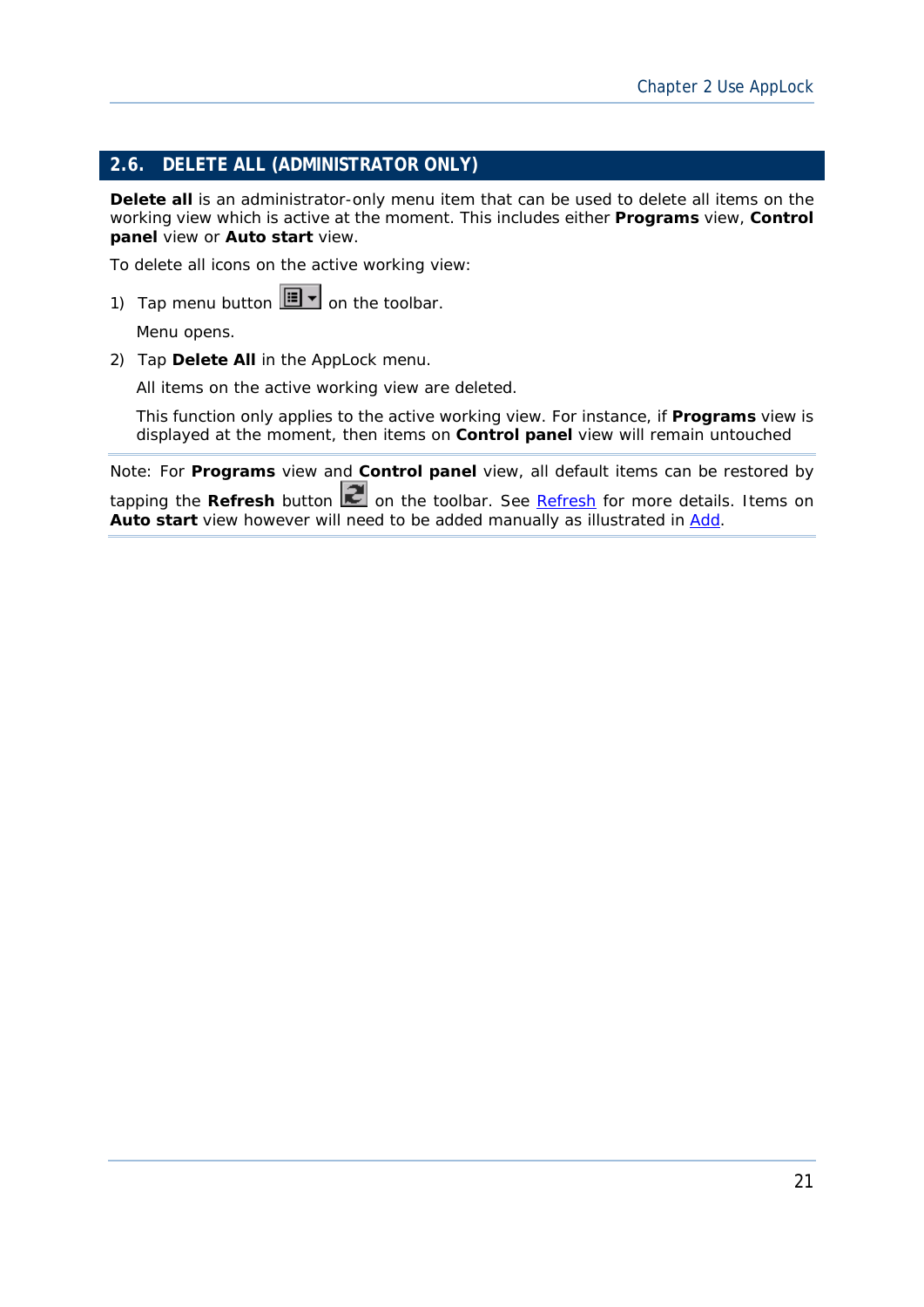### **2.7. EDIT (ADMINISTRATOR ONLY)**

**Edit** is an administrator-only menu item that features four sub-items: **Add**, **Delete**, **Update**, and **Refresh** to make changes to all the working views - **Programs** view, **Control panel** view and **Auto start** view.

Some of their sub-items feature a settings page for the administrator. This section will go through these pages.

#### **2.7.1. ADD**

**Add** means to create a shortcut on any working view to make an application or a system setting available to users, or make it auto-launch the next time AppLock is launched.

To open the **Add** page on a working view:

1) Tap menu button  $\boxed{\mathbb{E} \cdot \mathbb{I}}$  **Edit | Add.** 

#### **OR**

Tap the add icon  $\left| \bullet \right|$  on the toolbar.

**Add** page opens showing two group boxes: **Program Path** and **Detail**. They deliver the functions as described below:

|                                            | Add page |
|--------------------------------------------|----------|
| Program path                               |          |
| Select                                     |          |
| Detail<br>Window title                     |          |
| Program argument                           |          |
|                                            |          |
| Set auto start                             |          |
|                                            |          |
| <b>IS De De 3:40 PM</b><br><b>Add</b><br>둼 |          |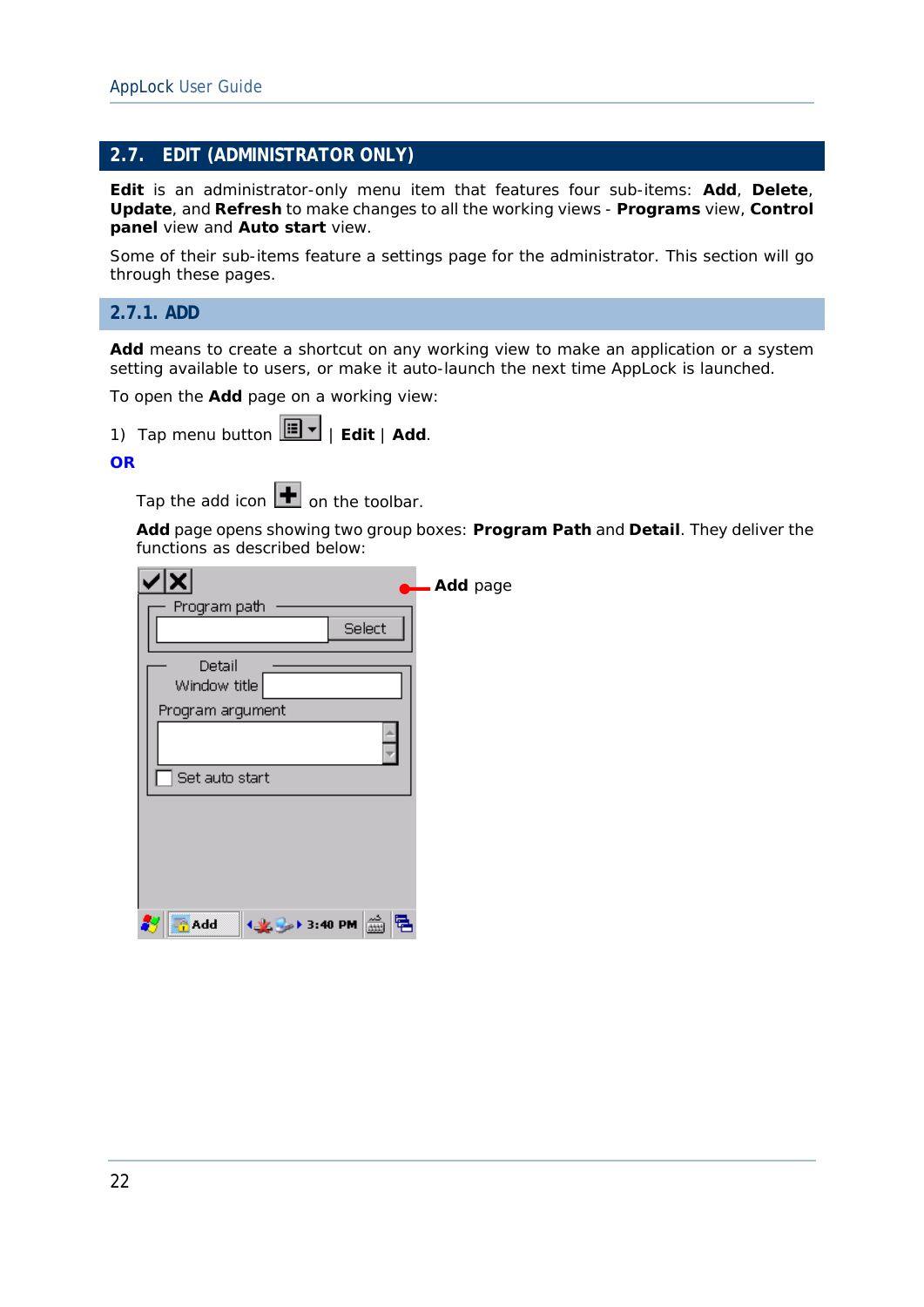| Setting             | <b>Description</b>                                                                                                                                                                                                                                                                                                                                                                                                                                                                                                                                                                                                                                 |  |
|---------------------|----------------------------------------------------------------------------------------------------------------------------------------------------------------------------------------------------------------------------------------------------------------------------------------------------------------------------------------------------------------------------------------------------------------------------------------------------------------------------------------------------------------------------------------------------------------------------------------------------------------------------------------------------|--|
| Program path        | Browses for the application or system setting to add. Formats supported are<br>*.exe. $*$ .bat and $*$ .cab.                                                                                                                                                                                                                                                                                                                                                                                                                                                                                                                                       |  |
| Window title        | Imports the name of the selected application or system setting.<br>Changes the title to show on a working view.<br>Identical applications or system settings with different names can co-exist<br>on a working view.<br>If the name input here coincides with an existing one on the concerned<br>working view, a dialog comes up prompting users to enter a unique title.<br>М<br>Program path<br>Select<br>\Windows\ReaderConfiq<br>Detail<br><u>Window titlo DondorConfia</u><br>%<br>OKI<br>Pro<br>Invalid window title! A<br>unique name is required.<br>A dialog comes up requesting a unique<br>title if the name entered coincides with an |  |
|                     | existing one in the working view. Tap OK<br>to close the dialog.<br><b>Add</b><br>4 2 3:43 PM                                                                                                                                                                                                                                                                                                                                                                                                                                                                                                                                                      |  |
| Program<br>argument | Specifies the argument(s) required to launch the selected application or system<br>setting.                                                                                                                                                                                                                                                                                                                                                                                                                                                                                                                                                        |  |
| Set auto start      | Sets the selected application or system setting to auto-launch when AppLock is<br>opened. When selected, the icon of the application or system setting will then<br>show up on Auto start view.<br>This setting is selected by default on the Add page of Auto start view.                                                                                                                                                                                                                                                                                                                                                                         |  |
|                     | Applies the change and quits settings.                                                                                                                                                                                                                                                                                                                                                                                                                                                                                                                                                                                                             |  |
|                     | Quits settings without saving any changes.                                                                                                                                                                                                                                                                                                                                                                                                                                                                                                                                                                                                         |  |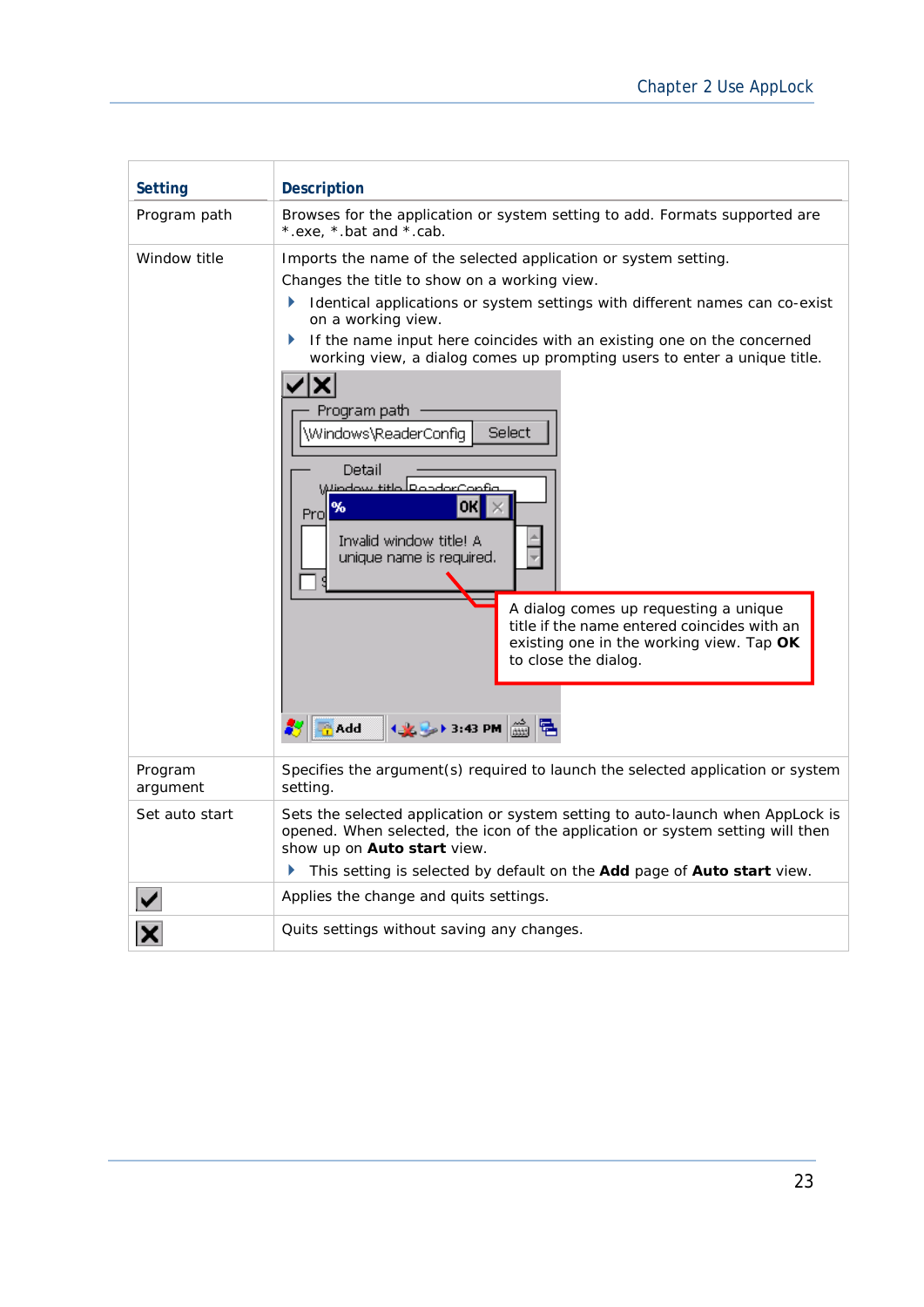## **2.7.2. DELETE**

**Delete** means to remove a shortcut from any of the working views so as to make an application or a system setting unavailable to users, or disable it from auto-launching upon entering AppLock.

**Delete** is a sub-item that doesn't feature a settings page but triggers straight deletion to an application or a system setting selected onscreen without asking for confirmation.

To delete an item on a working view:

1) On any working view, tap the application or system setting to delete.

The application or system setting to delete becomes selected by highlight.

- 2) Tap menu button **I**  $\bullet$  | **Edit** | Delete.
	- **OR**

Tap the delete icon  $\boxed{1}$  on the toolbar.

Note that deletion is triggered without asking for confirmation. If you would like to add the deleted item back to its original working view, follow the steps in Add, or tap **Refresh** to recover defaults for **Programs** view or **Control panel** view.

Alternatively, you can use the **Delete All** function to delete all items on the chosen working view in a single motion. See also **Delete All (Administrator Only)**.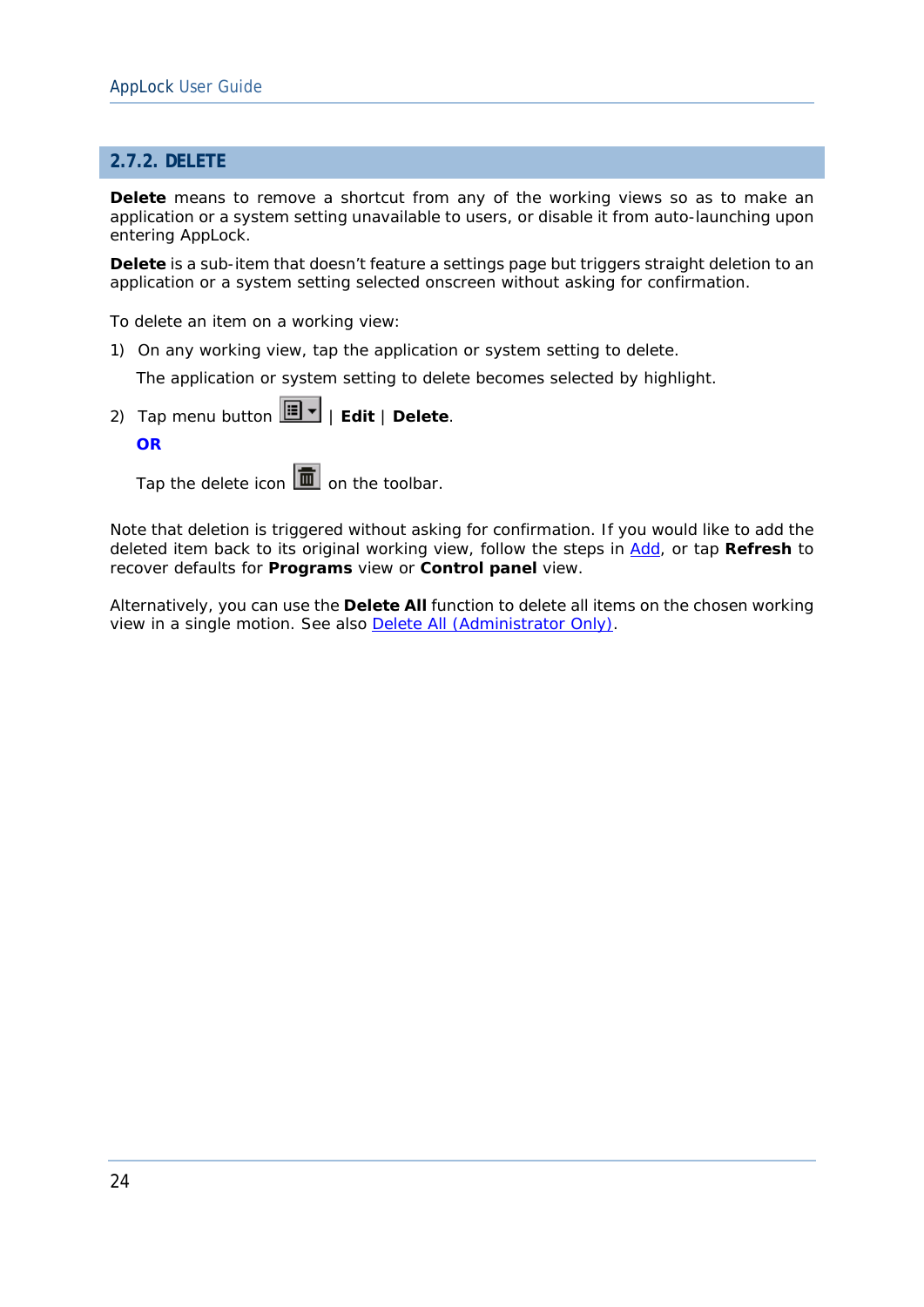## **2.7.3. UPDATE**

**Update** means to "edit" or "modify" an application or a system setting on a working view. It features a page that can be opened to undertake the modification as long as an application or a system setting is selected onscreen.

To open the **Update** page:

1) Under either **Programs** or **Control panel** view, tap the application or a system setting to edit.

The application or system setting to edit becomes selected by highlight.

2) Tap menu button | **Edit** | **Update**.

**OR** 

Tap the edit icon  $\blacksquare$  on the toolbar.

**Update** page opens featuring two group boxes: **Program Path** and **Detail**. They deliver functions as described below:

| Program path<br>Select<br>Windows\ReaderConfiq | <b>Update</b> page under<br><b>Control Panel view</b> |
|------------------------------------------------|-------------------------------------------------------|
| Detail<br>Window title ReaderConfig            |                                                       |
| Program argument<br>Set auto start             |                                                       |
|                                                |                                                       |
| Update 4 2 >> 3:51 PM<br>림                     |                                                       |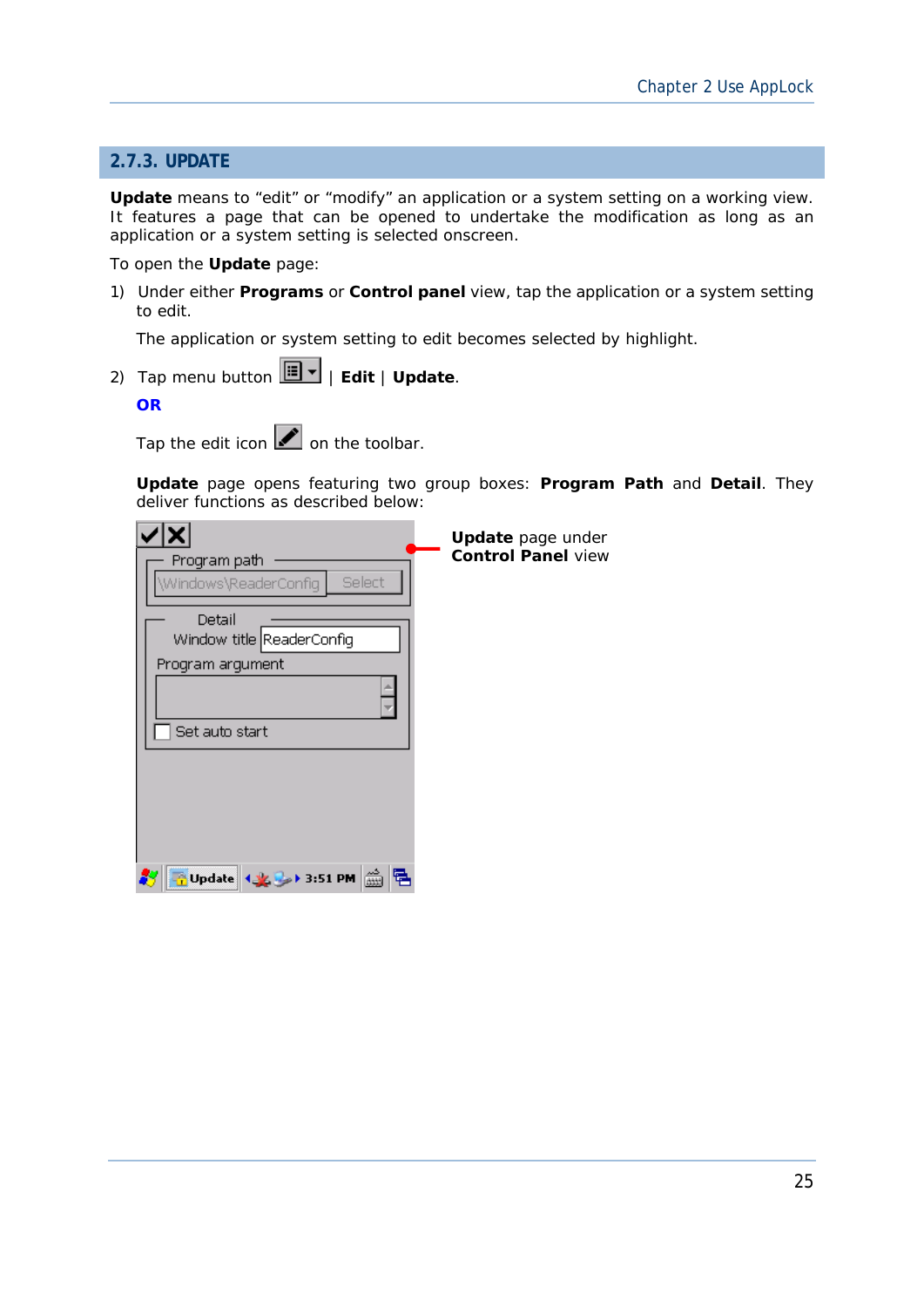| Setting          | <b>Description</b>                                                                                                                                                                                     |
|------------------|--------------------------------------------------------------------------------------------------------------------------------------------------------------------------------------------------------|
| Program Path     | Browses for the application or system setting to update. Formats supported<br>are *.exe, *.bat and *.cab.                                                                                              |
| Window Title     | Imports the name of the selected application or system setting.<br>Changes the title to show on a working view.                                                                                        |
| Program Argument | Delivers the argument that enables the selected application or system<br>setting to launch. Not all applications or system settings launch by support<br>of an argument.                               |
|                  | Specify any changes if necessary. Ensure any changes made are<br>accurate so the application or system setting will launch as desired.                                                                 |
| Set auto start   | Sets the selected application or system setting to auto-launch when<br>AppLock is opened. When selected, the icon of the application or system<br>setting will then show up on <b>Auto start</b> view. |
|                  | This setting is selected by default on the Add page of Auto start view.                                                                                                                                |
|                  | Applies change and quits setting.                                                                                                                                                                      |
|                  | Quits setting without saving change.                                                                                                                                                                   |

The **Update** function is also available under the Auto start view. While all other steps and settings are the same as above, the difference is that the **Update** settings page accessed under Auto start view does not provide an option for selecting/deselecting whether to auto-start the specified application/system setting upon startup. If administrators wish to cancel auto-launching of an application or system setting upon startup, they can access this function from **Edit** | **Update** under **Programs** view or **Control panel** view. See Update for more details.

| Program path<br>Select<br>\Windows\BT_Connect.e<br>Detail<br>Window title BT Manager<br>Program argument | Update page under Auto start<br>view. |
|----------------------------------------------------------------------------------------------------------|---------------------------------------|
| Dipdate 4 & B > 3:53 PM<br>F.                                                                            |                                       |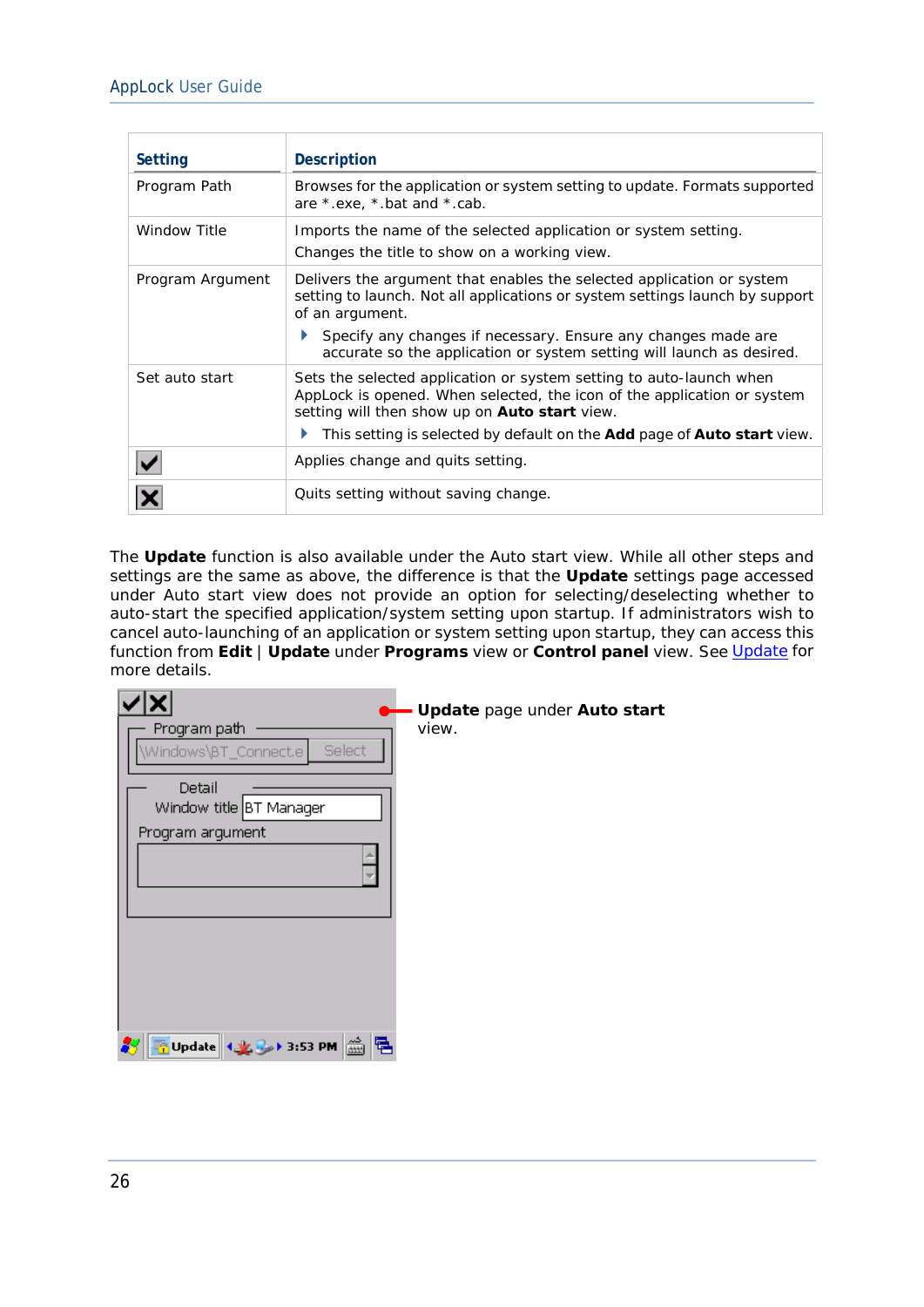#### **2.7.4. REFRESH**

**Refresh** means to "restore" **Programs** view and **Control panel** view to default state. **Auto start** view doesn't feature **Refresh** because it relies on **Programs** view and **Control panel** view for the value of auto-launching application(s) and system setting(s).

To use **Refresh**:

1) Under either **Programs** view or **Control panel** view, tap menu button  $\boxed{E}$  | **Edit** | **Refresh**.

**OR** 

Under either **Programs** view or **Control panel** view, tap the refresh icon  $\mathbb{Z}$  on the toolbar.

A warning page opens notifying that all settings to additional programs (which are not placed under the specified directories) will be lost.

**Warning** page



2) Tap  $\vee$  to confirm restoration.

**Programs** view or **Control panel** view then restores to default state.

#### **OR**

Tap **No** to quit the function.

Once **Programs** view restores to default, application(s) are cleared off **Auto start** view according to default settings.

Once **Control panel** view restores to default, system setting(s) are cleared off **Auto start** view according to default settings.

Note: **Refresh** button restores applications and system settings from the default directories within the operating system. Any additional programs which are not placed in these directories will not be restored via this function.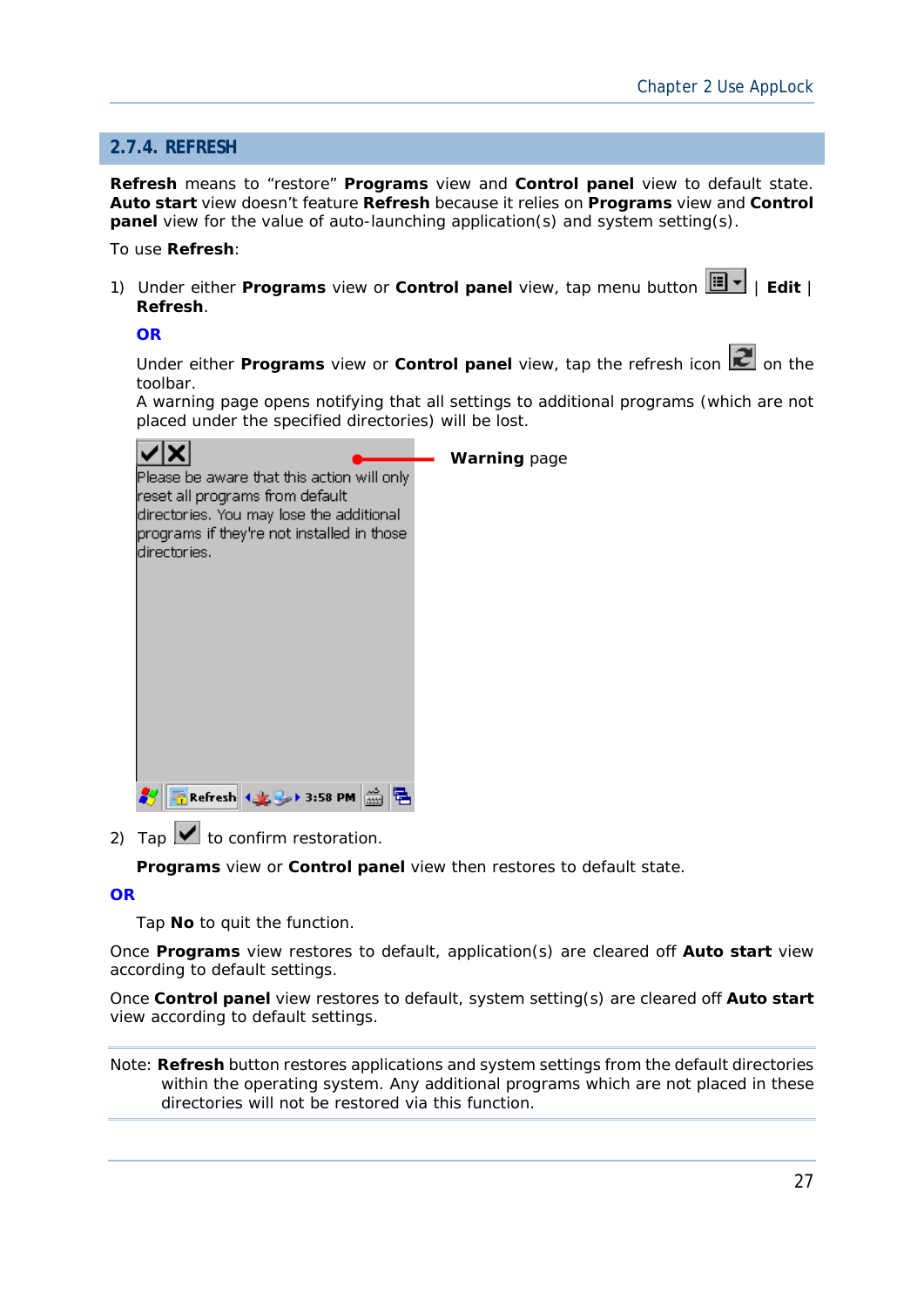## **2.8. EXPORT / IMPORT (ADMINISTRATOR ONLY)**

AppLock allows exporting the working views, key lock settings, localized user interface and option settings individually as separate configuration files. By exporting and importing these configuration files, you can easily share a copy of AppLock's settings among a group of mobile computers.

The configuration files are stored in .ini format. By default, AppLock stores settings in four .ini files, as listed in the table below. File names are definable; you can change the file name to facilitate file management.

| Default File Name            | <b>Description</b>                                                                                                                                                                                        |
|------------------------------|-----------------------------------------------------------------------------------------------------------------------------------------------------------------------------------------------------------|
| AppLock_2.1_Applications.ini | Stores the data as below:                                                                                                                                                                                 |
|                              | Data that logs which application(s) and system setting(s)<br>Þ<br>are available to users                                                                                                                  |
|                              | Data that logs which application(s) and/or system setting(s)<br>Þ<br>are to auto-launch when AppLock is opened.                                                                                           |
|                              | The contents of this configuration file are reflected in Programs<br>view, Control panel view, and Auto start view. See Working<br>Views for details.                                                     |
| AppLock_2.1_ButtonLock.ini   | Stores which keys on the mobile computer are temporarily<br>locked and cleared of their original functions according to<br>AppLock's Key lock settings. See Key Lock (Administrator Only)<br>for details. |
| AppLock_2.1_Language.ini     | AppLock's language file. Translate the prompt texts in this file to<br>localize AppLock. See UI Text Section and Add Languages for<br>details.                                                            |
| AppLock_2.1_Option.ini       | Stores AppLock's property settings that control how AppLock<br>acts each time it is used. See Options (Administrator Only) for<br>details.                                                                |

#### **EXPORT**

To export AppLock configuration files:

1) Tap menu button | **Export**.

An export page opens showing four items to export: Applications, Button lock, Option and Language.

2) Select all items for a complete export, or select the items to export according to your preferences.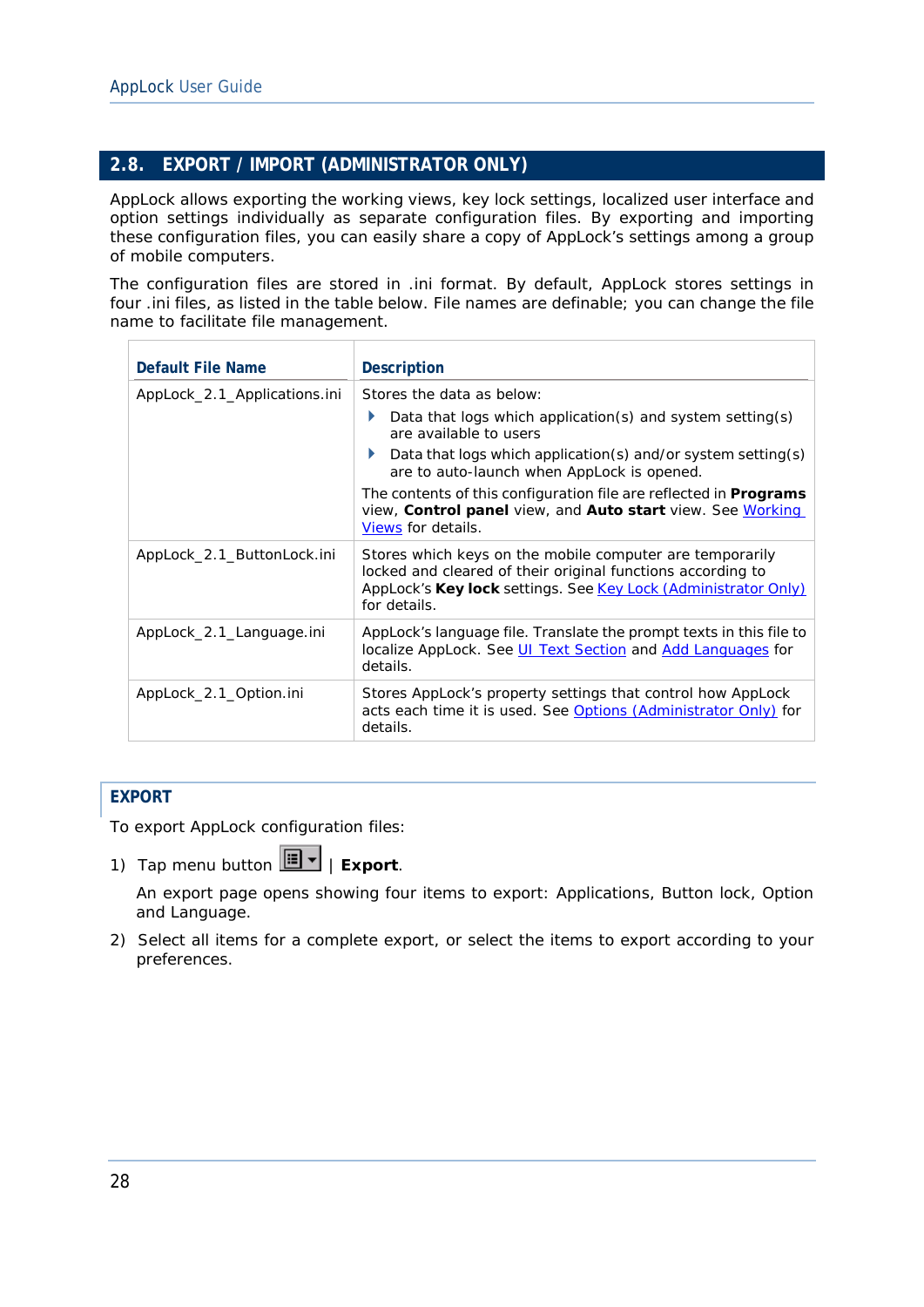

Tap the Browse button  $\lfloor \frac{m}{2} \rfloor$  to change the name and storage destination of the configuration file.

| ∨∣x∣                                                                |           |  |
|---------------------------------------------------------------------|-----------|--|
|                                                                     |           |  |
| Save As 色lo <sup>*</sup>                                            | <b>OK</b> |  |
| <b>Q</b> \My Documents                                              |           |  |
| DefaultInbox<br><b>Dictionaries</b><br>Shortcut to Office Templates |           |  |
| Name: AppLock_2.1_Applications.ini                                  |           |  |
| Ini files (*.ini)<br>Type:                                          |           |  |
|                                                                     |           |  |
| Export 4 L → 4:09 PM                                                |           |  |

3) Tap  $\blacksquare$  on the toolbar to confirm the export.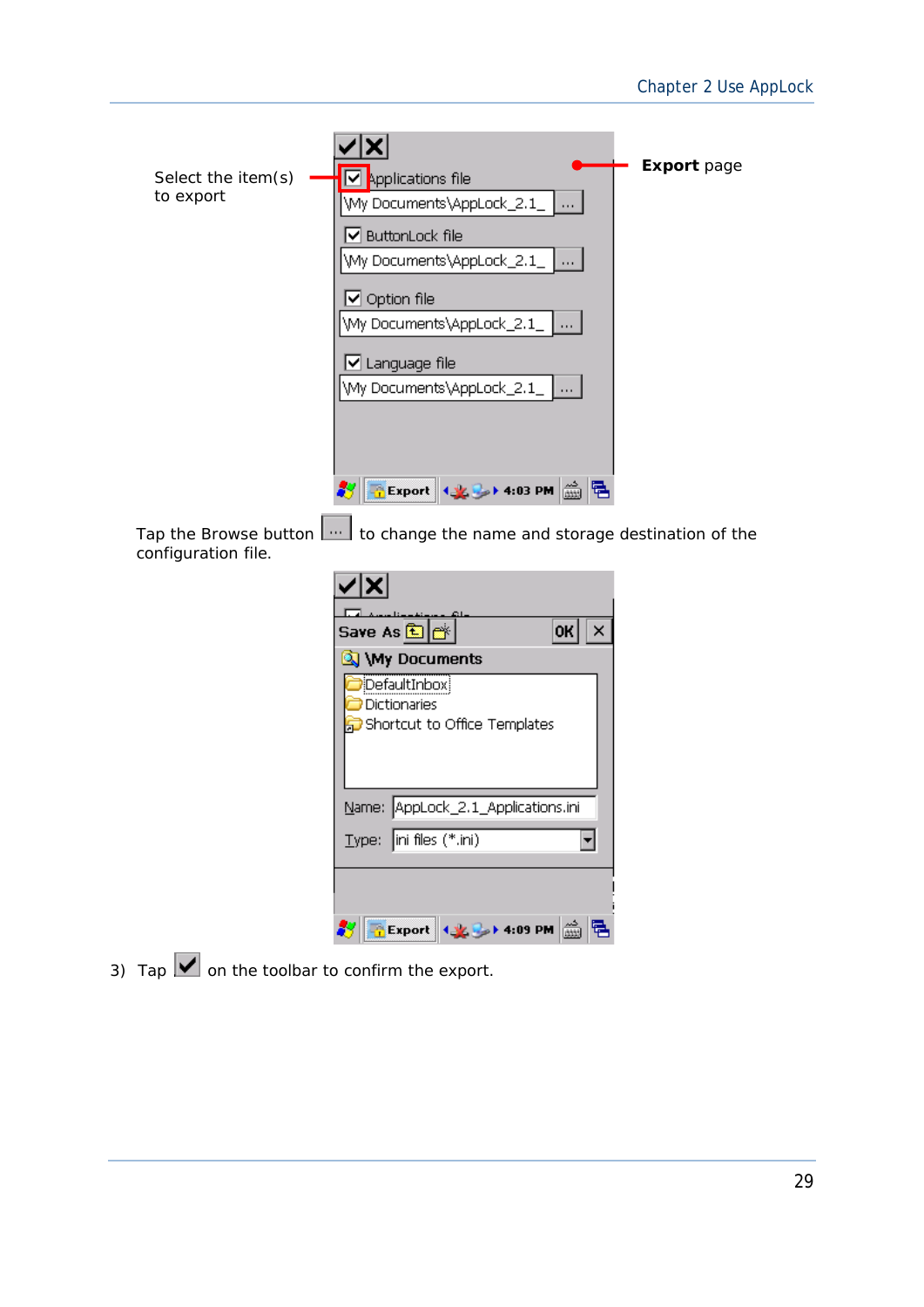|                          | <b>File</b><br><b>Edit</b><br>View<br>Go |         |
|--------------------------|------------------------------------------|---------|
|                          | 面<br>m                                   |         |
|                          | Name                                     | S       |
|                          | DefaultInbox                             |         |
|                          | Dictionaries                             |         |
|                          | a AppLock_2.1_Applications               | 18.2    |
| Exported configuration   | a AppLock_2.1_ButtonLock                 | 482 byt |
| files can be found under | an] AppLock_2.1_Language                 | 11.5    |
| the specified directory  | a AppLock_2.1_Option                     | 688 byt |
|                          | <b>My D</b><br>40 PM                     |         |

The selected configuration files will be exported to the specified directory.

#### **IMPORT**

To import AppLock configuration files:

- 1) Obtain one or a set of configuration files and place it under **My Device\My Documents** directory on your mobile computer.
- 2) On the mobile computer, tap menu button  $\boxed{\blacksquare\blacktriangledown}$  | Import.

An import page opens showing four items to import: Applications, Button lock, Option and Language.

2) Select the items to import based on the configuration file(s) available.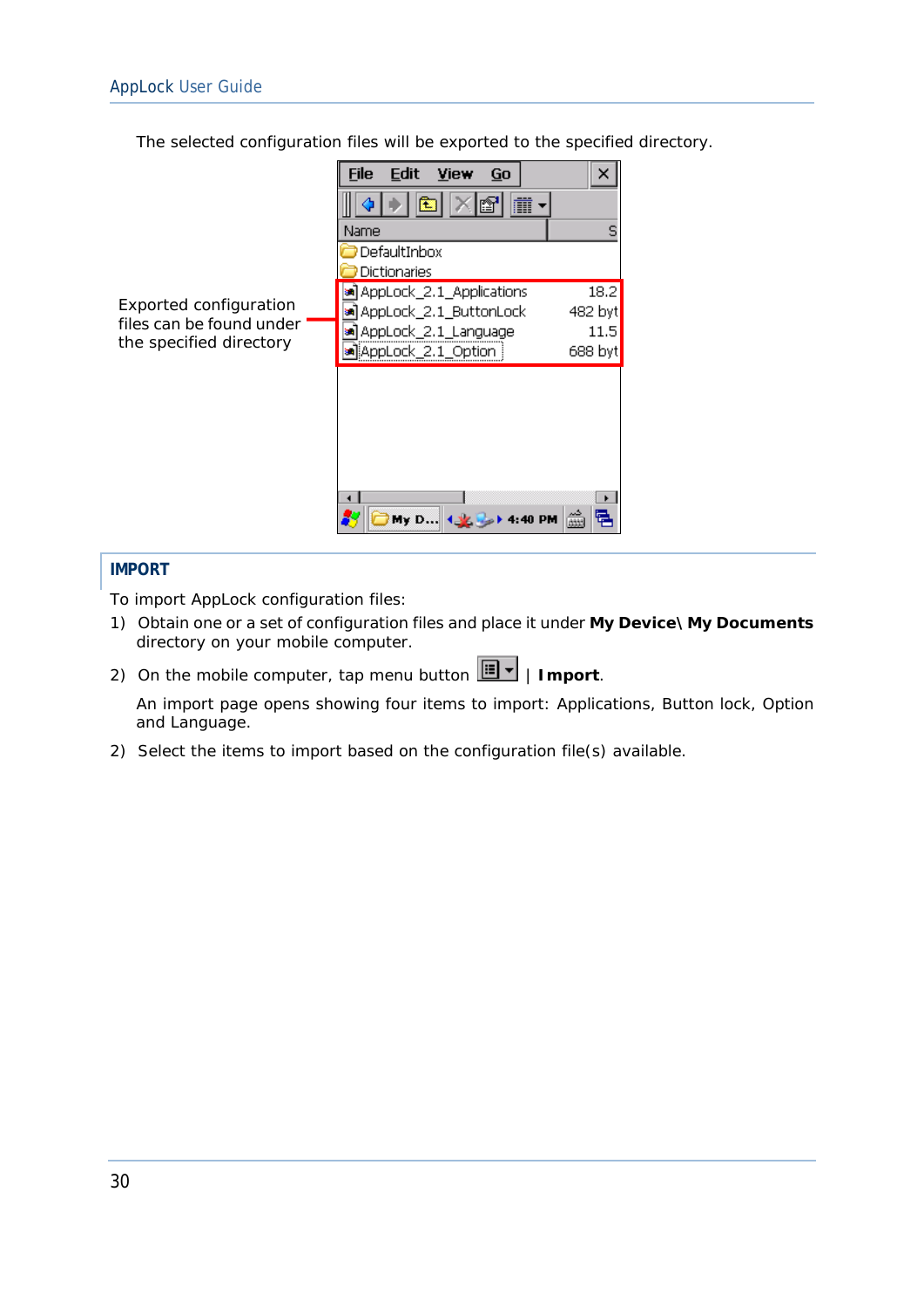

Tap the Browse button  $\Box$  and select a configuration file to import in the specified folder.

| ×<br>Open <b>E</b><br>OK<br>بجحم                                                                                                                                                                                          |                                        |
|---------------------------------------------------------------------------------------------------------------------------------------------------------------------------------------------------------------------------|----------------------------------------|
| <b>Q</b> \My Documents<br>DefaultInbox<br>s Appl<br>Dictionaries<br>a AppLock_2.1_Applications<br>an AppLock_2.1_ButtonLock<br>a AppLock_2.1_Language<br>Name: AppLock_2.1_Applications.ini<br>Ini files (*.ini)<br>Type: | Tap a configuration file to<br>import. |
| - Import<br>$\blacktriangleright$ 4:49 PM                                                                                                                                                                                 |                                        |

- Note: If an item is selected but no such configuration file is available under the specified path, after the import process is completed, the settings on the mobile computer will remain the same.
- 3) Tap **OK** on the taskbar of the window to confirm import. A confirm screen will show; tap to restart the device and let the changes take effect.

When the mobile computer restarts and AppLock re-launches, the imported configuration files will be applied in AppLock.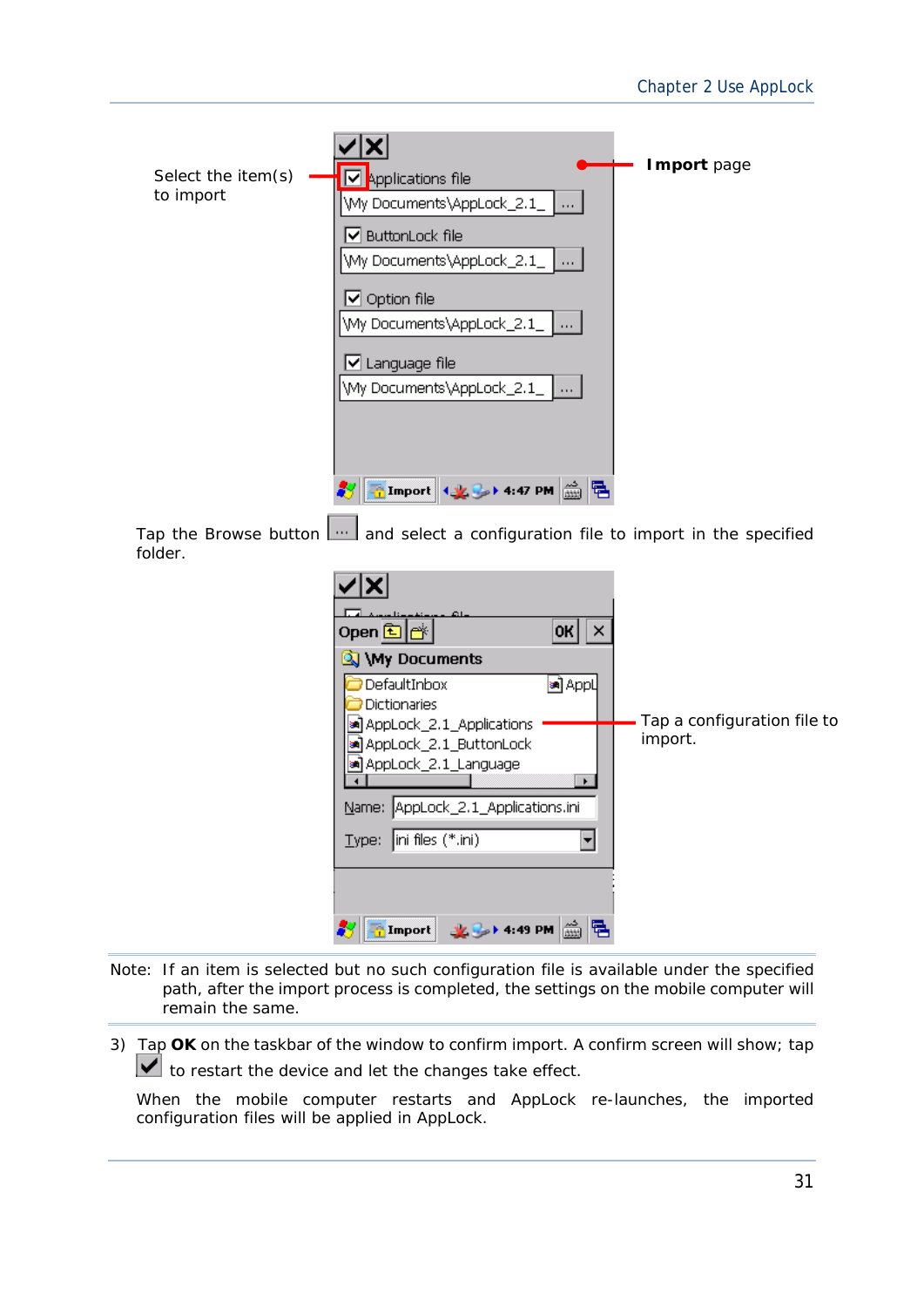## **2.9. KEY LOCK (ADMINISTRATOR ONLY)**

AppLock features a Key lock function that allows administrators to temporarily "lock" certain physical buttons on the mobile computer and prevent them from delivering their original functions. This is to avoid accidentally switching keypad mode or triggering undesired functions when users are operating the allowed applications or system settings specified under **Programs** view or **Control panel** view. When the indicated keys are locked, no action will take place when users press them.

To open **Key lock** settings page:

1) Tap menu button  $\boxed{\mathbb{E} \cdot \mathbb{I}}$  | Key lock....

**Key lock** settings page opens.

A list of physical buttons on the mobile computer appears. **Icon** and **Key** column show the buttons which can be locked, and **Enabled** column states the "lock" status of each button. An "enabled" key means the lock function for this key is not activated.

|          | 2                 |                         |   | Key lock settings page                                        |
|----------|-------------------|-------------------------|---|---------------------------------------------------------------|
| Icon Key |                   | <b>Enabled</b>          |   |                                                               |
|          | Send              |                         |   |                                                               |
|          | End               |                         |   |                                                               |
|          | Fn                |                         |   | Key is enabled, meaning the<br>lock function is not activated |
|          | Alpha             |                         |   |                                                               |
|          | ОК                |                         |   |                                                               |
|          | Scan              |                         |   |                                                               |
|          | Left Scan         |                         |   |                                                               |
|          | <b>Dight Scan</b> |                         |   |                                                               |
|          | Key I             | خم<br>نثلثاً<br>5:24 PM | 른 |                                                               |

2) By default, all keys are "enabled", meaning that no keys are locked. Tap the **Lock**  button **on** on the toolbar to lock all listed buttons. Tap the **Unlock** button **to** to unlock all buttons.

**OR** 

Tap the **Enabled** column of each individual item to switch the button between lock and unlock mode.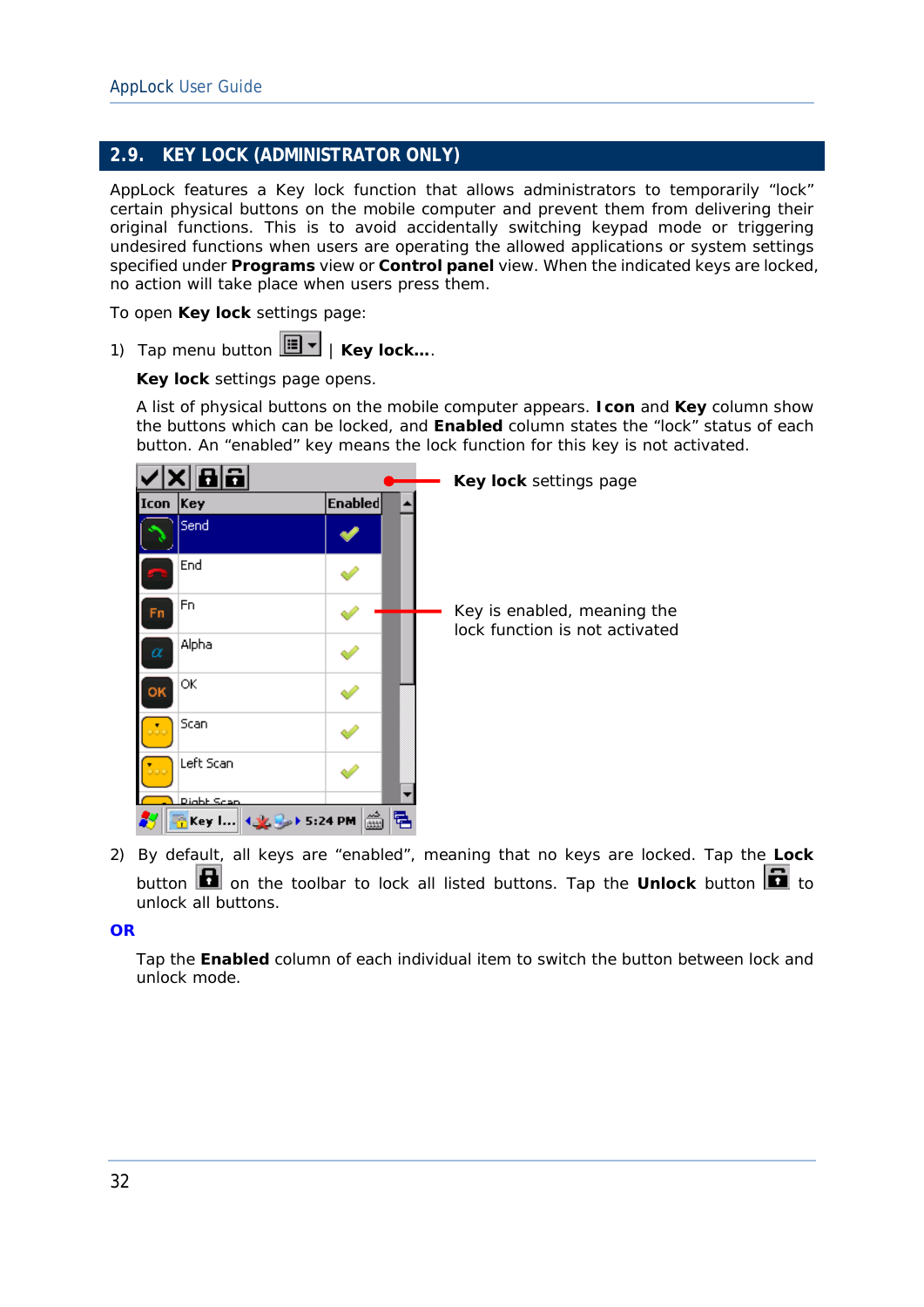

"Lock" status changes according to the actions taken.

3) Tap  $\blacktriangleright$  on the toolbar to apply changes.

#### **OR**

Tap  $\boxed{\smash{\times}}$  to discard changes and quit settings.

Note: If **Start AppLock on startup** is selected on the General tabbed page, after the mobile computer has reset, it will enter AppLock once again.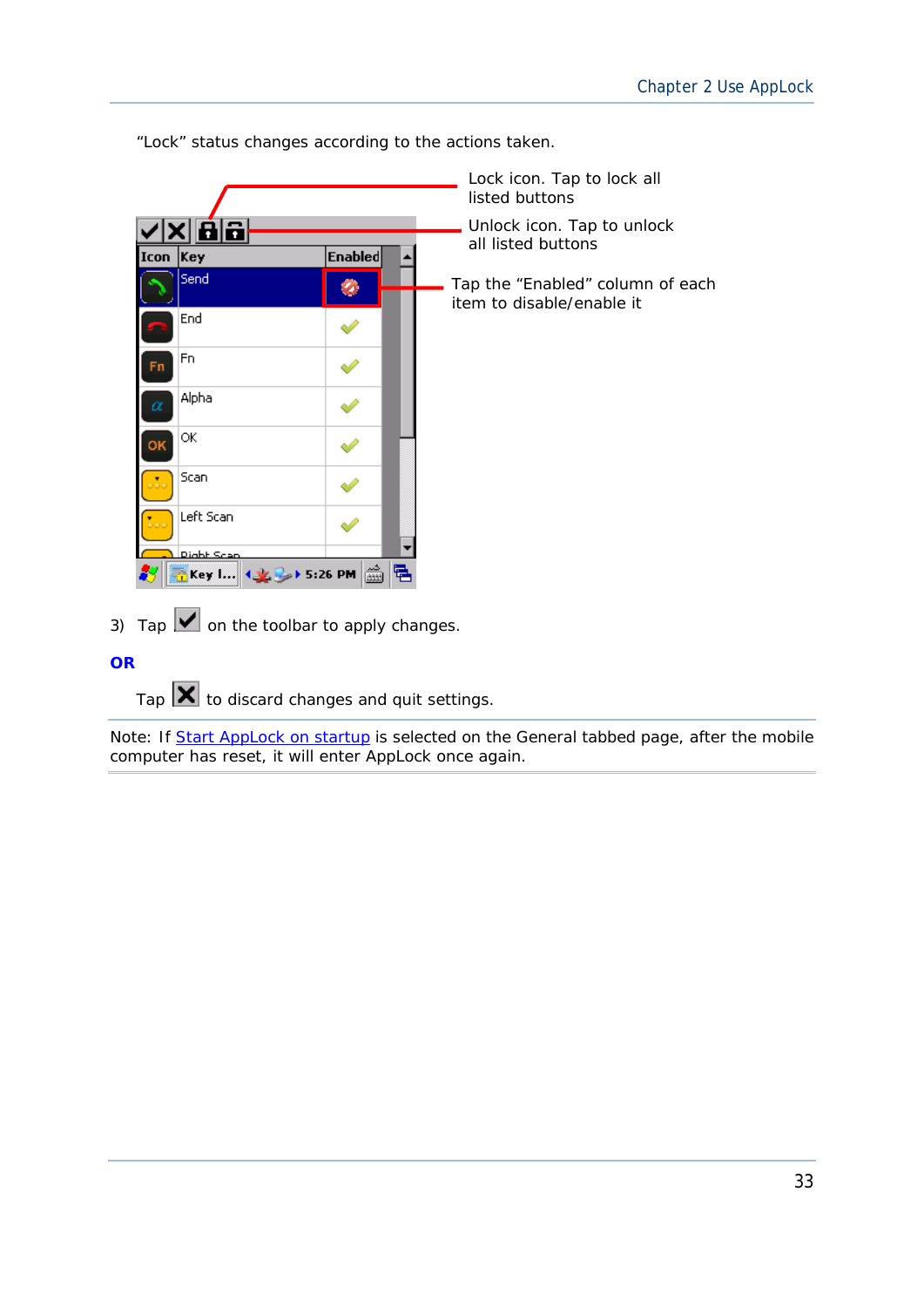### **2.10. OPTIONS (ADMINISTRATOR ONLY)**

Options is an administrator-only setting group that controls how AppLock acts each time it is used.

Options features three tabbed pages to deliver its functions: **General**, **Display** and **Security** tabbed pages.

To open Options:

1) Tap menu button **id T** | Options....

**Options** opens showing **General** tabbed page while hiding **Display** and **Security** tabbed pages.



The following sections guide you how to use these pages.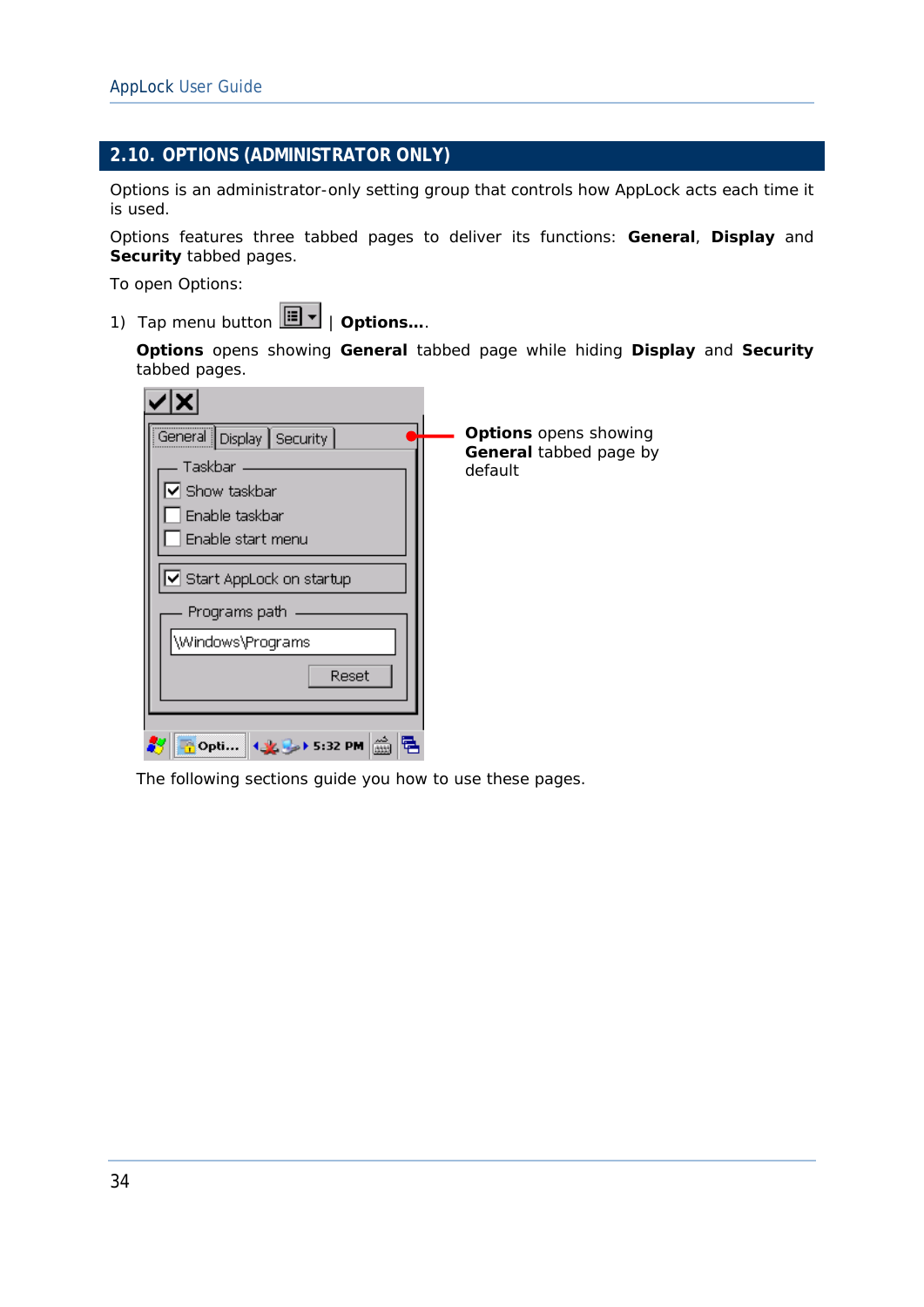## **2.10.1. GENERAL TABBED PAGE**

**General** tabbed page sets the general property of AppLock. It controls how AppLock is presented to users, and also delivers an option to automatically start the application upon system startup. It also defines where **Programs** view imports applications from.

To open **General** tabbed page:

1) Open **Options** as described in Options (Administrator Only).

**Options** opens showing **General** tabbed page.

**General** tabbed page opens presenting a **Taskbar** group box that encloses three settings: **Show taskbar**, **Enable taskbar** and **Enable Start menu**, a checkbox to set whether the mobile computer should enter AppLock upon startup, and a text field showing the default path where Programs view gets its applications from.

| General Display Security                         |                            |
|--------------------------------------------------|----------------------------|
| Taskbar -                                        | <b>General tabbed page</b> |
| $\overline{\mathsf{v}}$ Show taskbar             |                            |
| Enable taskbar                                   |                            |
| Enable start menu                                |                            |
| $\overline{\mathbf{y}}$ Start AppLock on startup |                            |
| Programs path                                    |                            |
| Windows\Programs                                 |                            |
| Reset                                            |                            |
| Opti 4 2 3 5:34 PM                               |                            |

2) Tap  $\blacktriangleright$  on the toolbar to apply changes, or tap  $\blacktriangleright$  to discard changes and quit settings.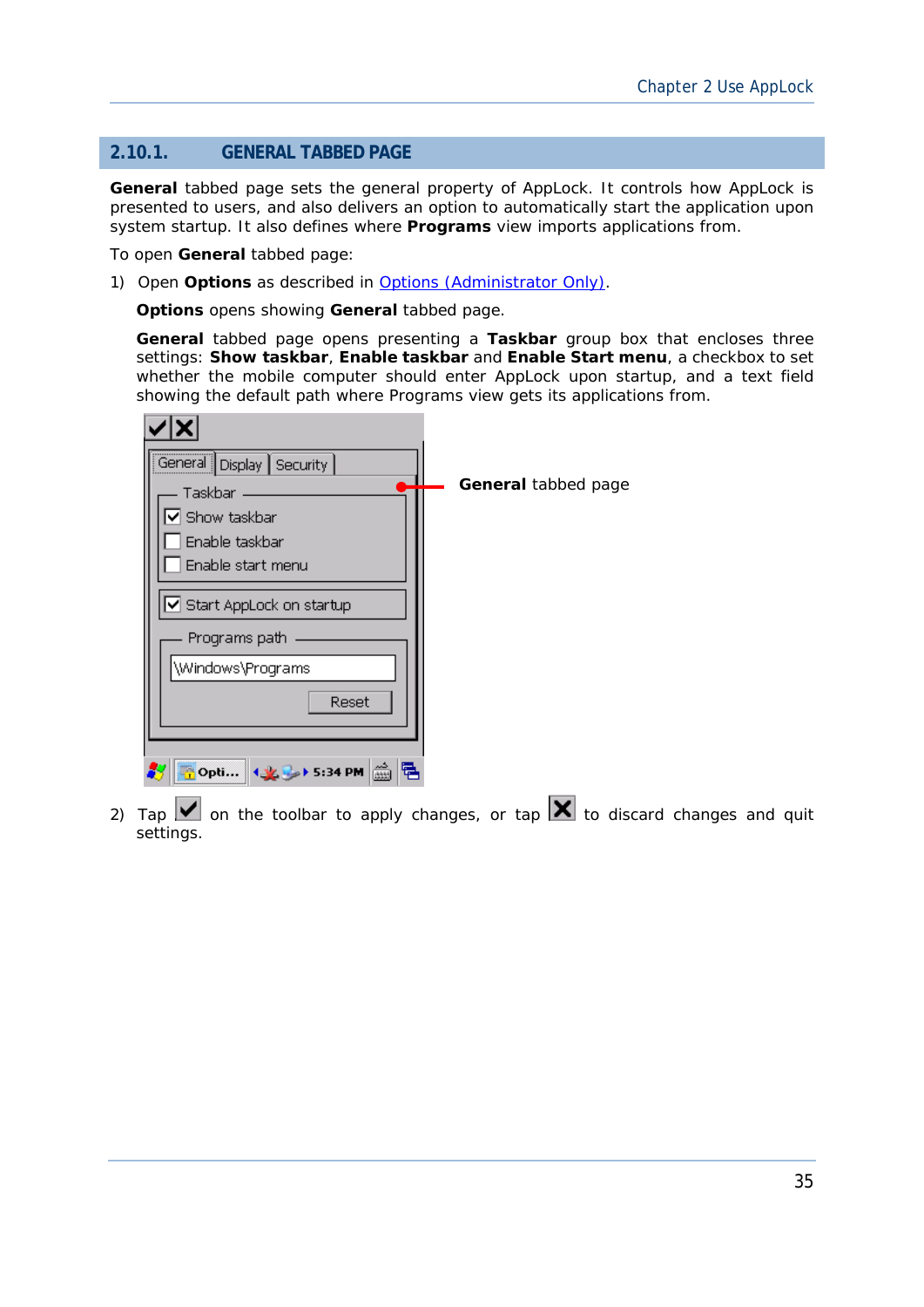### **FUNCTIONS**

**General** tabbed page delivers the following functions:

| Setting                     | <b>Description</b>                                                                                                                                                                                                                                                                             | <b>Default</b>                            |
|-----------------------------|------------------------------------------------------------------------------------------------------------------------------------------------------------------------------------------------------------------------------------------------------------------------------------------------|-------------------------------------------|
| Show taskbar                | Shows the operating system's taskbar to users.                                                                                                                                                                                                                                                 | Selected                                  |
| Enable taskbar              | Makes the operating system's taskbar accessible to users.                                                                                                                                                                                                                                      | Deselected                                |
| Enable start menu           | Makes Start menu accessible to users<br>When this setting is selected, Enable taskbar is<br>automatically selected.<br>When <b>Enable taskbar</b> is deselected, this setting is<br>automatically deselected.                                                                                  | Deselected                                |
| Start AppLock on<br>startup | Opens AppLock automatically once the mobile computer is<br>reset or powered on. If any applications or system settings<br>are added to Auto start view, the next time system startup<br>occurs, the specified application(s) and/or setting(s) will<br>launch on the mobile computer's screen. | Selected                                  |
| Programs                    | Shows the directory for Programs view to import<br>application(s) from.<br>Change it if necessary.<br>Supported are applications of .exe, .bat and .cab format                                                                                                                                 | My Device\<br><b>Windows\P</b><br>rograms |
| Reset                       | Resets the path to default.                                                                                                                                                                                                                                                                    | $ -$                                      |
| ∨                           | Applies change and quits setting.                                                                                                                                                                                                                                                              | $- -$                                     |
|                             | Quits setting without saving change.                                                                                                                                                                                                                                                           | $ -$                                      |

Note: After changing directory path, be sure to refresh **Programs** view.

### **GLOSSARY TERMS**

**Taskbar**" is seated at the bottom of most screens. It bears system status icons and notification icons.



| $ Q_2 $ > 5:41 PM $ \frac{m}{mn} ^{\frac{m}{m}}$ |  |  | Taskbar |
|--------------------------------------------------|--|--|---------|
|--------------------------------------------------|--|--|---------|

 "**Start menu"** can be accessed by tapping the **Start** button on the taskbar. From this menu you may access inherent programs in the OS, recent documents and control panel settings.



For more details about the facilities of Windows Embedded Compact 6.0 CP60, see the CP60 Reference Manual (CE).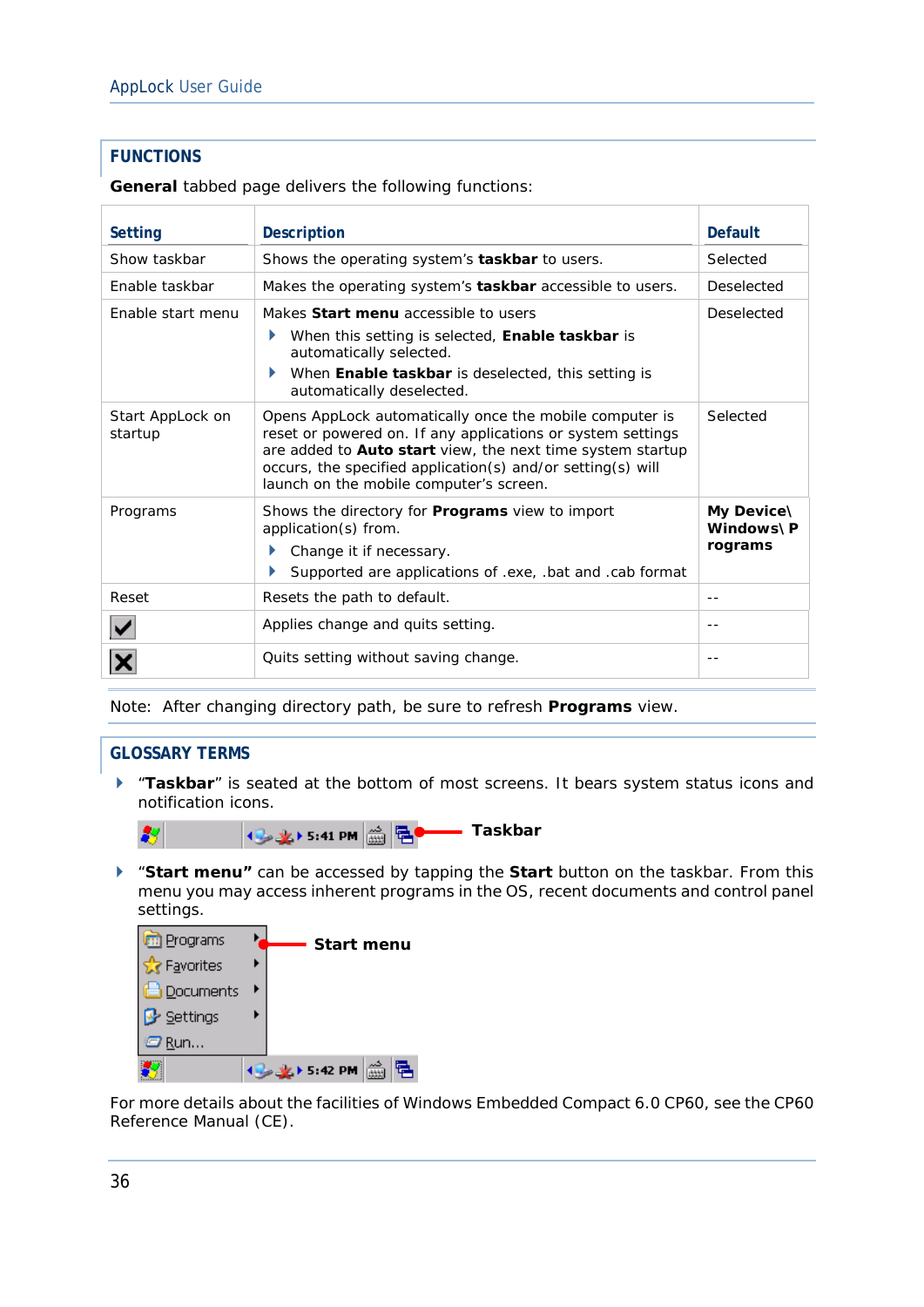## **2.10.2. DISPLAY TABBED PAGE**

**Display** tabbed page allows administrators to customize the appearance of the application by setting the language it uses by default, as well as the background image and logo at the top of the three working views. This page also contains an option to show **Programs** view and **Control panel** view in one screen, providing users the privilege to access both views at the same time.

To open **Display** tabbed page:

1) Open **Options** as described in Options (Administrator Only).

**Options** opens showing **General** tabbed page.

2) Tap **Display** tabbed page.

**Display** tabbed page opens presenting four group boxes for setting language, background image, logo image and height, and a checkbox to enable displaying **Programs** view and **Control panel** view in the same screen.

| General Display Security                         | <b>Display tabbed page</b> |
|--------------------------------------------------|----------------------------|
| Language Default                                 |                            |
| Background image                                 |                            |
| Logo image                                       |                            |
| 60<br>Image height                               |                            |
| Show Programs and Control<br>panel in one screen |                            |
| Opti 4 <del>4 2 1</del> 6:03 PM<br>鹼             |                            |

3) Tap  $\vee$  on the toolbar to apply changes, or tap  $\mathbf{\times}$  to discard changes and quit settings.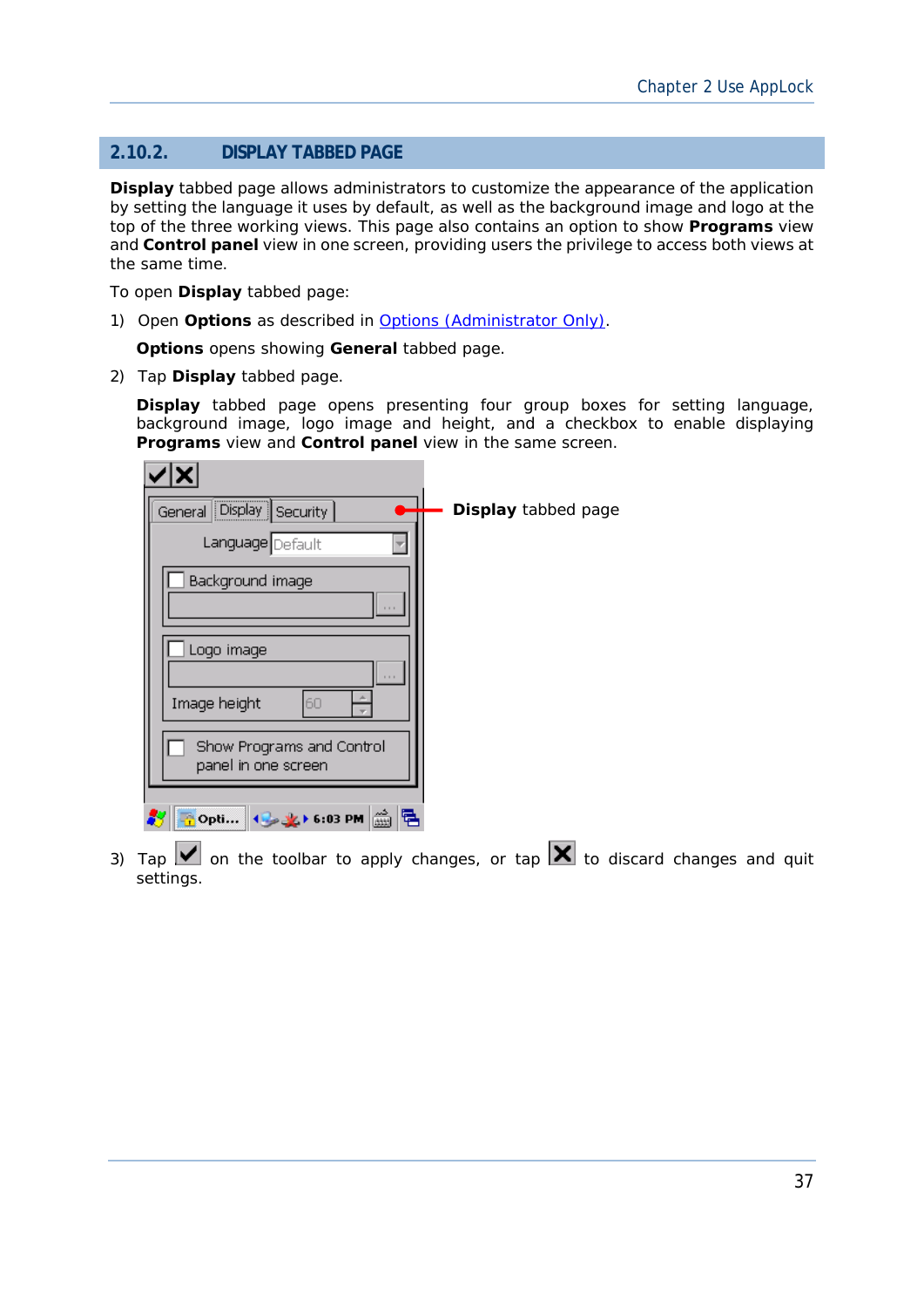| <b>Setting</b>                                                                                                                                                                                                                                                                                                                                                                                                                                                                                                                                                          | <b>Description</b>                                                                                                                           | <b>Default</b>               |
|-------------------------------------------------------------------------------------------------------------------------------------------------------------------------------------------------------------------------------------------------------------------------------------------------------------------------------------------------------------------------------------------------------------------------------------------------------------------------------------------------------------------------------------------------------------------------|----------------------------------------------------------------------------------------------------------------------------------------------|------------------------------|
| Language                                                                                                                                                                                                                                                                                                                                                                                                                                                                                                                                                                | Selects a language for AppLock. English is the default language.<br>For setting up other languages, see Localization.<br>▶                   | Default                      |
| Background<br>image                                                                                                                                                                                                                                                                                                                                                                                                                                                                                                                                                     | Browses for an image to set as the background of all three<br>working views. Supported formats include *.bmp, *.jpg, *.png<br>and others.    | Deselected<br>(Blank)        |
| Logo image                                                                                                                                                                                                                                                                                                                                                                                                                                                                                                                                                              | Browses for an image to set as a logo at the top of all three<br>working views. Supported formats include *.bmp, *.jpg, *.png<br>and others. | <b>Deselected</b><br>(Blank) |
| Image height                                                                                                                                                                                                                                                                                                                                                                                                                                                                                                                                                            | Adjusts the height of the logo to appear at the top of the<br>working views.                                                                 | 60                           |
| Show<br>When enabled, the application window is divided into upper and<br>lower halves, and Programs view and Control panel view<br>Programs and<br>appears simultaneously in the application window with<br>Control panel<br>Programs view on top. This grants users easy access of both<br>in one screen<br>the allowed application(s) and system setting(s) without the<br>hassle of switching between different views.<br>Windows<br>Command<br>Internet<br>Explorer<br>Explorer<br>Prompt<br>Transcriber<br>Microsoft<br>Remote<br>Dockton<br><u>WordDad</u><br>В. |                                                                                                                                              | Deselected                   |
|                                                                                                                                                                                                                                                                                                                                                                                                                                                                                                                                                                         | Backlight<br><b>BT</b><br>ButtonAs<br>Setting<br>Manager<br>Certificates<br>Com Port Date/Time<br>Monning<br><b>Appl</b> 4 2 光 6:06 PM       |                              |
|                                                                                                                                                                                                                                                                                                                                                                                                                                                                                                                                                                         | Applies change and quits setting.                                                                                                            | $ -$                         |
| ×                                                                                                                                                                                                                                                                                                                                                                                                                                                                                                                                                                       | Quits setting without saving change.                                                                                                         | --                           |

## **FUNCTIONS**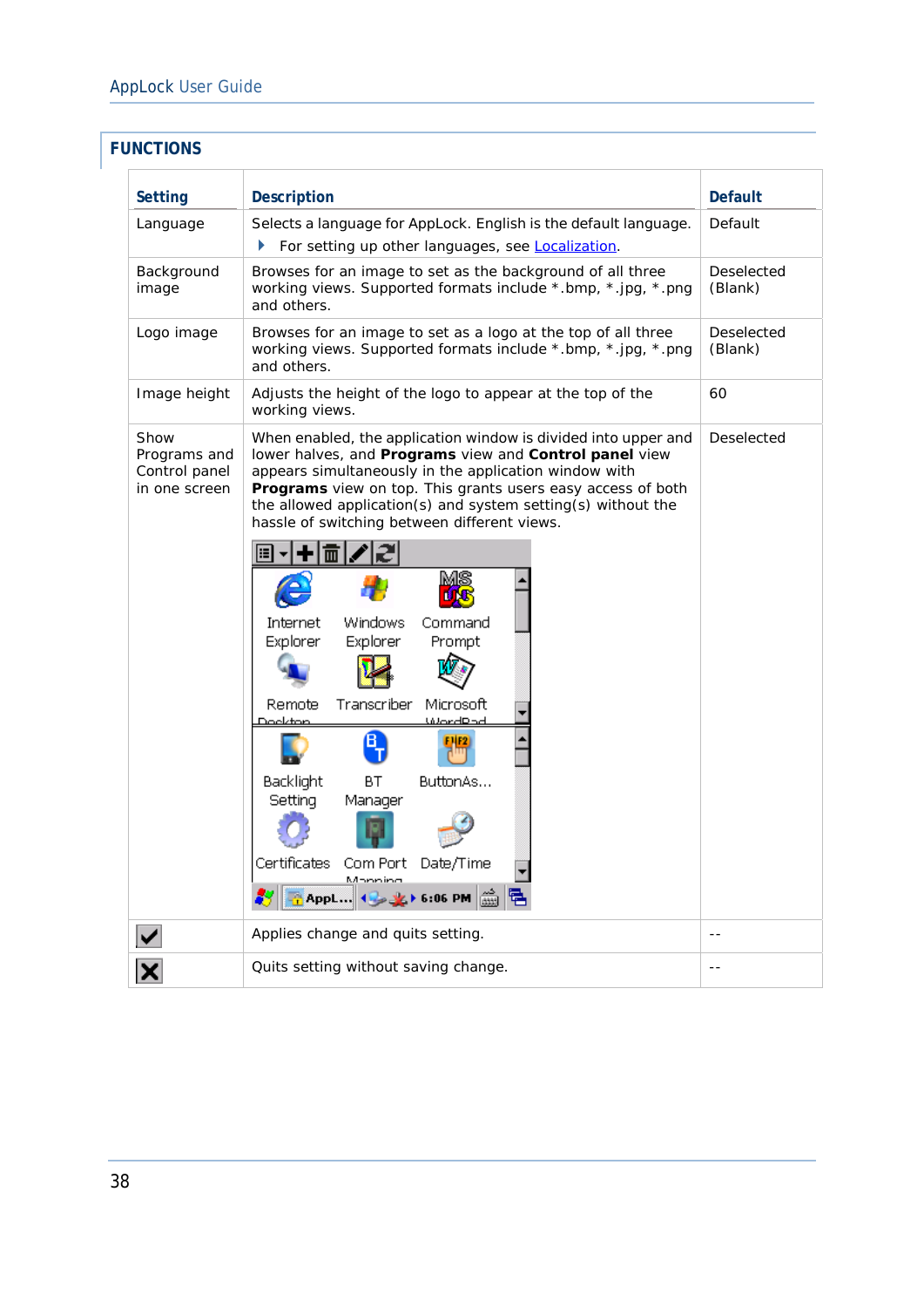## **2.10.3. SECURITY TABBED PAGE**

**Security** tabbed page sets up an administrator account to control system resources, which is the pivot of AppLock's User Levels. **Security** tabbed page also includes a setting to enable USB connection for users.

To open **Security** tabbed page:

1) Open **Options** as described in Options (Administrator Only).

**Options** opens showing **General** tabbed page.

2) Tap **Security** tabbed page.

**Security** tabbed page opens showing **User login** groupbox and a checkbox for **Auto USB connection**.

| General Display<br>Security         | Security tabbed page |
|-------------------------------------|----------------------|
| User login                          |                      |
| Name                                |                      |
| Password                            |                      |
| Show password                       |                      |
| $\triangledown$ Auto USB connection |                      |
|                                     |                      |
|                                     |                      |
|                                     |                      |
|                                     |                      |
| 匾<br>→ Opti 4 → 上 + 6:09 PM<br>昬    |                      |

By default, the two input fields in **User login** group box are left blank, which mean no administrator account is applied. Create an administrator account to enhance security for Administrator level operation.

3) Tap  $\vee$  on the toolbar to apply changes, or tap  $\mathsf{\geq}$  to discard changes and quit settings.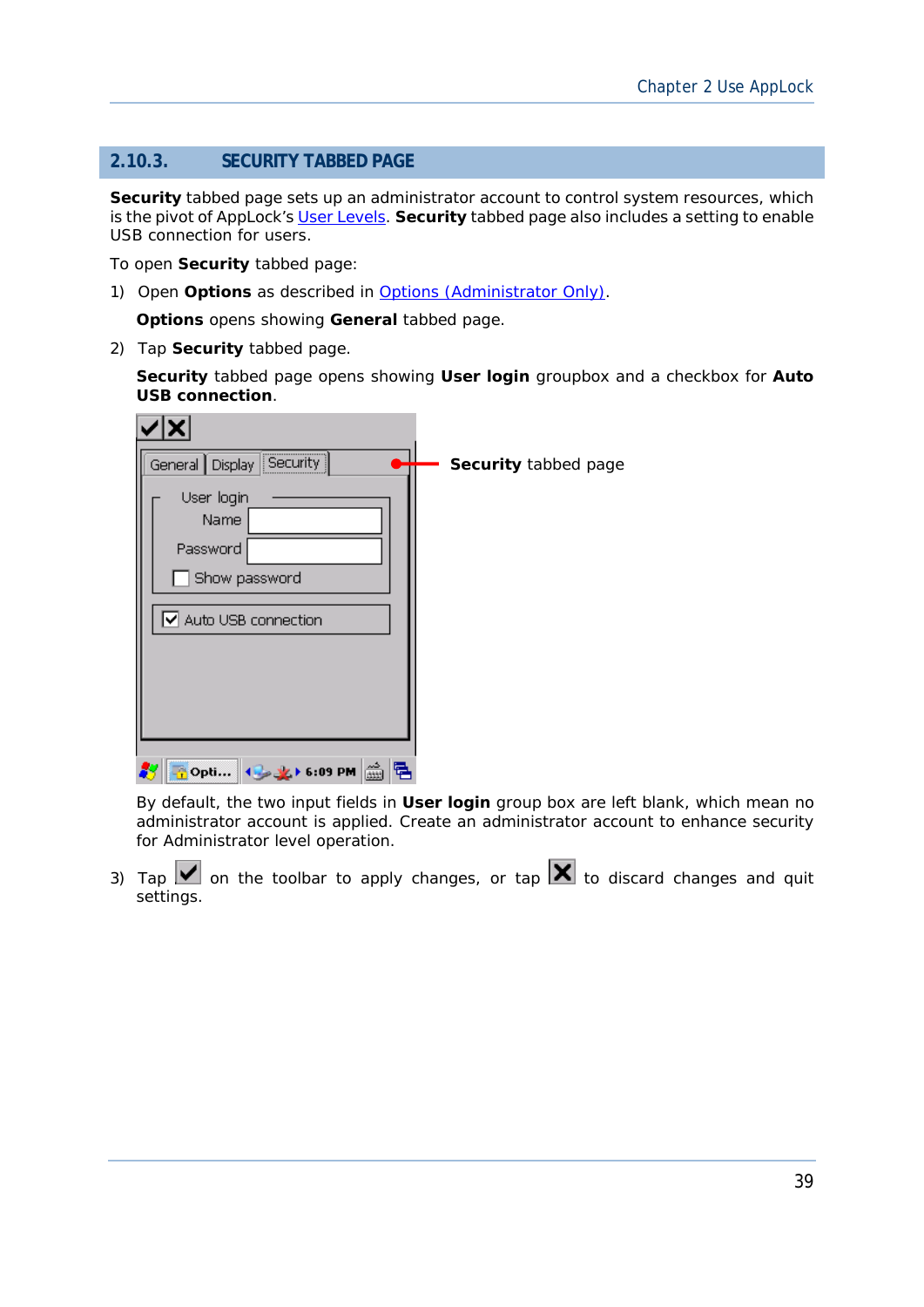#### **FUNCTIONS**

**Security** tabbed page delivers the following functions:

| Setting             | <b>Description</b>                                                                       | <b>Default</b>            |
|---------------------|------------------------------------------------------------------------------------------|---------------------------|
| Name                | Sets administrator account name.<br>Case insensitive. Maximum 20 characters allowed.     | <b>Blank</b>              |
| Password            | Sets administrator account password.<br>Case insensitive. Maximum 20 characters allowed. | <b>Blank</b>              |
| Show password       | Makes password invisible or visible.                                                     | Deselected<br>(invisible) |
| Auto USB connection | Enables/disables USB ActiveSync.                                                         | Selected                  |
| ✔                   | Applies change and quits setting.                                                        |                           |
|                     | Quits setting without saving change.                                                     | --                        |

## **2.11. ABOUT**

The About page delivers the version of the installed AppLock application, and also shows copyright and company information.

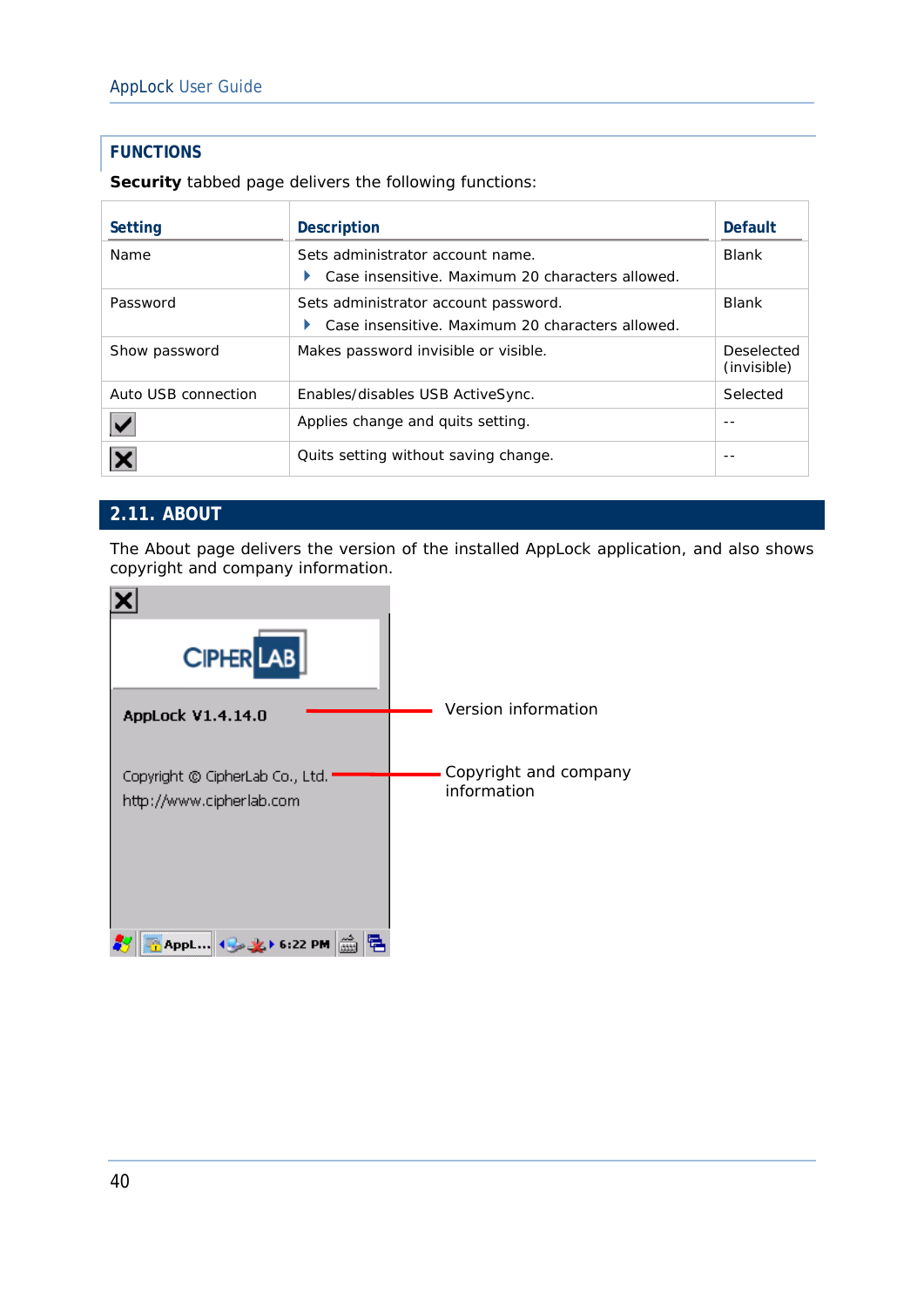## **2.12. EXIT APPLOCK (ADMINISTRATOR ONLY)**

The exit AppLock function is available only to administrators.

To exit AppLock:

- 1) Tap the menu button  $\boxed{1}$ .
- 2) Tap **Exit** in the AppLock menu.



AppLock closes and the desktop of the OS appears on-screen.

Note:

- (1) Key Lock settings are automatically disabled upon exiting AppLock. If any keys are locked, they will be "released" when you exit AppLock and are then free to deliver their original functions. The next time AppLock is launched, key lock settings will become effective once more.
- (2) If Start AppLock on startup option is enabled, the mobile computer will enter AppLock again when it is restarted. Select to disable this option if you would not like to enter AppLock again later on.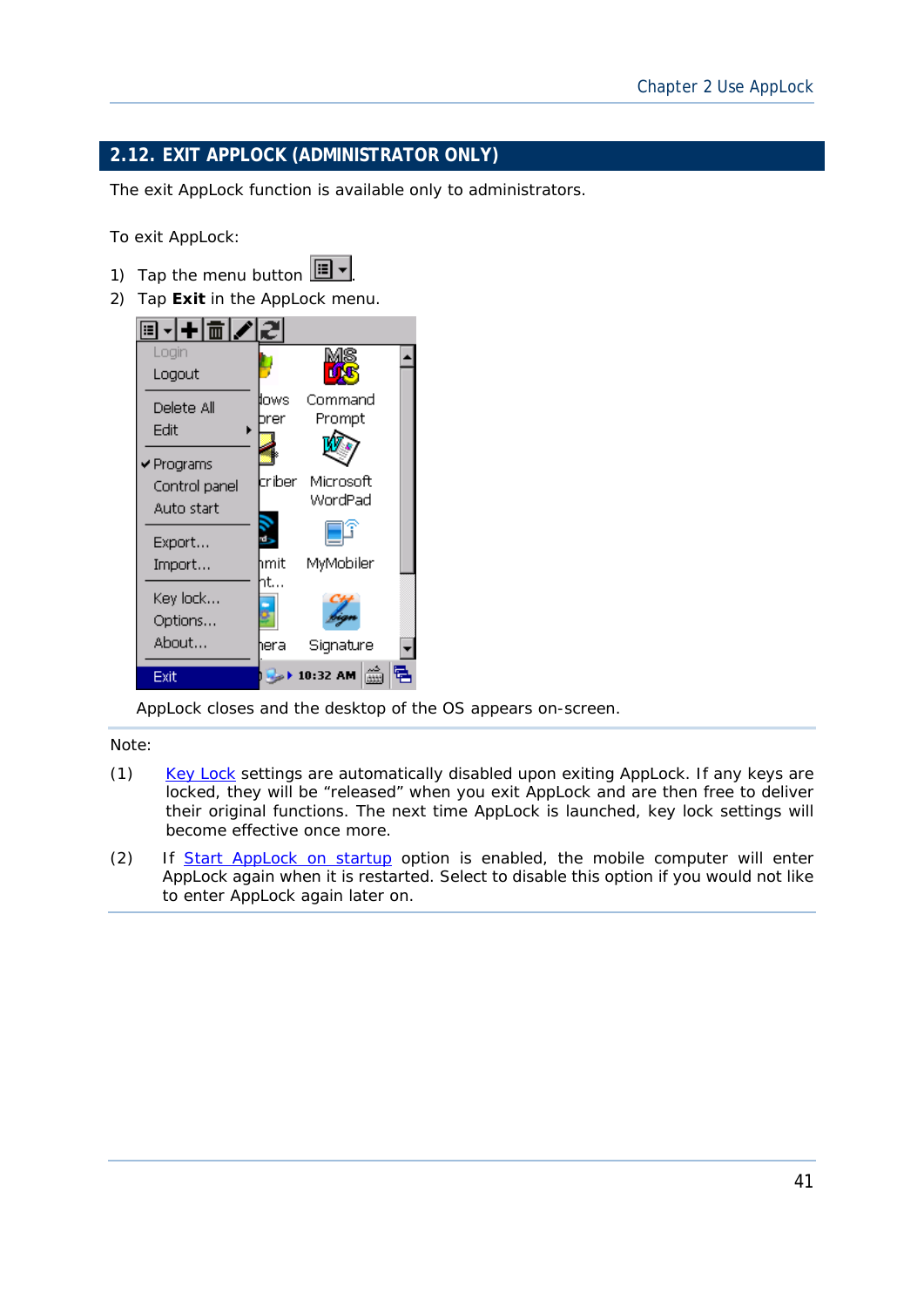## **2.13. REMOVE APPLOCK (ADMINISTRATOR ONLY)**

An administrator account is required to swipe the mobile computer clean of the AppLock application. To do so, one must exit AppLock first as described in **Exit AppLock** (Administrator Only).

To remove AppLock:

- 1) Exit AppLock as described in Exit AppLock (Administrator Only).
- 2) Open **Start** | **Settings** | **Control Panel** | **Remove Programs**.
- 3) Select AppLock in the list of installed programs and tap **Remove**.

| <b>Remove Programs</b>                                                                                                                            |                                  |
|---------------------------------------------------------------------------------------------------------------------------------------------------|----------------------------------|
| Remove Programs                                                                                                                                   | Remove Programs                  |
| To remove a program, select it and<br>then press Remove.                                                                                          | settings page                    |
| CipherLab AppLock<br>CipherLab AutoRun 0.0.1.3<br>CipherLab BacklightSettingNet 1.0.0<br>CipherLab ButtonAssignment<br>CipherLab CameraCaptureCab |                                  |
| Remove                                                                                                                                            | Select AppLock and<br>tap Remove |
| $\frac{1}{2}$ > 10:33 AM                                                                                                                          |                                  |

4) In the popup dialog that appears, tap **Yes** to permanently remove the program.

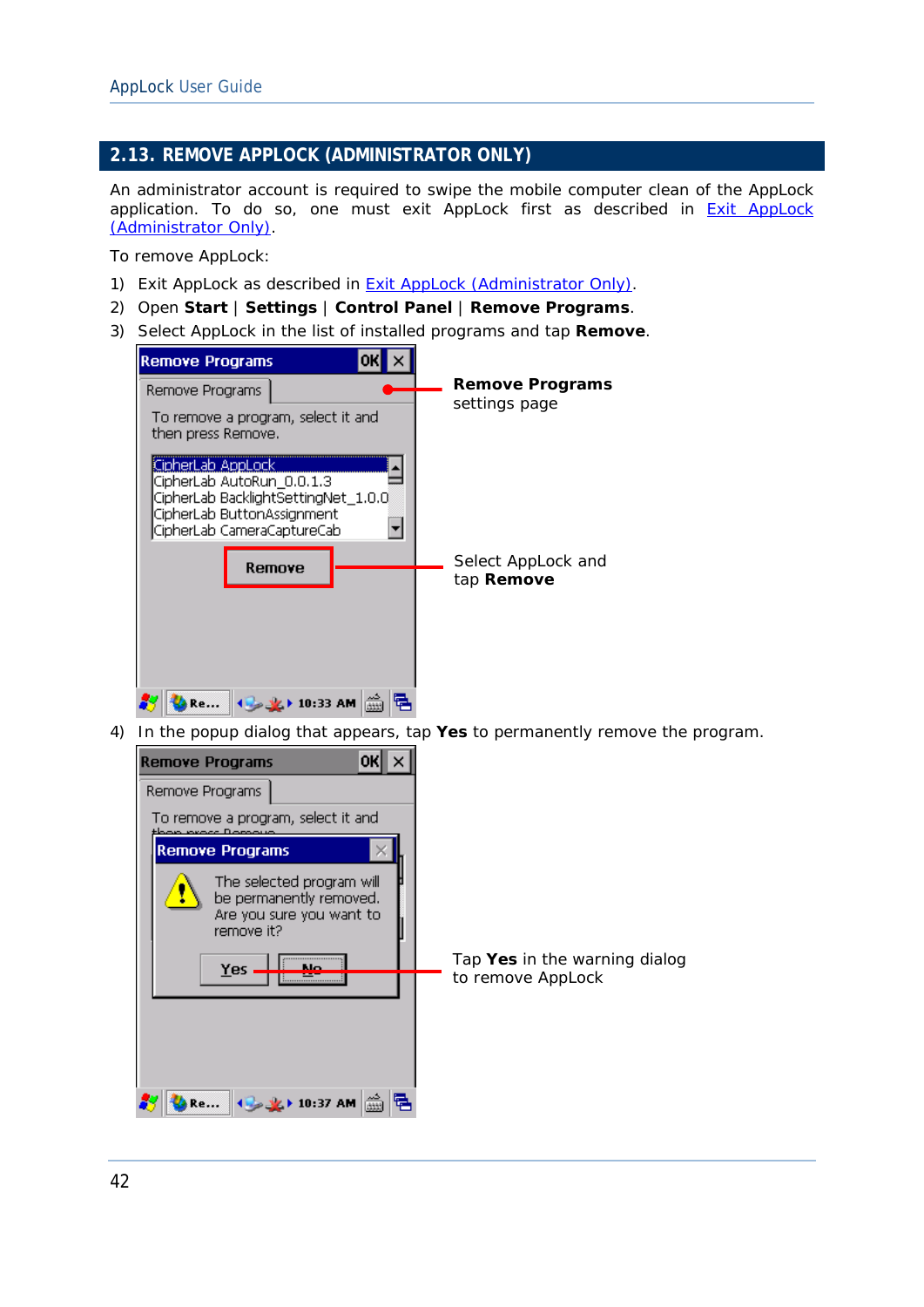If AppLock is not shut down prior to removal, a warning message appears when users attempt to remove it as a reminder that AppLock should be exited first. Tap **OK** on the upper right corner of the warning dialog to close it, and return to AppLock to exit the application before continuing.

See **Exit AppLock (Administrator Only)** for details on exiting the application.

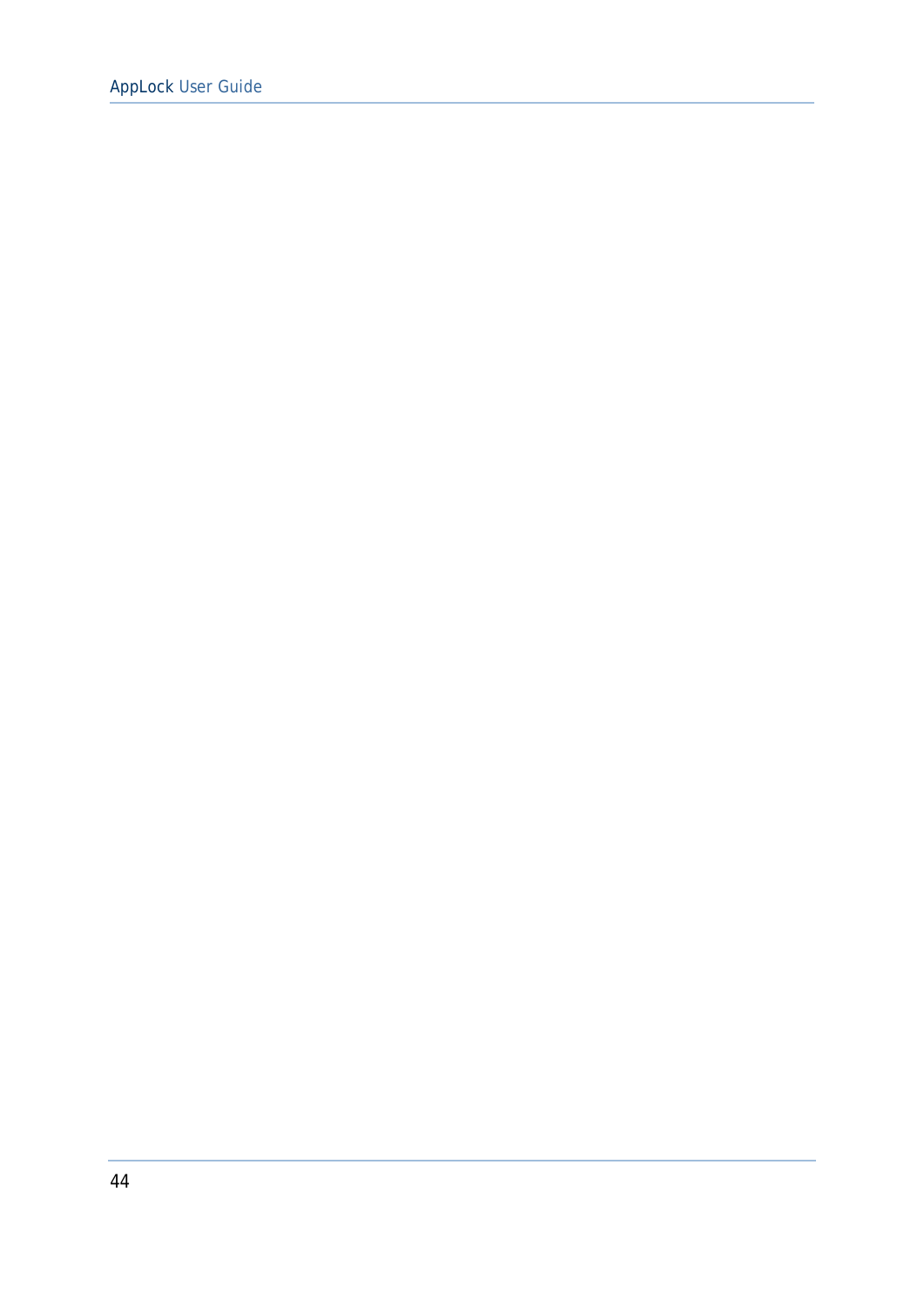# **Chapter 3**

# **LOCALIZATION**

This chapter illustrates how to localize the AppLock interface to your desired language. This can be done by editing the language configuration file stored under the mobile computer's AppLock directory.

Note: This process is for administrators only.

#### **IN THIS CHAPTER**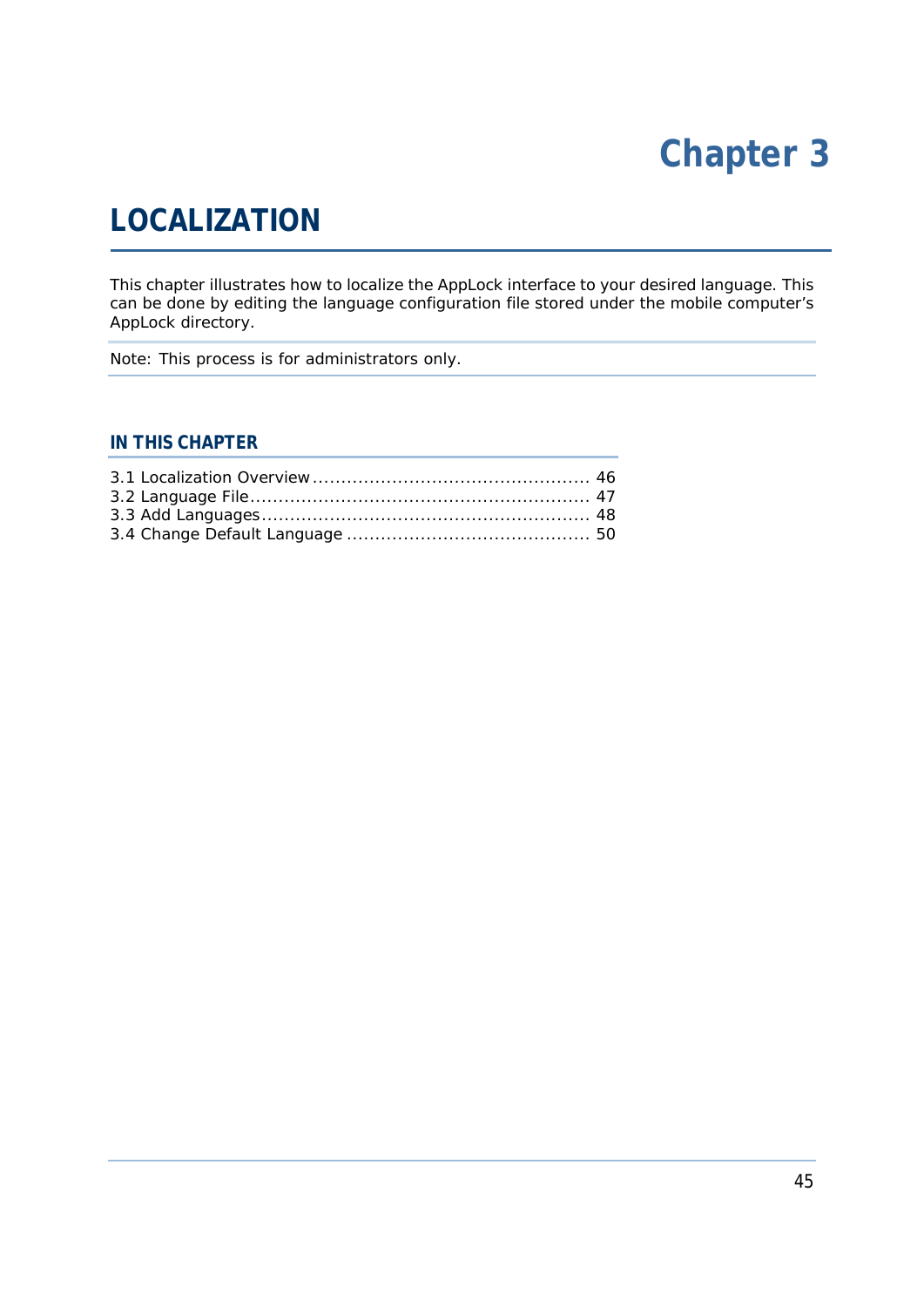## **3.1. LOCALIZATION OVERVIEW**

AppLock supports multiple languages. Administrators can edit the configuration file "AppLock\_2\_Language.ini" to include as many languages as needed.

The basics to adding a language to AppLock are:

- 1) Copy the language file "AppLock \_2.1\_Language.ini" to a host computer, such as your PC.
- 2) On your PC, edit AppLock\_2\_Language.ini with a text editor, such as Notepad, and save the changes.
- 3) Replace the original file on the mobile computer with the modified one.

Added language(s) then becomes available under **Menu** | **Options** | **General** tabbed page | **Language** setting. See Add Languages for details.

| General Display Security                         |                                            |
|--------------------------------------------------|--------------------------------------------|
| Language Default                                 | Language setting on<br>General tabbed page |
| Background image                                 |                                            |
| Logo image                                       |                                            |
| 60<br>Image height                               |                                            |
| Show Programs and Control<br>panel in one screen |                                            |
| Options   ⊕ a 1 9:56 AM  <br>憳                   |                                            |

Note: For the support of the languages that use full-width characters such as Chinese and Japanese, a corresponding OS image is required.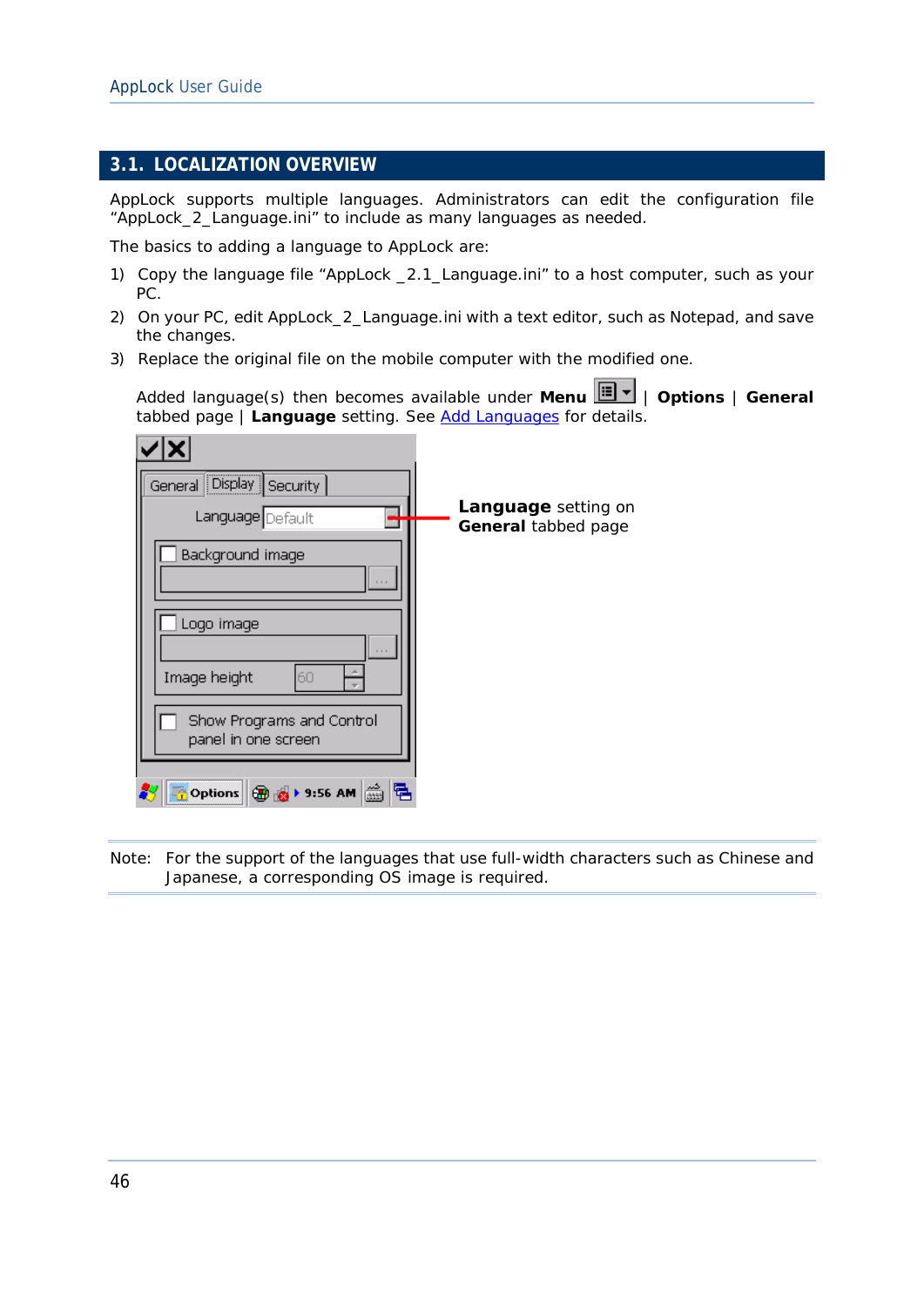## **3.2. LANGUAGE FILE**

If you haven't selected an alternate directory when installing AppLock, the language file "AppLock \_2.1\_Language.ini" can be found at **My Device\Program Files\AppLock**.

The language file saves its data in a structure that comprises of two sections:

| <b>Section</b>           | <b>Function</b>                                                                                                     |  |
|--------------------------|---------------------------------------------------------------------------------------------------------------------|--|
| Default language section | Stores the language to present AppLock UI by default.                                                               |  |
|                          | There is only one default language section.<br>₽                                                                    |  |
|                          | This section starts with the line [Config].                                                                         |  |
| UI text section $(s)$    | Stores the texts and prompts for AppLock to display.                                                                |  |
|                          | There can be multiple UI text sections since UI texts can be<br>localized to multiple languages.                    |  |
|                          | Each UI text section starts with a language in square brackets<br>such as [Default], [German], [Spanish] and so on. |  |

#### **3.2.1. DEFAULT LANGUAGE SECTION**

The section starting with the line [Config] defines the language to present AppLock UI by default. Its UI texts are set forth in one of the UI texts section that follows.



#### **3.2.2. UI TEXT SECTION**

The section starting with the line [Default] stores the UI texts of the default language defined in the preceding default language section.

UI text includes prompts and messages AppLock uses to interact with users.

| ■ AppLock 2.1 Language.ini - 記事本                                                                                        |  |
|-------------------------------------------------------------------------------------------------------------------------|--|
| 檔案(E)  編輯(E)  格式(O)  檢視(Y)  説明(H)                                                                                       |  |
| [[Config]<br>$\Delta$ Default Country = Default                                                                         |  |
| [Default]<br>MainForm:Login = Login<br>$MainForm:Logout = Logout$<br>MainForm:Edit = Edit<br>$MainForm:Update = Update$ |  |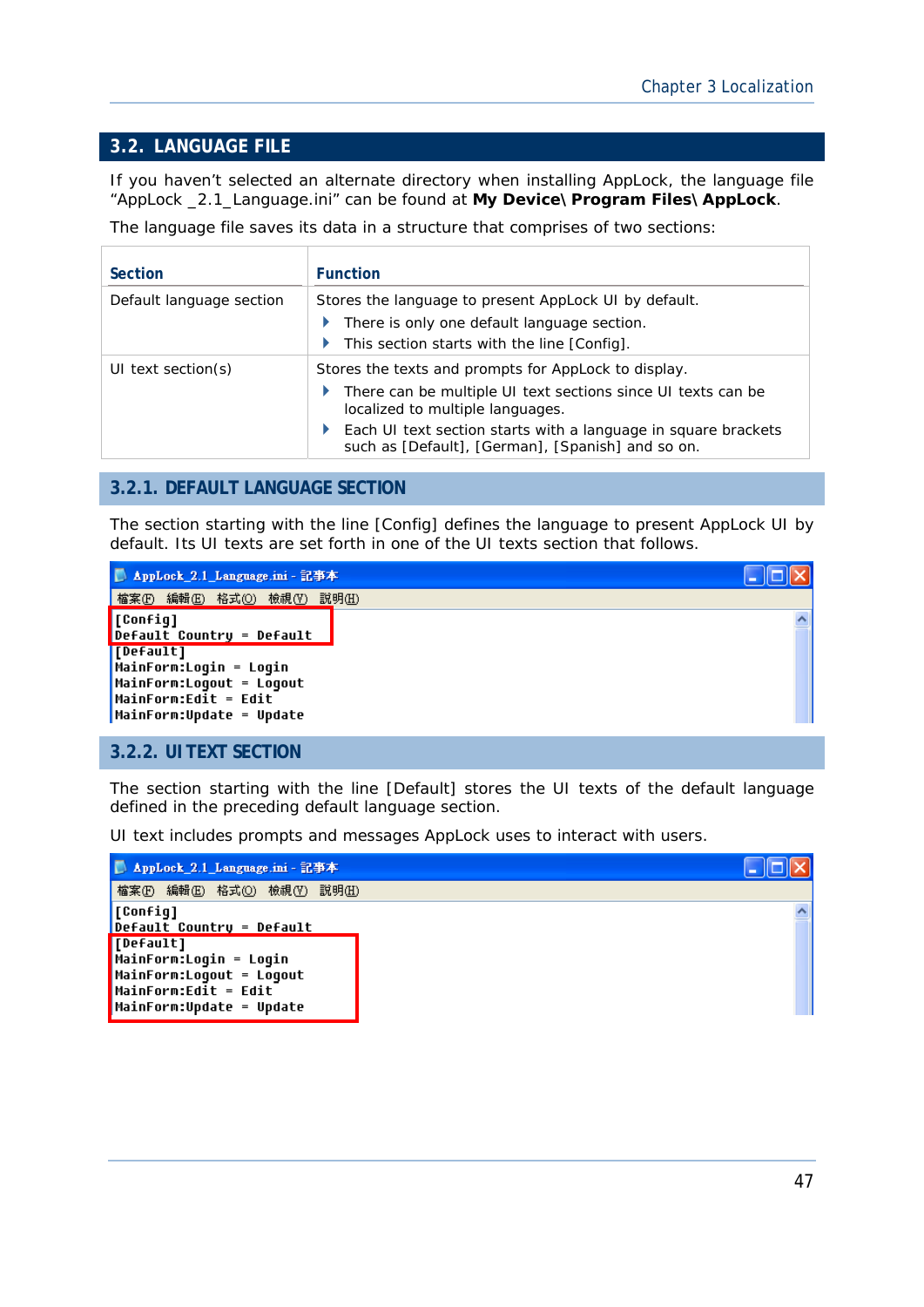#### **3.3. ADD LANGUAGES**

Add a UI text section to add a language support:

- 1) Copy the language file "AppLock \_2.1\_Language.ini" to your PC.
- 2) Open the language file with a text editor such as Notepad.
- 3) Copy the entire UI texts section, namely the [Default] section.



- 4) Paste the copied portion before or after the original [Default] section.
- 5) In the newly pasted section, translate ONLY the "values" to a desired language. Save the changes.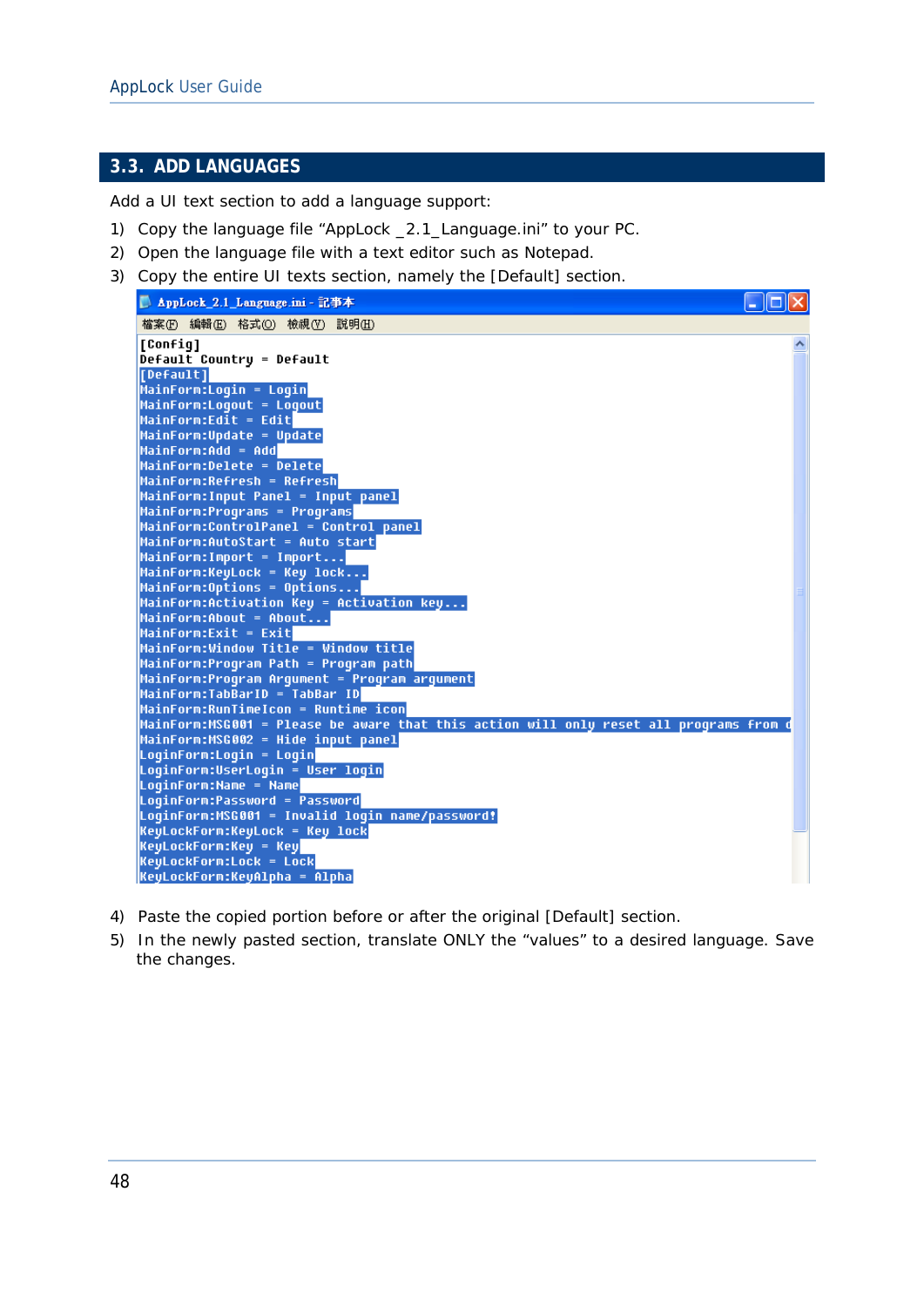**Note**: Within a UI texts section, every line is a property that comprises of a name, a delimiter (an equal sign "="), and a value. On the left of the delimiter is the property name while on the right is the property value. Translate only the property value(s). Make sure the property name(s) aren't translated or changed.

| AppLock_2.1_Language.ini - 記事本                                                                                                                                                                                                                                                                                                                                                                                                                                                                                                                                                                                                                                              |                                                                                                                                                                                                                                                                                                                    |  |
|-----------------------------------------------------------------------------------------------------------------------------------------------------------------------------------------------------------------------------------------------------------------------------------------------------------------------------------------------------------------------------------------------------------------------------------------------------------------------------------------------------------------------------------------------------------------------------------------------------------------------------------------------------------------------------|--------------------------------------------------------------------------------------------------------------------------------------------------------------------------------------------------------------------------------------------------------------------------------------------------------------------|--|
| 檔案(B)  編輯(E)  格式(O)  檢視(Y)  説明(H)                                                                                                                                                                                                                                                                                                                                                                                                                                                                                                                                                                                                                                           |                                                                                                                                                                                                                                                                                                                    |  |
| <b>[Confiq]</b><br>Default Country = Default<br>[Default]<br>MainForm:Loqin = Loqin                                                                                                                                                                                                                                                                                                                                                                                                                                                                                                                                                                                         |                                                                                                                                                                                                                                                                                                                    |  |
| MainForm:Loqout = Loqout_<br>MainForm:Edit = Edit<br>MainForm:Update = Update<br>MainForm:Add = Add<br>MainForm:Delete = Delete<br>MainForm:Refresh = Refresh<br>MainForm:Input Panel = Input panel<br>MainForm:Programs = Programs<br>MainForm:ControlPanel = Control panel<br>MainForm:AutoStart = Auto start<br>MainForm:Import = Import                                                                                                                                                                                                                                                                                                                                 | In the UI texts section, every line consists of a<br>name, a delimiter (an equal sign $"="$ ), and a<br>value.<br>On the left of the delimiter is the property name<br>while on the right is the property value. Translate<br>only the property value. Make sure the property<br>name isn't translated or changed. |  |
| MainForm:KeyLock = Key lock<br>MainForm:Options = Options<br>MainForm:Activation Key = Activation key<br>MainForm:About = About<br>MainForm:Exit = Exit<br>MainForm:Window Title = Window title<br>MainForm:Proqram Path = Proqram path<br>MainForm:Program Argument = Program argument<br>MainForm:TabBarID = TabBar ID<br>MainForm:RunTimeIcon = Runtime icon<br>MainForm:MSG001 = Please be aware that this action will only reset all programs from d<br>MainForm:MSG002 = Hide input panel<br>LoqinForm:Loqin = Loqin<br>LoginForm:UserLogin = User login<br>LoginForm:Name = Name<br>LoqinForm:Password = Password<br>LoqinForm:MSG001 = Invalid loqin name/password! |                                                                                                                                                                                                                                                                                                                    |  |
| KeyLockForm:KeyLock = Key lock<br>KeyLockForm:Key = Key<br><b>KeyLockForm:Lock = Lock</b><br>KeyLockForm:KeyAlpha = Alpha<br>KeyLockForm:KeyCamera = Camera<br>KeyLockForm:KeyEnd = End<br>KeyLockForm:KeyFn = Fn<br>KeyLockForm:KeyScanLeft = Scan left<br>KeyLockForm:KeyScanRight = Scan right<br>KeyLockForm:KeyScan = Scan<br>KeyLockForm:KeySend = Send<br>KeyLockForm:KeyVolumeDown = Volume down<br>KeyLockForm:KeyVolumeUp = Volume up<br>FileSettingForm:Export = Export<br>FileSettingForm:Import = Import                                                                                                                                                       | KeyLockForm:MSG001 = Restarting the device is required for the changes to take effect.                                                                                                                                                                                                                             |  |

6) Copy the updated language file to the mobile computer. Let it overwrite the original one.

A new language is added, and it will become available under **Menu** | **Options** | **Display**  tabbed page.